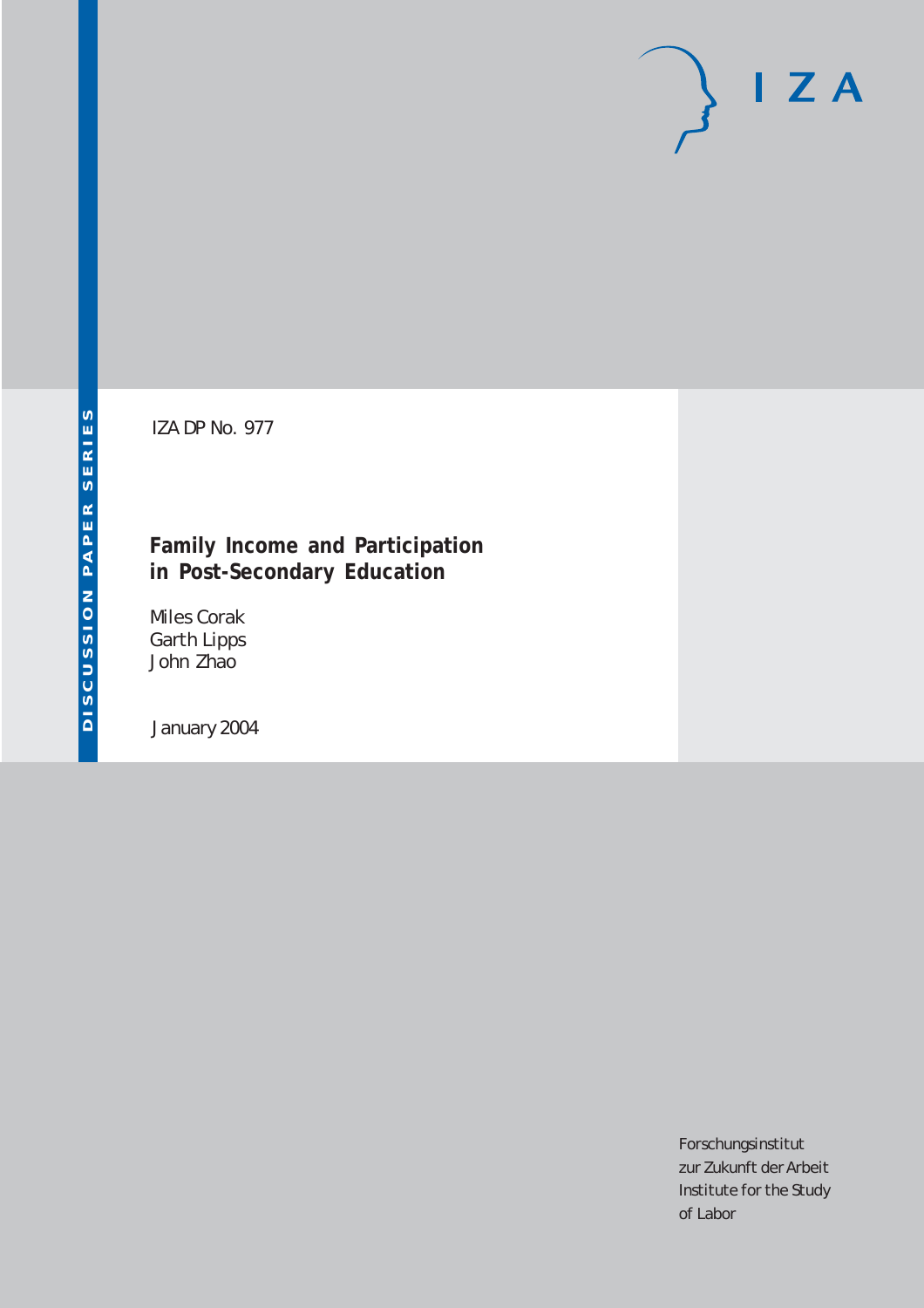# **Family Income and Participation in Post-Secondary Education**

## **Miles Corak**

*UNICEF Innocenti Research Centre, Statistics Canada, Carleton University and IZA Bonn* 

## **Garth Lipps**

*Statistics Canada* 

## **John Zhao**

*Statistics Canada* 

## Discussion Paper No. 977 January 2004

IZA

P.O. Box 7240 D-53072 Bonn Germany

Tel.: +49-228-3894-0 Fax: +49-228-3894-210 Email: [iza@iza.org](mailto:iza@iza.org)

This Discussion Paper is issued within the framework of IZA's research area *The Future of Labor.* Any opinions expressed here are those of the author(s) and not those of the institute. Research disseminated by IZA may include views on policy, but the institute itself takes no institutional policy positions.

The Institute for the Study of Labor (IZA) in Bonn is a local and virtual international research center and a place of communication between science, politics and business. IZA is an independent, nonprofit limited liability company (Gesellschaft mit beschränkter Haftung) supported by Deutsche Post World Net. The center is associated with the University of Bonn and offers a stimulating research environment through its research networks, research support, and visitors and doctoral programs. IZA engages in (i) original and internationally competitive research in all fields of labor economics, (ii) development of policy concepts, and (iii) dissemination of research results and concepts to the interested public. The current research program deals with (1) mobility and flexibility of labor, (2) internationalization of labor markets, (3) welfare state and labor market, (4) labor markets in transition countries, (5) the future of labor, (6) evaluation of labor market policies and projects and (7) general labor economics.

IZA Discussion Papers often represent preliminary work and are circulated to encourage discussion. Citation of such a paper should account for its provisional character. A revised version may be available on the IZA website ([www.iza.org](http://www.iza.org/)) or directly from the author.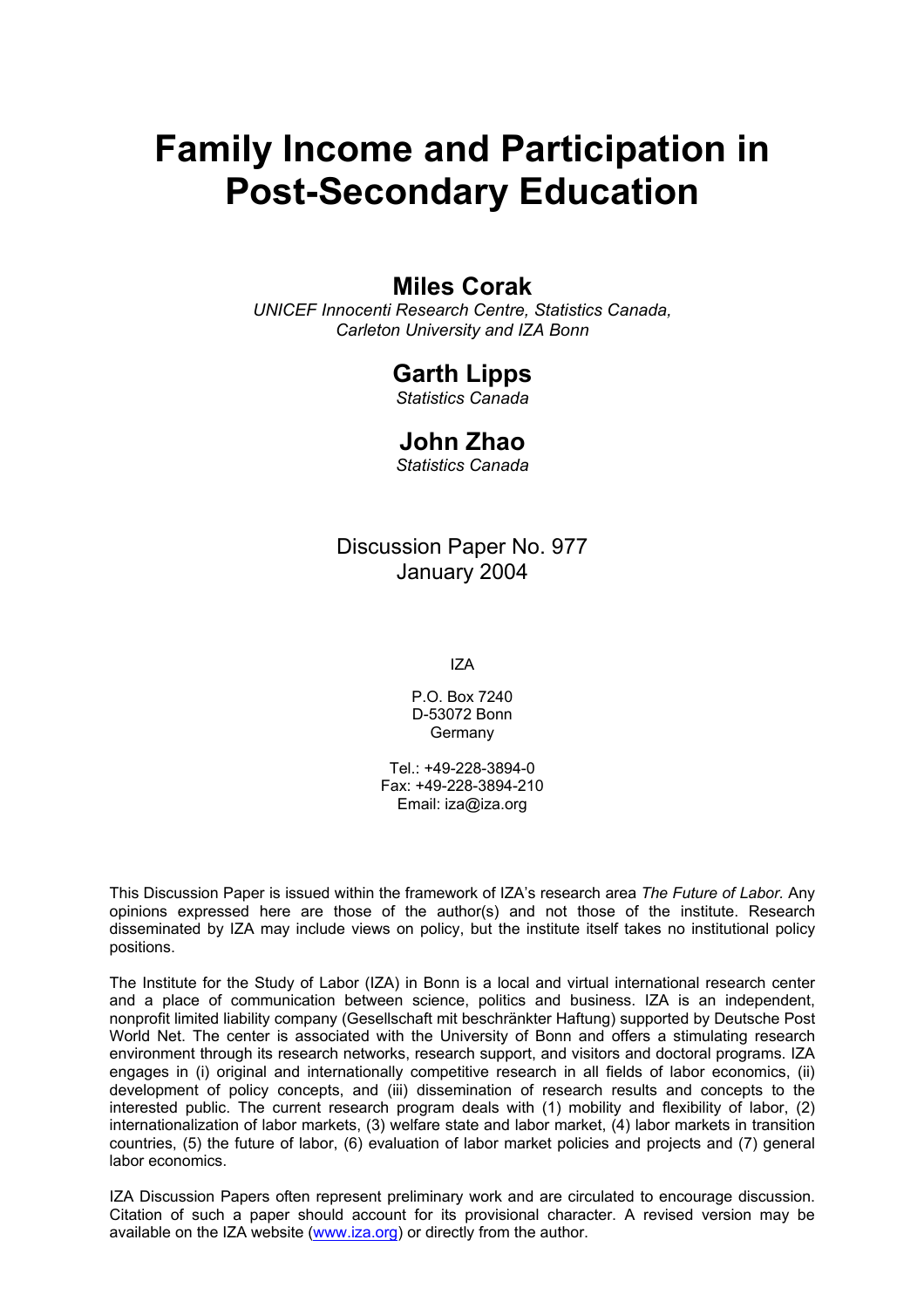IZA Discussion Paper No. 977 January 2004

## **ABSTRACT**

## **Family Income and Participation in Post-Secondary Education**[∗](#page-2-0)

The relationship between family income and post-secondary participation is studied in order to determine the extent to which higher education in Canada has increasingly become the domain of students from well-to-do families. An analysis of two separate data sets suggests that individuals from higher income families are much more likely to attend university, but this has been a long-standing tendency and the participation gap between students from the highest and lowest income families has in fact narrowed. The relationship between family income and post-secondary participation did become stronger during the early to mid 1990s, but weakened thereafter. This pattern reflects the fact that policy changes increasing the maximum amount of a student loan as well as increases in other forms of support occurred only after tuition fees had already started increasing.

JEL Classification: I2, J62

Keywords: university, educational finance, intergenerational mobility

Corresponding author:

Miles Corak Family and Labour Studies Statistics Canada 24th Floor, R.H. Coats Building Ottawa K1A 0T6 Canada Email: [coramil@statcan.ca](mailto:coramil@statcan.ca)

<span id="page-2-0"></span><sup>∗</sup> An earlier version of this paper was presented at the Statistics Canada Economic conference and the Canadian Employment Research Forum conference on Education, Schooling and the Labour Market both held in Ottawa in May 2003, to the Canadian Millennium Scholarship Foundation Conference held in Ottawa in October 2003, and to the University of Guelph Task force on access to post-secondary edcuation. Comments from Michael Baker, Kevin Bishop, Dwaynne Benjamin, David Gray, Herb O'Heron, Gary Solon and Alex Usher are greatly appreciated. The responsibility for the content of this paper rests solely with the authors and in particular should not be attributed to Statistics Canada or to UNICEF.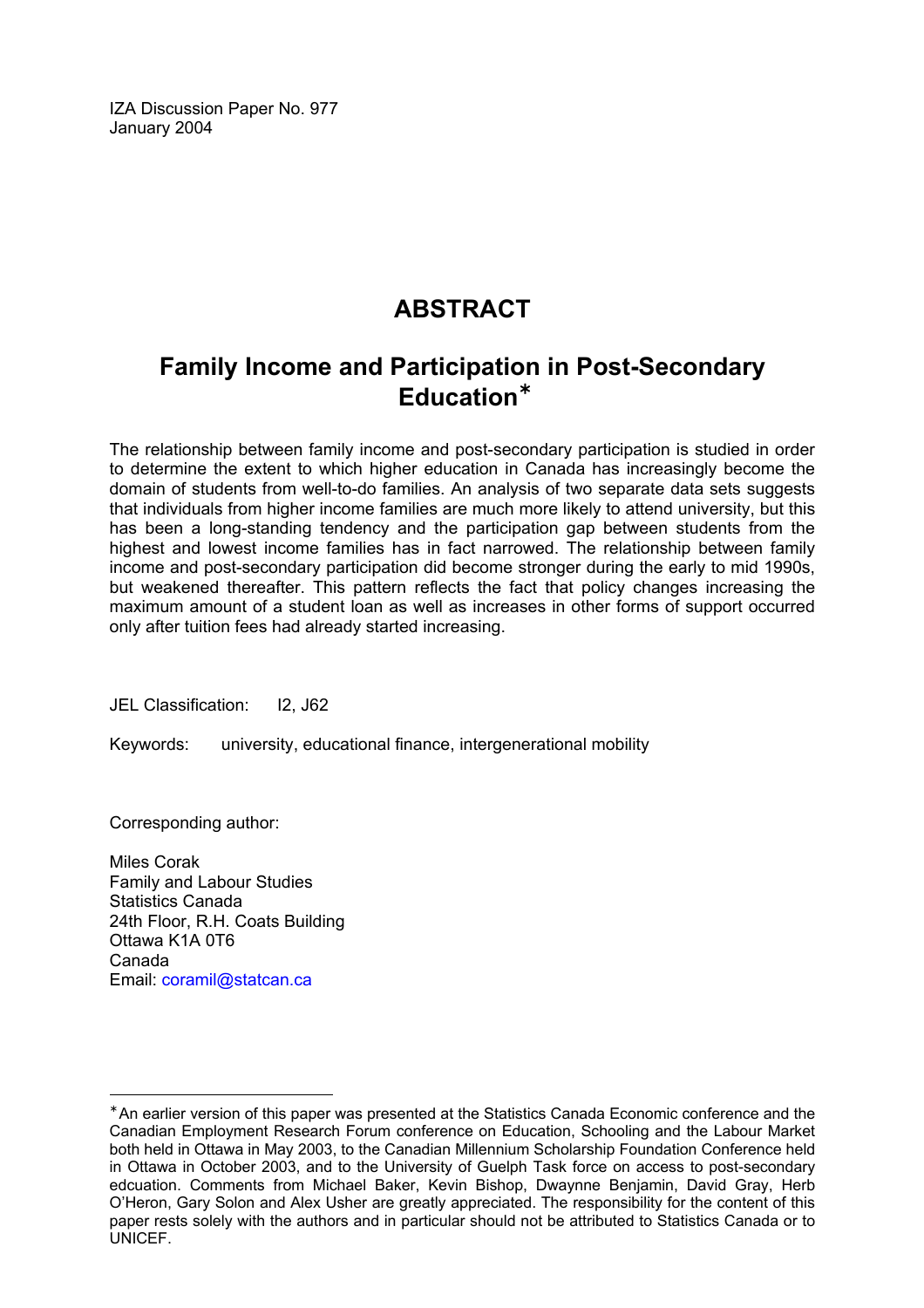#### Family Income and Participation in Post-Secondary Education

#### I. Introduction

In no policy area is the interplay between the social goals of efficiency and equity as evident as in education. A highly skilled workforce has long been seen as important in promoting economic prosperity, with theorists and policy makers alike emphasizing the contribution of human capital to economic growth. Many observers, in fact, feel this is becoming increasingly so. At the same time it is very hard to abstract from social goals related to equality of opportunity and a more inclusive society, and for many an important goal of the education system is to promote citizenship and active participation in society. For example, the Federal Government's innovation strategy highlights both of these goals, emphasizing the importance of skills and learning in fostering innovation and growth in an era of the so-called "knowledge" economy, but in a way that encourages the full participation of all groups in society (Canada 2002). This implicitly implies there are two possible directions for the future of the education system: one in which the concerns of the market place are traded off against those of citizenship and inclusion, and another in which trade-offs are somehow not made and both goals are pursued simultaneously. Access to post-secondary education is one area that offers the clearest reflection of these two options: do we want higher education to promote excellence in a way that focuses resources on the few; do we want it to be universal and offer everyone the opportunity to participate; or can we have both excellence and inclusion?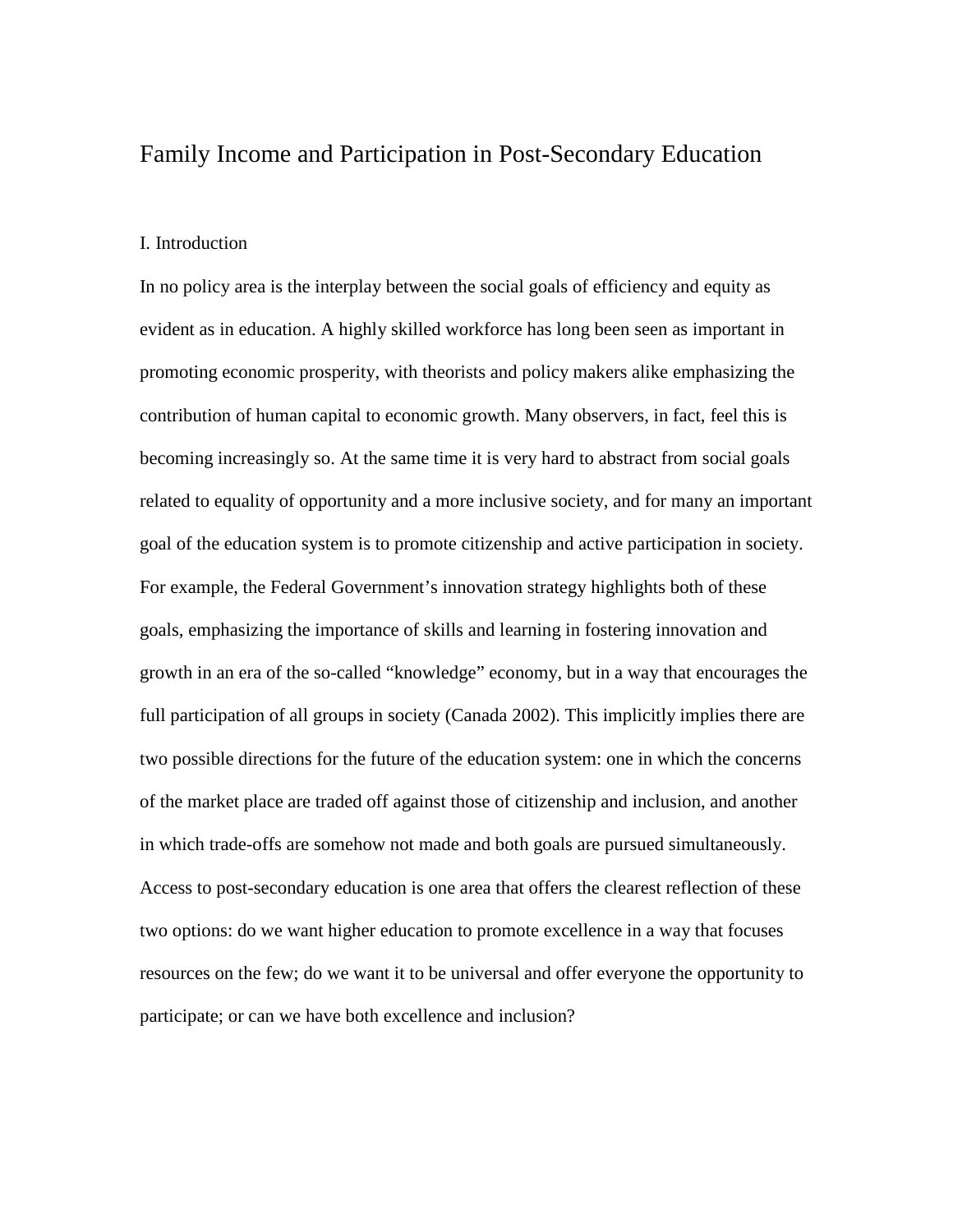In fact, the federal government has pledged that among other things "one hundred percent of high school graduates have the opportunity to participate in some form of post-secondary education…" (Canada 2002, p.34). This milestone promises universal access to post-secondary education and as such speaks most directly to a growing worry that—at the very time its private and social returns are increasing—higher education will become the domain of those from more privileged backgrounds. On the one hand about 85% of Canadian parents hope their children will pursue post-secondary studies. This aspiration is shared across the income distribution, with 80% of those parents with less than \$30,000 of income also holding this expectation (Statistics Canada 2001a). On the other hand the climate surrounding the financing of post-secondary education has changed significantly, with the 1990s witnessing notably sharp increases in university tuition fees. In this climate lower income families may not be as well positioned as higher income families to realize their expectations. For example, Statistics Canada (2001a) also reports that less than one-fifth of families with incomes of less than \$30,000 are saving for the post-secondary education of their children, but about two thirds of those with more than \$80,000 are doing so. For both these reasons—high expectations of participation and increases in the potential financial burden—"access" has become an important policy issue in understanding how higher education can promote growth and efficiency and at the same time equality of opportunity and social inclusion.

The objective of our research is to inform this understanding by examining the relationship between family background, particularly family income, and the participation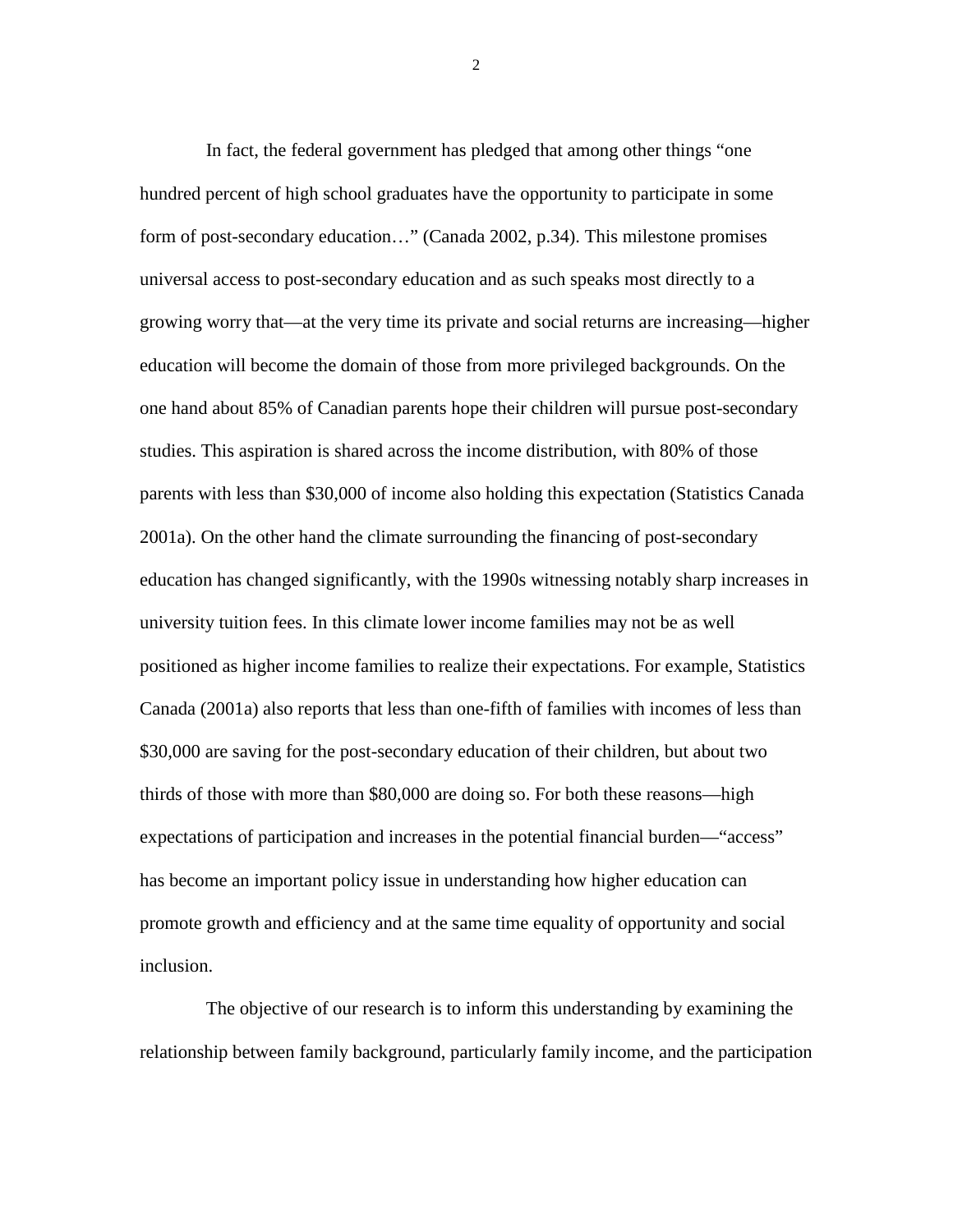of the young in post-secondary education. What is the nature and strength of the relationship between post-secondary participation and family income, and how has it changed over the course of the last two decades or so? In other words, is higher education increasingly the purview of the well-to-do? This obvious and relevant question is surprisingly difficult to answer in large part because of data limitations. We use two complementary approaches in the hope of over-coming these limitations and offering an accurate estimate of the correlation between family income and post-secondary participation. In addition it should be noted that we use the term "access" to refer very broadly to participation in post-secondary education and at times more specifically to university. As such our analysis does not refer to the particular constraints that students may face in choosing their institution or field of study. The question as to whether the relationship between family background and entry into particular disciplines or institutions has changed would relate to a much narrower sense of the term "access" and is beyond the scope of our study.

In the next section we begin by documenting the extent of the changes in university tuition fees, and in a limited way some of the possible responses of students. As an example, average Arts tuition started increasing significantly in 1990 and by the 2000/01 academic year was 86% higher. At the same time the 1990s also witnessed a significant variation in fees across provinces, across fields of study, and even between institutions. The most notable response by students has been to increase borrowing, particularly by those from parts of the country other than Quebec. This in part reflects an easing of borrowing limitations introduced to the Canada Student Loan program in 1994.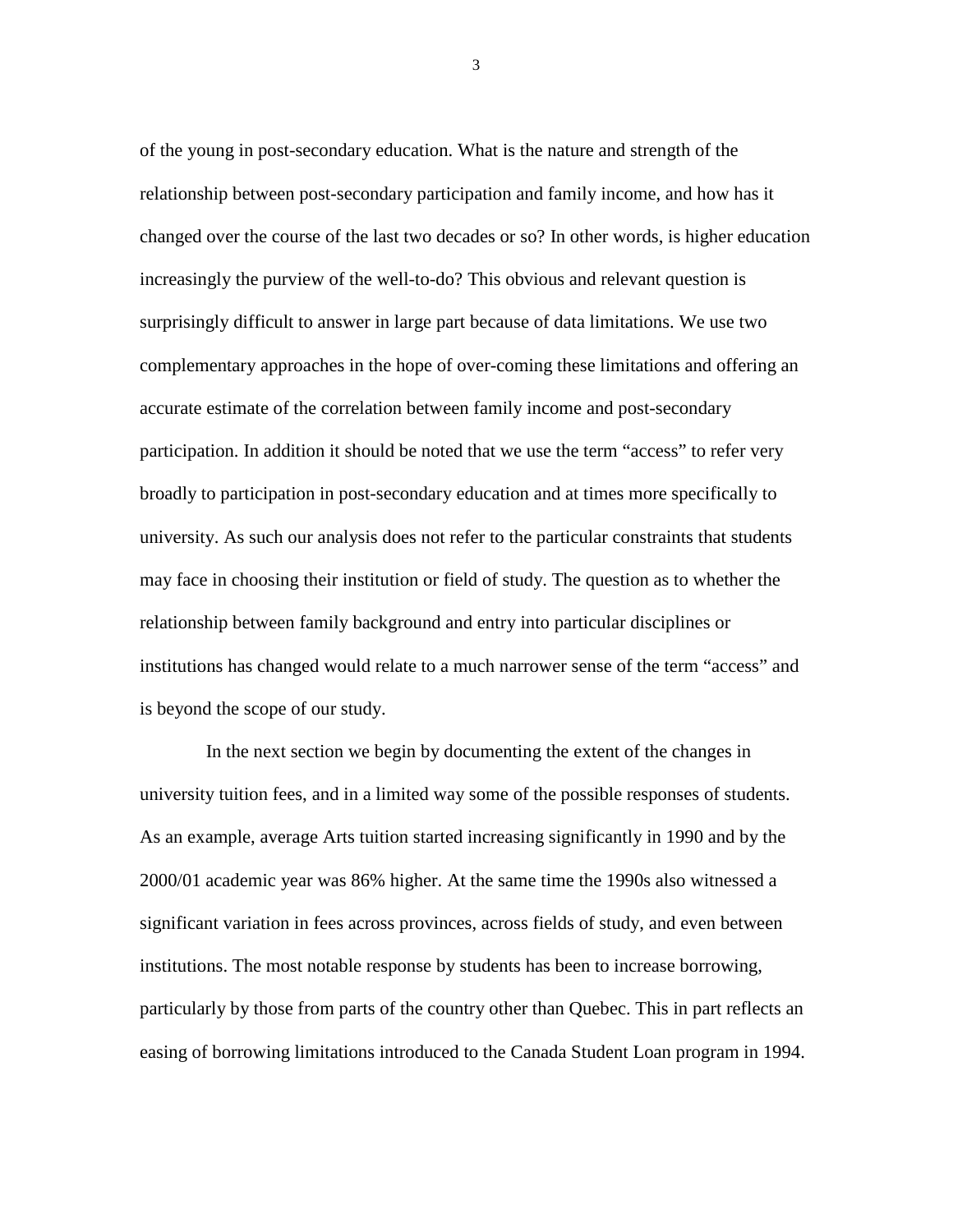In section three we review a number of Canadian studies that examine the relationship between family background and post-secondary participation, most notably that by Christofides, Cirello and Hoy (2001). The major limitation of this work is that it all pertains to a period during the 1980s or early 1990s before the introduction of a higher tuition climate. It also does not make a distinction between participation in colleges and vocational schools on the one hand and universities on the other, nor does it distinguish the experience of young men from young women. Our analysis is intended to examine these three dimensions. In this section we also discuss the methods and data we employ. We use two alternative data sets and approaches, each with certain weaknesses, but which taken together may offer—we argue—an accurate estimate of the correlation between family income and post-secondary participation and how it has changed from the 1980s up to 2000.

Section four offers the results of our estimations and attempts to address a number of concerns inherent in our definitions, data, and approach. Our principle findings are three in number. First, we document slight increases in the participation of individuals from lower income households in university. Individuals from higher income families are certainly much more likely to be engaged in university education. But this has been a longstanding tendency, and if anything the gap between high and low-income participation rates has narrowed slightly. This in part reflects not just rises in the participation rates of those from the lowest income families, but also declines in the rates of those from middle income families. In contrast, there are no significant differences in college/vocational participation rates across income classes. Second, the correlation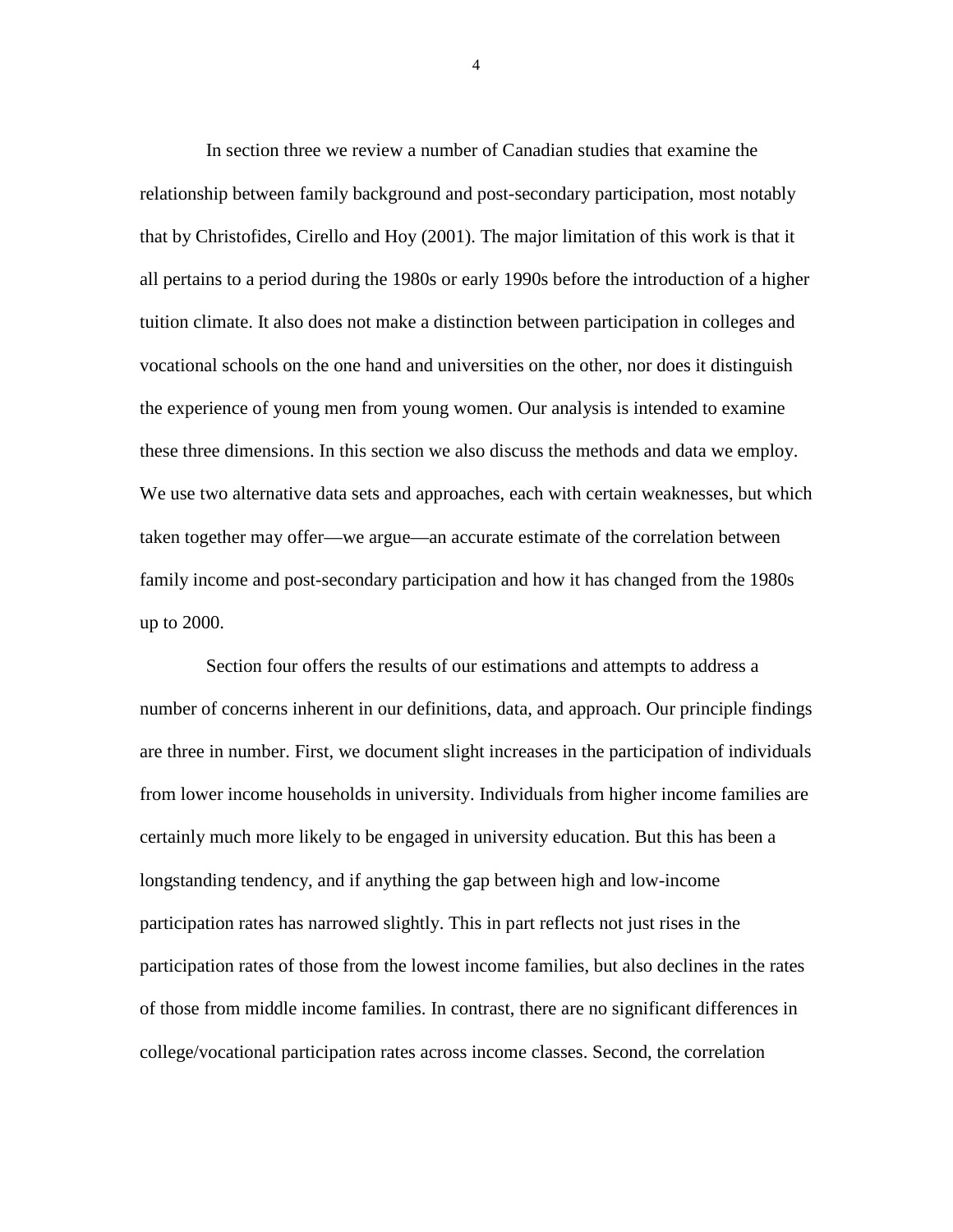between parental income and university participation did in fact become stronger, but only to about the mid 1990s just after tuition fees first experienced substantial increases. The strength of the relationship has weakened since then. According to one set of estimates we produce every 10% increase in parental income was associated with a 2.7% increase in the probability of university attendance during the mid 1980s; with a 4.3% increase in 1994; but with only a 2.5% increase in 2000. Further, the results are more muted when the broader post-secondary system—including colleges and vocational institutions—is analysed. However, these results pertain to women, and our third major finding has to do with the fact that the patterns for young men are different. In particular, the run up in the correlation is not as great, and the subsequent decline is quicker.

In sum, we find no evidence that the correlation between family income and post-secondary participation has increased during the latter half of the 1990s, indeed just the opposite. This may reflect the fact that students have responded in a number of different ways, most notably by borrowing more. If there was a period of a tighter link between family income and participation it was in the early 1990s when tuition fees began increasing but during which policy changes easing borrowing limits and offering increases in other forms of financial assistance had not yet been put into place. We also find a tendency for men to chose college education over university education. As a result, the latter part of the 1990s should not be characterized as a period in which the university system has become the domain of the relatively more privileged any more than it has been in the past, but rather a period in which the costs of higher education have shifted at least in part onto students. This is also a period in which the system has become more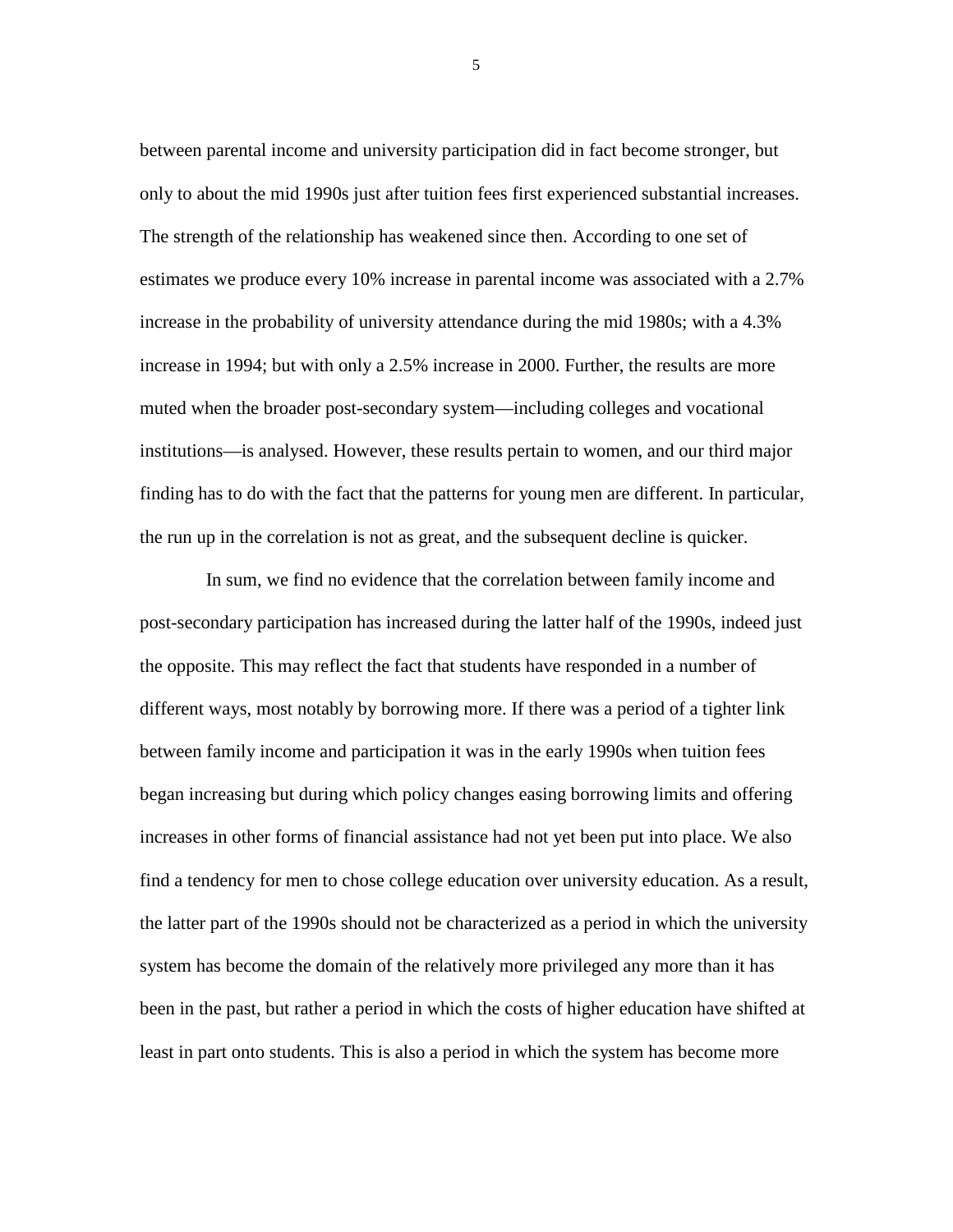differentiated as the costs of programs varied more substantially between provinces, fields of study, and institutions. If there is a growing concern to be dealt with in terms of "access" future research should examine the consequences of this differentiation. Even though globally all Canadians have access to some form of post-secondary education, are particular institutions and particular fields of study—perhaps those more valued in the new economy—the domain of students with higher income backgrounds? Future research should also focus on the factors earlier in the lives of young people that place them in the fortunate circumstance during their late teens of having to choose whether or not to participate in post-secondary education.

#### II. The Evolution of University Financing and the Responses of Students

The main source of revenue for universities comes from provincial grants and contracts, and the two panels of Figure 1 illustrate that there have been three distinct periods in the evolution of this funding. The first is a period of steadily declining funding on a per student basis, reflecting stable funding in absolute terms during a period of rising enrolments. This began in the mid/late 1970s and continued to the 1985/86 academic year, when enrolments went from about 240,000 to 472,000. Throughout this period universities received in real terms about \$6.3 billion annually, but on a per student basis this reflected a decline from about \$20,000 to \$13,000. The second period is characterized by increases in funding levels and a resulting plateauing of per student funding. This period ends in 1992/93 when increases in absolute transfers peaked at about \$7.3 billion after seven consecutive annual increases. During this period the number of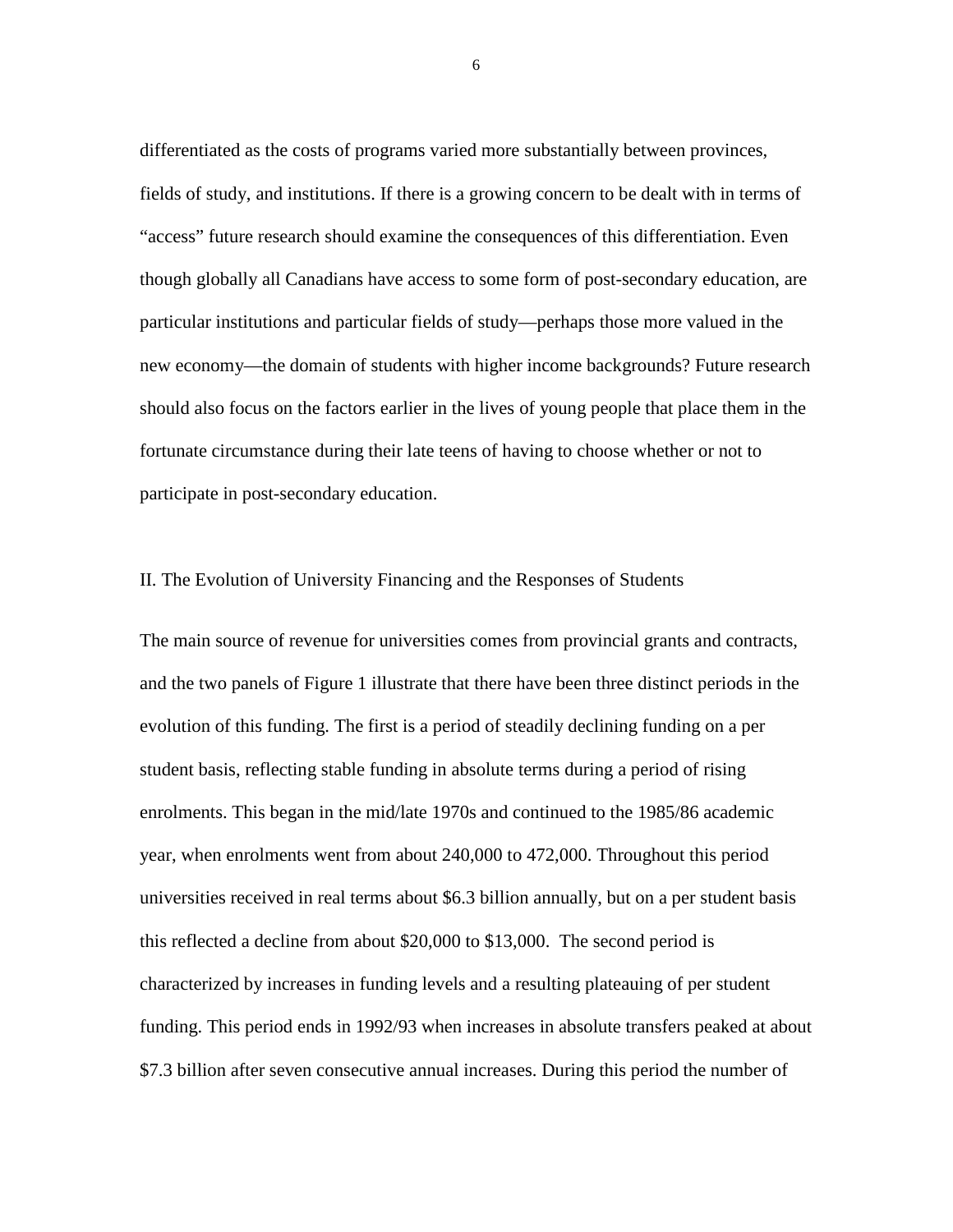full-time equivalent university students increased from 472,000 to 575,000. The third period begins thereafter and is characterised by declines in both absolute and per student funding. By the end of the 1990s per student funding, at just under \$11,000, is almost half of what it was 25 years earlier and reflects a return to absolute funding levels of the 1980s and late 1970s.

In this context universities have, among other things, increased the fees they charge students, the most important element of which is tuition for credit courses. As an example, Figure 2 charts developments in tuition fees for Arts programs, which fell in real terms during the 1970s, remained flat during the 1980s, and then began to increase sharply after the 1989/90 academic year to reach historic highs by the end of the 1990s. Average weighted Arts tuition fees for the entire country (expressed in \$2001) rose from \$1,866 in 1990/91 to a peak of \$3,456 in 1999/00, after which they remained relatively constant. These Canada-wide developments mask the fact that fees are significantly different between the provinces and have increased at different rates. They rose in all regions during the early 1990s but students in Nova Scotia have consistently paid the highest fees and have also faced the largest increases. Particularly sharp increases also occurred in Ontario and Alberta. Students from Quebec experienced steadily declining fees (from \$2,215 in 1972/73 to a low of \$663 in 1989/90) followed by a near doubling between 1989/90 and 1990/91. But with an average arts tuition of just under \$2,000 in 2001/02, students in Quebec still pay the lowest tuition for Arts programs. Toward the end of the period average Arts tuition in British Columbia, Manitoba, and Newfoundland and Labrador all declined, but continued to increase elsewhere. These changes have led to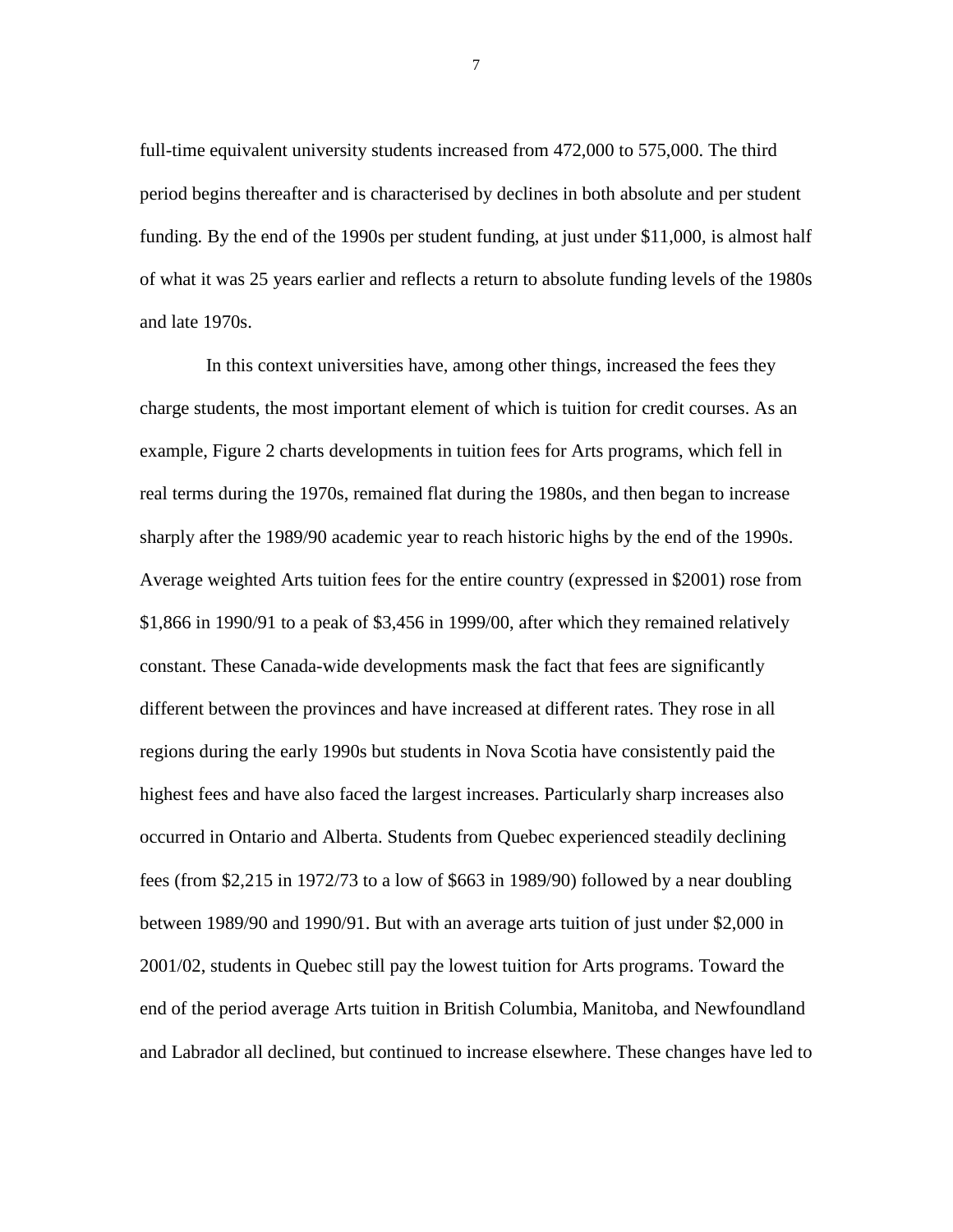a substantial increase in the dispersion of tuition fees between provinces. In 1978/79 the difference between the highest and lowest tuition was \$1,130; by 2001/02 it had grown to \$2,820.

A similar story can be told by field of study and even by institution. University tuition fees have increased for all fields but not uniformly, with some professional programs experiencing particularly sharp increases during the 1990s. Between 1995/96 and 2001/02 average fees in Dentistry more than doubled (increasing from \$3,389 to \$8,491), while those for Medicine went from an average of \$3,207 in 1995/96 to \$6,654 in 2001/02. During the 1990s increases in fees for Law and Graduate Studies closely mirrored increases in overall Arts tuition fees, and while those for Education increased during the 1990s they did so to a relatively much smaller degree from \$1,887 in 1990/91 to \$2,892 in 2001/02). Indeed, on average Education students paid the lowest tuition fees of any field of study between 1991/92 and 2001/02. At the same time it should be noted that not all institutions responded in the same way. For example, between 1994/95 and 2001/02 tuition fees for Dentistry at the University of Toronto quadrupled (increasing from \$3,235 in 1994/95 to \$13,230 in 2001/02), but at the other extreme fees charged by the University of British Columbia actually dropped (from \$4,300 in 1994/1995 to \$3,740 in 2001/02). Similarly, tuition for medicine at the University of Toronto more than tripled from \$3,484 in 1995/96 to \$11,550 in 2001/02, but at the University of British Columbia they fell over the same period from \$4,399 to  $$3,740$ .<sup>1</sup>

<sup>&</sup>lt;sup>1</sup> The source for these data is Statistics Canada, Tuition Fees and Living Accommodations at Canadian Universities Survey. Detailed information on tuition fees are available from this source for a host of disciplines for each degree granting institution in Canada from 1979 to 2002.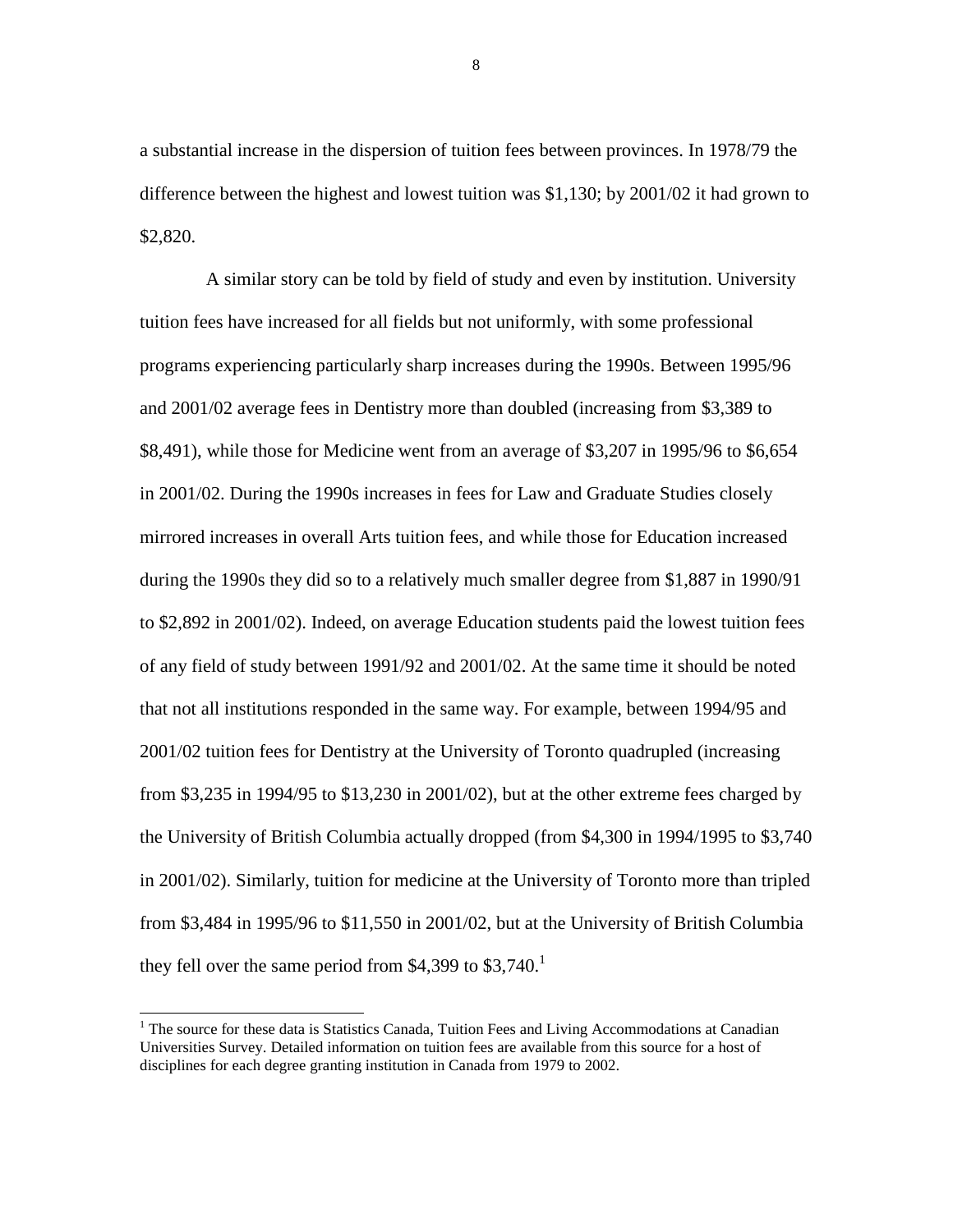How have students responded to these changes? Some of the possible responses include: choosing a different field of study or a different institution, borrowing more from public or private sources, working more during the summer or during studies, pursuing part-time studies or otherwise taking longer to complete studies, saving on other aspects of education costs like living arrangements by for example living at home longer, deciding not to pursue university education and going instead to college, or finally not pursuing post-secondary education at all and entering the labour market sooner. It may well be that "access" to particular institutions or fields of study has changed and that the burden of adjustment has fallen more on students from some income groups than others. The result may be that the relationship between family income and participation is now different by field of study or institution. We do not use the term "access" in this narrow sense nor do we offer a full assessment of all the possible changes in student behaviour. Our focus is rather on "access" in the broadest sense of the term: has participation in higher education changed and how is this related to family income after all of these choices and adjustments have been made.

 The final outcome of the decisions students have made in response to all of the factors—not just tuition fees—they consider when choosing their level of education is illustrated in Figure 3. Overall participation rates in post-secondary education for 18 to 24 year olds are plotted from 1979 to 2002. In this chart post-secondary participation refers to a combination of information on current school attendance and highest level of education attained. For example, University participation refers to those who have completed a university degree or certificate at some point between the ages of 18 to 24 or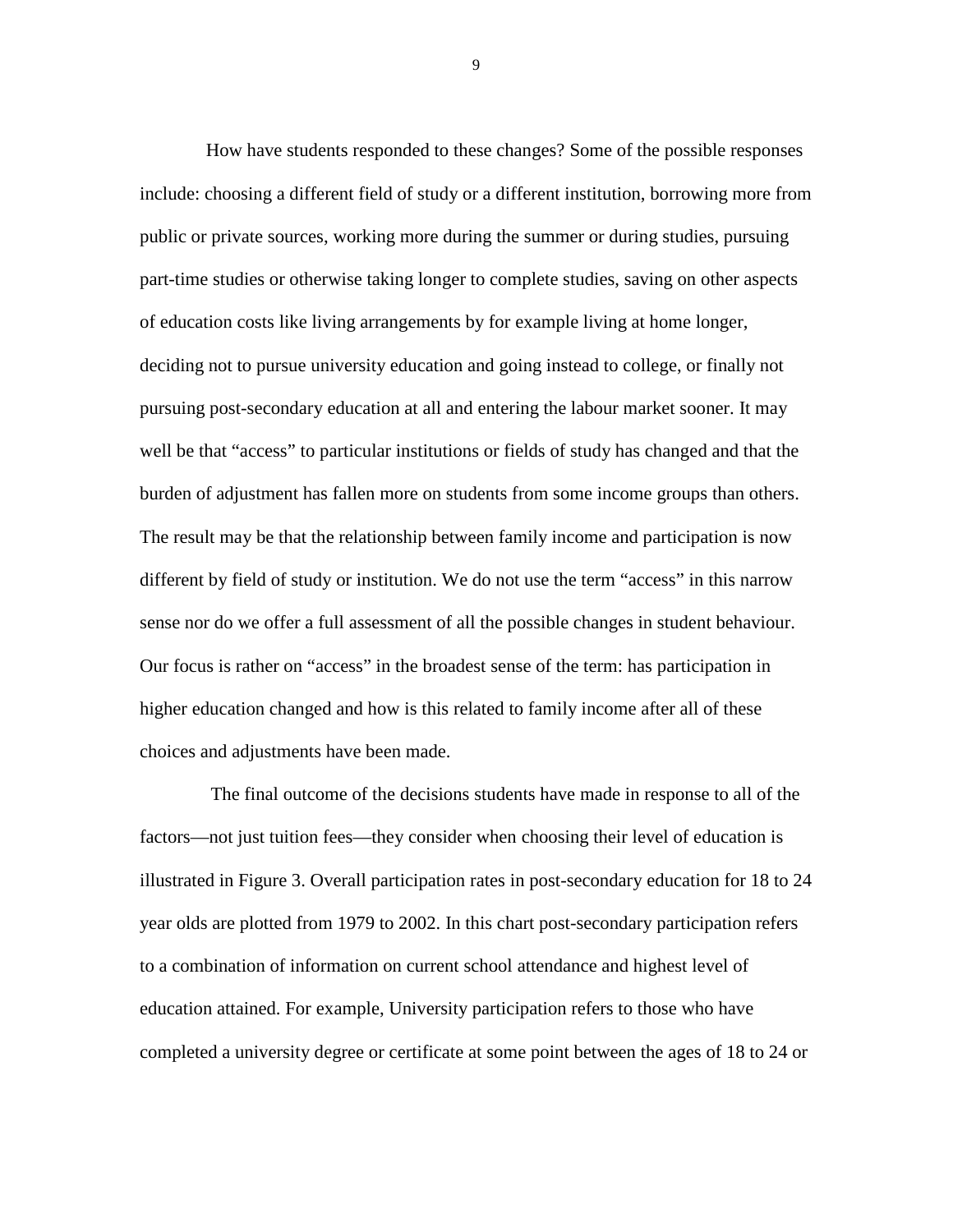who are currently enrolled in university. The definition is similar for College (which refers more specifically to Community College, CEGEP or Trade-Vocational School participation), while Drop-outs are those who report having some post-secondary education but who have not completed a degree or diploma and are not currently enrolled. Overall participation in higher education is at historic highs, but the rates of growth have slowed significantly during the 1990s. University participation rates increased steady during the 1970s and 1980s and peaked in 1993 at 24%. There is a distinct drop of two percentage points between 1993 and 1994, and since that time participation rates have been flat at 22 to 23%. College rates also increased throughout the 1970s and 1980s, but display a slightly different pattern during the 1990s by continuing to grow (albeit at a much reduced rate). The drop-out rate has not changed much in the last two decades, perhaps even falling a bit during the 1990s. In short there is little evidence to suggest that drop-out rates have increased, some evidence to suggest that college may have been chosen over university by a small fraction of post-secondary participants, and while the rate of growth of university participation has stalled there is no evidence to suggest declines below the levels experienced in the late 1980s and early 1990s before the sharp run up in tuition fees.

These patterns are somewhat different by gender, as depicted in Figure 4. Participation in university declined between 1992 and 1993 for both men and women, but the pattern thereafter is different. University participation rates declined steadily for men after 1993 while community college attendance steadily increased. If there is a tendency for students in the 1990s to choose community college over university in response to high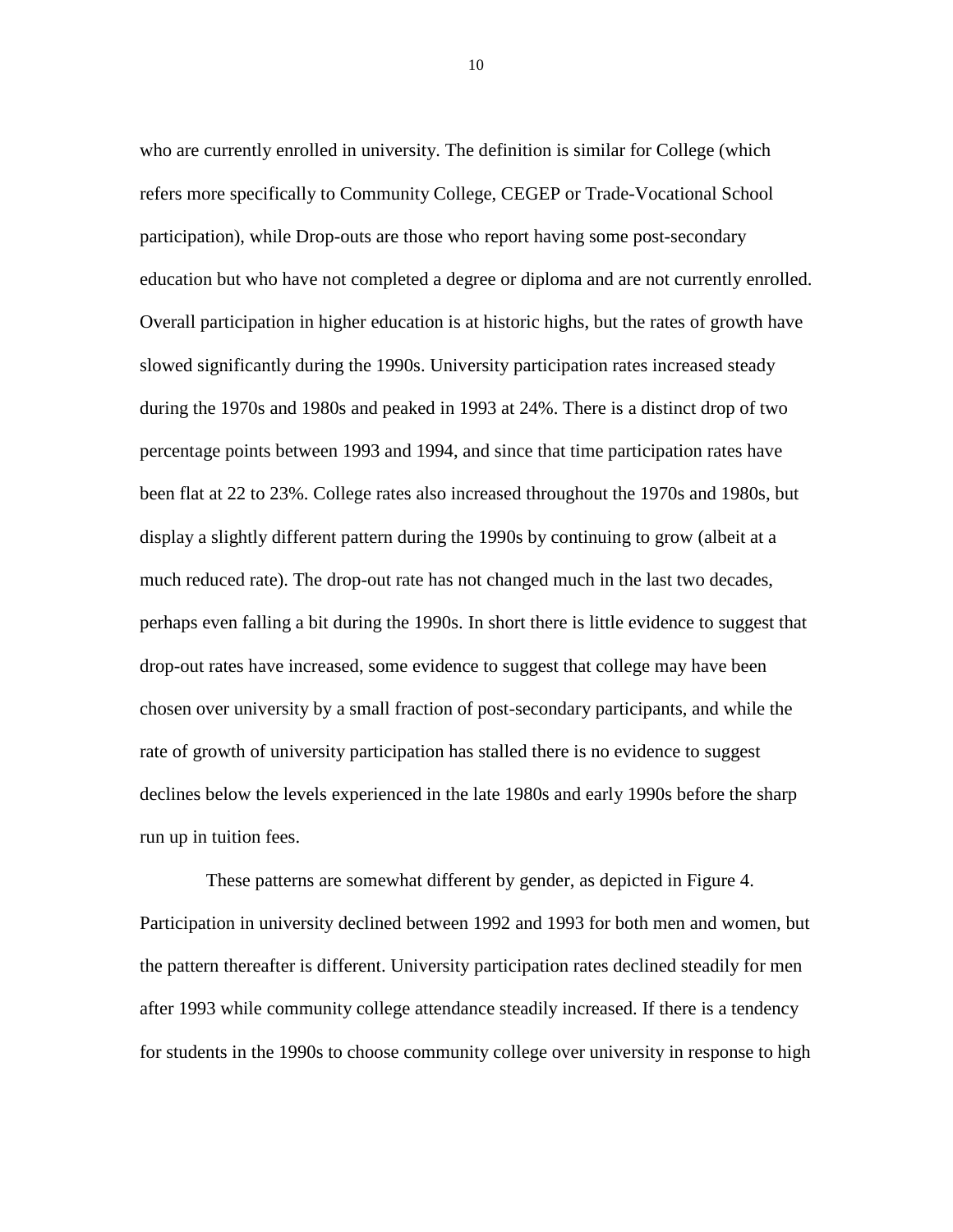tuition fees this is almost totally a phenomenon associated with men. There was a temporary increase in college attendance by women during the early to mid-1990s, matched by a temporary fall in university attendance. But after 1995 female university participation returned to a path of steady growth and college participation stagnated with the result that by 2002 the participation rates were about the same.

The strong majority of university students do not work while studying but this has changed slightly after about 1993 and particularly after 1997. Figure 5 illustrates that during the 1980s an average of 63% of university students did not work while studying, but this fell from 65% in 1993 to 59% in 1995 reflecting an equivalent percentage point increase in the fraction working part-time. Things have not changed much since that time with the fraction not working at all standing at 58% in 2002 and those working part-time at 34%. There is a greater tendency for college students to be working during their studies. In contrast to university students only 50 to 60% of college students do not work while studying. Like university students there has been a tendency for this to fall through time, but the decline has been a long-term trend. With the exception of a possible jump in the fraction working part-time between 1996 and 1997, this tendency does not seem any more pronounced during the 1990s than it did earlier. By 2002 43% of college students were working part-time, and less than 50% were not working at all during their studies. In contrast, the majority of university students do not work while at school, but there was a small discrete increase in part-time work among university students between 1993 and 1995.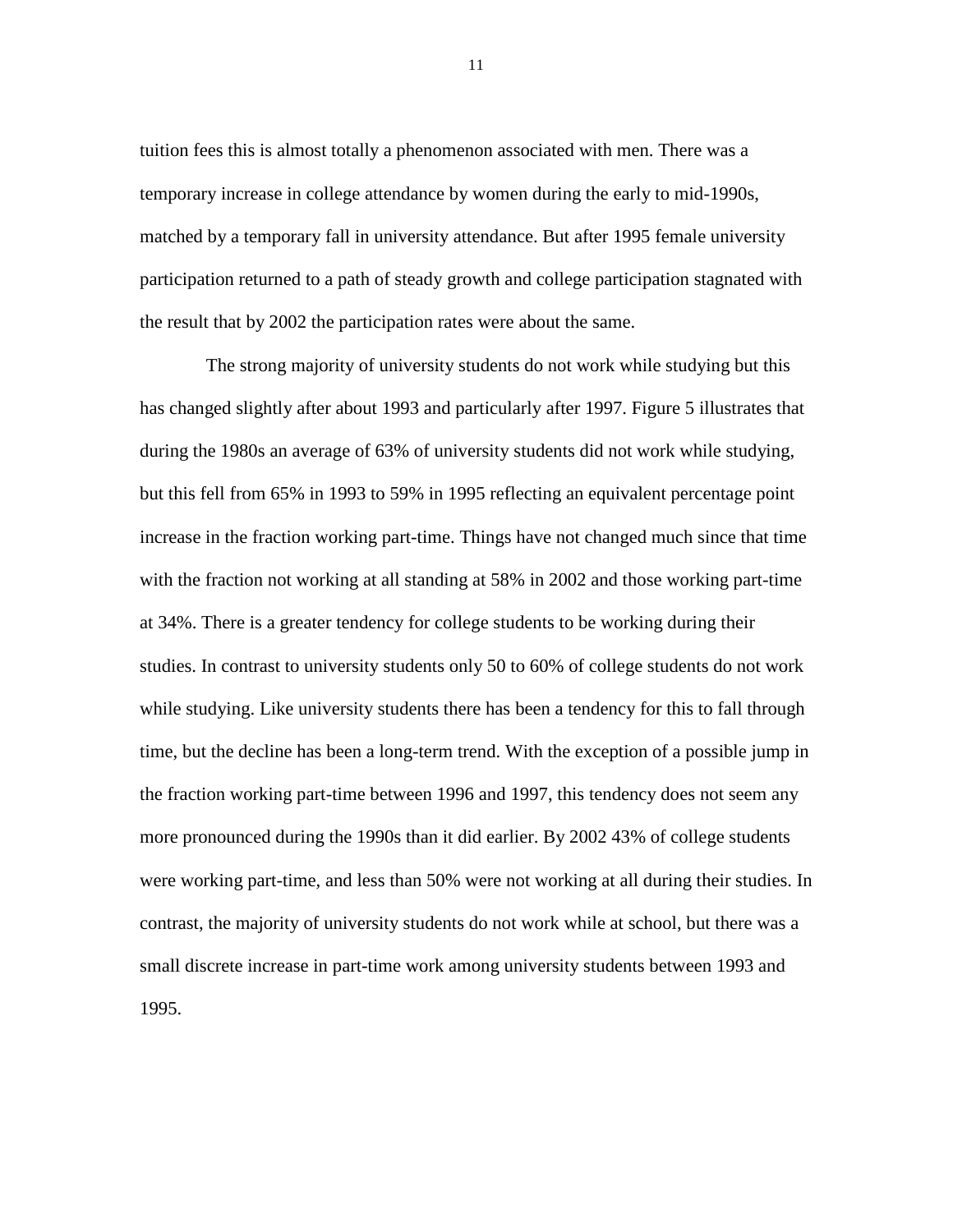The living arrangements of students have not changed very much during the last two decades and in particular there are no noticeable changes during the 1990s. Figure 6 offers the proportions of university and college students living at home, on their own, as a married couple, or in other arrangements. The fraction at home has hovered between 70 and 80% since 1979, and is about the same for the two groups. A certain caution is needed, however, in interpreting these data. The "At Home" category refers, strictly speaking to those whose "usual place of residence" is stated as being that of their parents. "Usual place of residence" is a construct of the survey taking process and refers to "the dwelling in Canada where a person lives most of the time" (Statistics Canada 2001b, p. 141-42). This does not necessarily imply that these students are living at their parents' residence while studying. Some fraction may in fact be doing so, but another fraction may be attending an institution in another locale and returning to their parents' home during the summer while continuing to refer to it as their usual place of residence. Bowlby and McMullen (2002) find that approximately 43% of first year university students lived with their parents during the school year and 41% reported living in a university residence. It may well be that the relative shares in these two groups have changed through time. This implies that in spite of the information in Figure 6 it may be the case that students are choosing to attend institutions closer to home in order to save on moving and living expenses.

The most notable change in the decisions of those attending post-secondary schools has been with respect to borrowing. Between academic years 1986/87 and 1988/89 the number of borrowers fell by about 15%, but this trend was reversed in the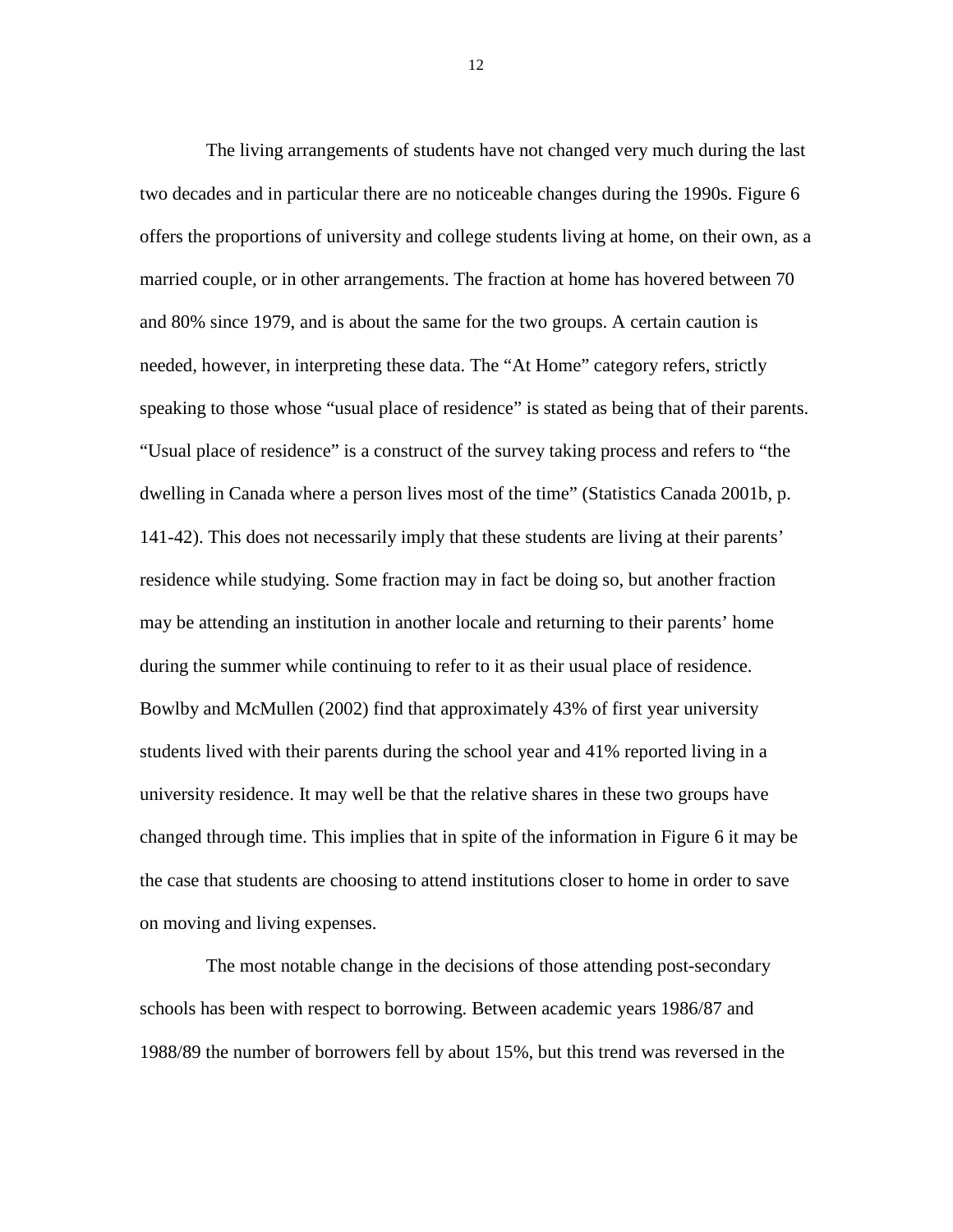1990s so that the total number of borrowers increased from just over 300,000 at the beginning of the decade to over 500,000 by the end. (Junor and Usher 2002, p. 105). Further, during the 1990s the average student loan increased considerably (Figure 7). More precisely between the 1992/93 academic year and the 1993/94 academic year the average amount borrowed through the provincial loans programs and the Canada Student Loan program went from about \$5,000—where it had been since the early 1980s—to over \$7,500. It increased a bit further thereafter ending the 1990s at \$7,680. This information, however, refers only to those students living in provinces other than Quebec.<sup>2</sup> In Quebec, there has been only a modest tendency for the amount of the average student loan to increase, and no discrete changes in this relationship during the 1990s. At the end of the decade this figure was \$3,360. The very sharp jump in student loan amounts between the 1992/93 and 1993/94 academic years reflects in part an administrative change that increased the limit on the maximum CSLP loan amount from \$105/week to \$165/week in 1994. Provinces which took part in the CSLP were obliged to match this increase according to a 60/40 ratio. This shift in policy also led to an increase in the number of students receiving provincial student loans since participating provinces previously only provided loans and grants to those whose need exceeded \$105/week, and the policy change prompted many provinces to end their grant programs and convert them to loan-granting programs. Junor and Usher (2002, p.110) also report that within

<sup>&</sup>lt;sup>2</sup> Quebec, Nunavut and the North West Territories have opted out of the Canada Student Loan Program and administer similar programs on their own. Quebec's program functions in a manner similar to the Canada Student Loans Program but with different levels of support.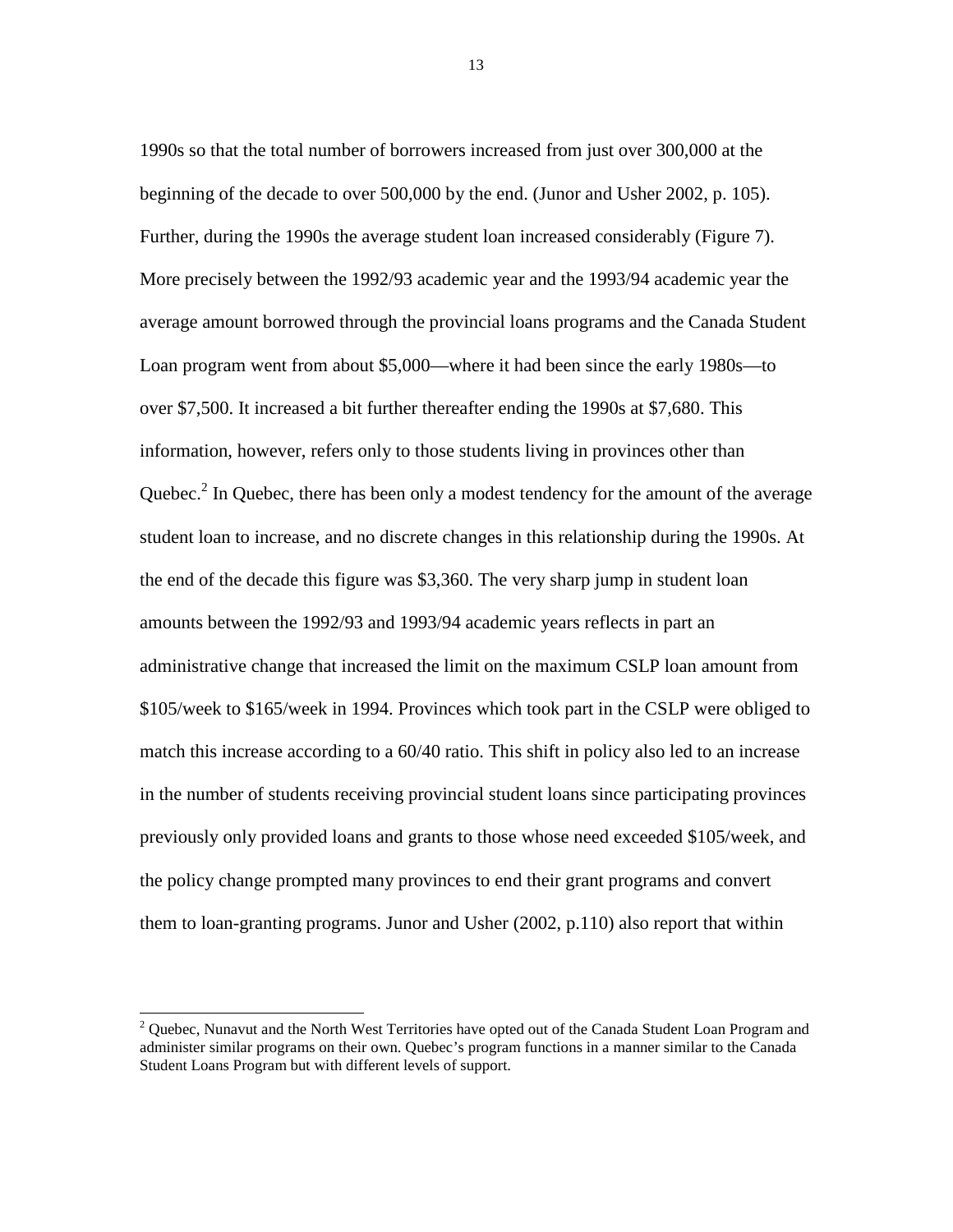one year the maximum allowable loan went from \$105 per week to \$275 per week in many provinces.

#### III. Methods and Data

Our major objective is to offer an accurate estimate of the strength of the relationship between parental income and child post-secondary participation. The issue of family background and post-secondary participation is a longstanding concern in both academic and policy circles, with Bouchard and Zhao (2000) and Knighton and Mirza (2002) offering two recent Canadian examples. Their analyses, however, are focused on the socio-economic status of families, measured as an index related to parental education and occupation. Our focus is explicitly on family income and can be summarized as follows. Let  $Y_i$  represent the post-secondary status for a young individual labelled  $i$ , which we will consider to be those 18 to 24 years of age. *Y* takes on the value of 1 if the individual has a post-secondary degree or diploma or is attending a post-secondary institution, and 0 otherwise. In addition let  $X_i$  represent the permanent income of individual  $i$ 's parents. We wish to obtain accurate estimates of  $\beta_1$  in the following equation.

$$
Y_i = \beta_0 + \beta_1 X_i + \varepsilon_i \tag{1}
$$

This is estimated using Least Squares. Equation (1) is a linear probability model of postsecondary participation, and when parental income is expressed in natural logarithms the coefficient  $\beta_1$  indicates the change in the chances of post-secondary schooling for each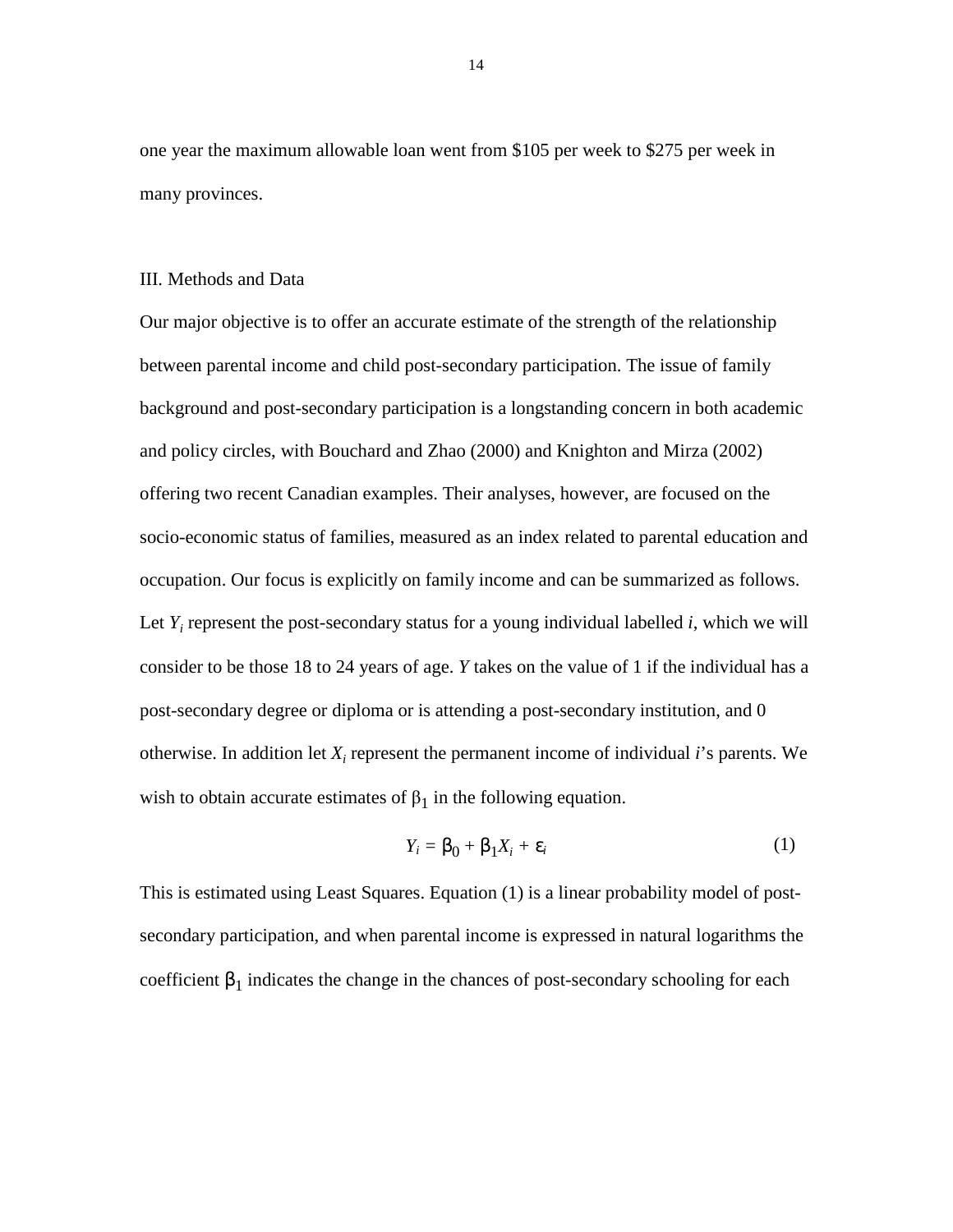percentage point change in income.<sup>3</sup> The greater this coefficient, the greater the impact changes in parental income will have on post-secondary participation. (The term  $\beta_0$  is a constant and  $\varepsilon_i$  is a random component.) Under certain assumptions  $\beta_1$  can be thought of as the correlation between post-secondary participation and parental income.

Only a limited number of studies have directly analyzed the correlation between family income and post-secondary participation. In part this may reflect data limitations. There are very few surveys that contain information on parental income and the postsecondary participation of children. One possibility is to use longitudinal surveys in which family income is collected while high school students still reside in the parental home and then observing these students through time as they leave and make their way either into post-secondary education or into the labour market. Zhao and de Broucker (2001, 2002) use the Survey of Labour and Income Dynamics in this way to document the relationship between family income and the post-secondary participation of 18 to 21 year olds between 1993 and 1998. They find that about 19% of youth from families with incomes in the lowest 25% of the income distribution attend university and that double that fraction do so for families in the top 25%. College attendance rates are just under 30% regardless of the position in the income distribution. Because of the need to observe

-

 $3$  Moffitt (1999) offers an overview of the use empirical methods for binary dependent variables, and in particular highlights the limits and appropriate use of the linear probability model, stressing that traditional objections need not always apply. Following his analysis we use the linear probability model, as opposed to probit or logit models, since there is little possibility of predications outside of the 0-1 range, our concern is with an overall correlation and not with underlying structural parameters, and since non-linearities are less likely to be a problem given the probabilities of concern are likely in the lower tail of the distribution.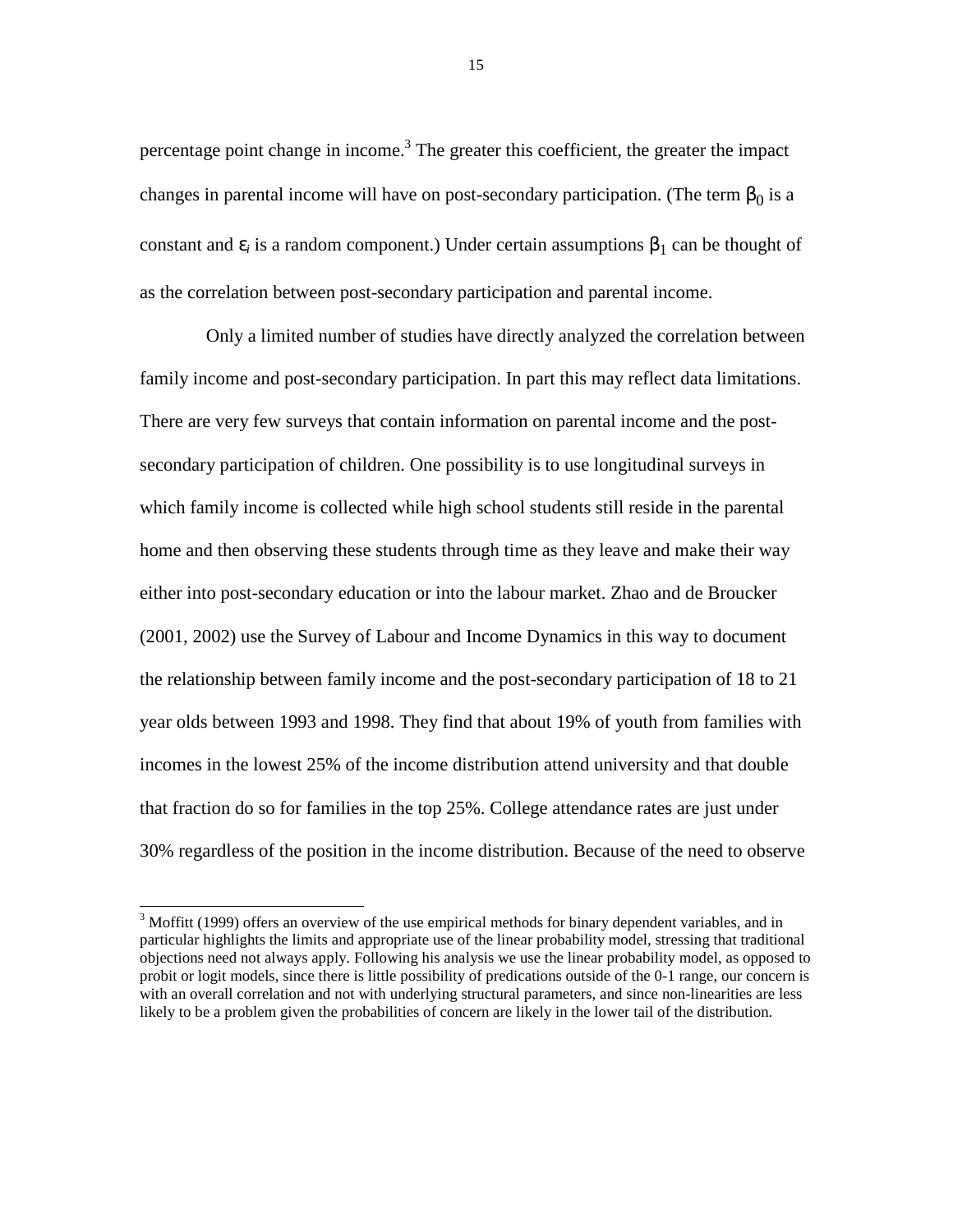young people leaving the family home the sample size for any given year can be quite small. The authors are therefore forced to pool all 18 to 21 year olds over the entire six years of longitudinal data available to them in order to obtain reliable estimates. As such there is no scope to illustrate how the relationship between income and post-secondary participation has changed.

The starting point for our analysis is a study by Christofides, Cirello and Hoy (2001), which uses a different approach. The major issue they explore relates to the observation that between 1975 and 1993 the participation rate in post-secondary education of children from families in the lower end of the income distribution increased a lot more than those in the higher end. For example in 1975 children whose families were in the top fifth of the income distribution were almost three times as likely to be engaged in higher education than those from the bottom fifth, but in 1993 they were only 1.6 times as likely. The authors seek to examine the extent to which this reflects a disproportionately greater change in the demand for higher education among those in the bottom of the income distribution as their real income increases. They find that while income levels are certainly an important factor determining post-secondary participation, a disproportionate influence of income changes on the schooling choices of lower income groups does not explain the observed convergence in relative participation rates.

We pick up on and extend three aspects of their study. First, our interest has less to do with their specific hypothesis than with the nature of the relationship between absolute income levels and post-secondary participation and how this has changed. They document that higher income families are much more likely to have their children attend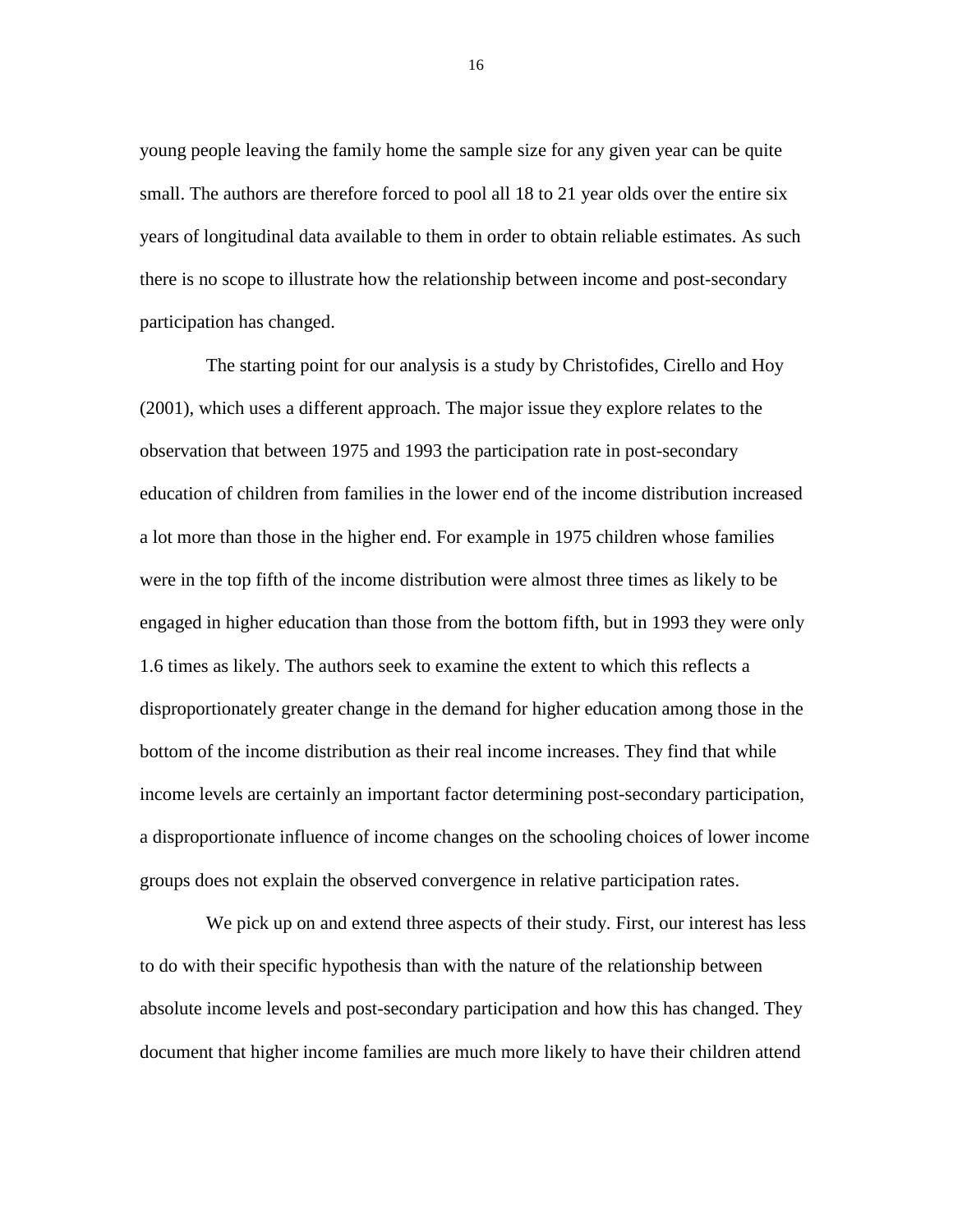post-secondary education, but that lower income groups have experienced relatively greater increases in participation over time. This finding, however, refers only to the period up to 1993 just as significant changes in post-secondary began.<sup>4</sup> We update these patterns into the late 1990s. Second, they make no distinction between university education and community college education. The relationship between family income and post-secondary participation could be very different across these levels and as alluded to in Figure 3 changes in enrolment and substitution between the two levels could be an important dimension of access. We employ a distinction between university and college in our analysis. Finally, the authors offer no distinction in participation by gender. As illustrated in Figure 4 there are important differences in participation by gender, with women more engaged in university education than men. It may well be that access issues play themselves out differently by gender and to the extent possible we offer information along these lines.

Christofides, Cirello and Hay (2001) use information on parental income for a series of cross-sectional surveys over a period of almost 20 years. Their information comes from the Survey of Consumer Finances (SCF) in which income information is obtained from the household head who also reports the educational status of all family members who continue to call the home their usual place of residence. In this way they

-

<sup>&</sup>lt;sup>4</sup> Indeed, in some of their modelling Christofides et al. attempt to examine the role of tuition fees in explaining participation rates but find no significant relationship. They explain this by referring to the fact that during the period of their study tuition fees did not vary that much over time and across provinces. Raymond and Rivard (2003) use different data for 1999 when there was substantial variation in fees across the provinces and are led to the same conclusion.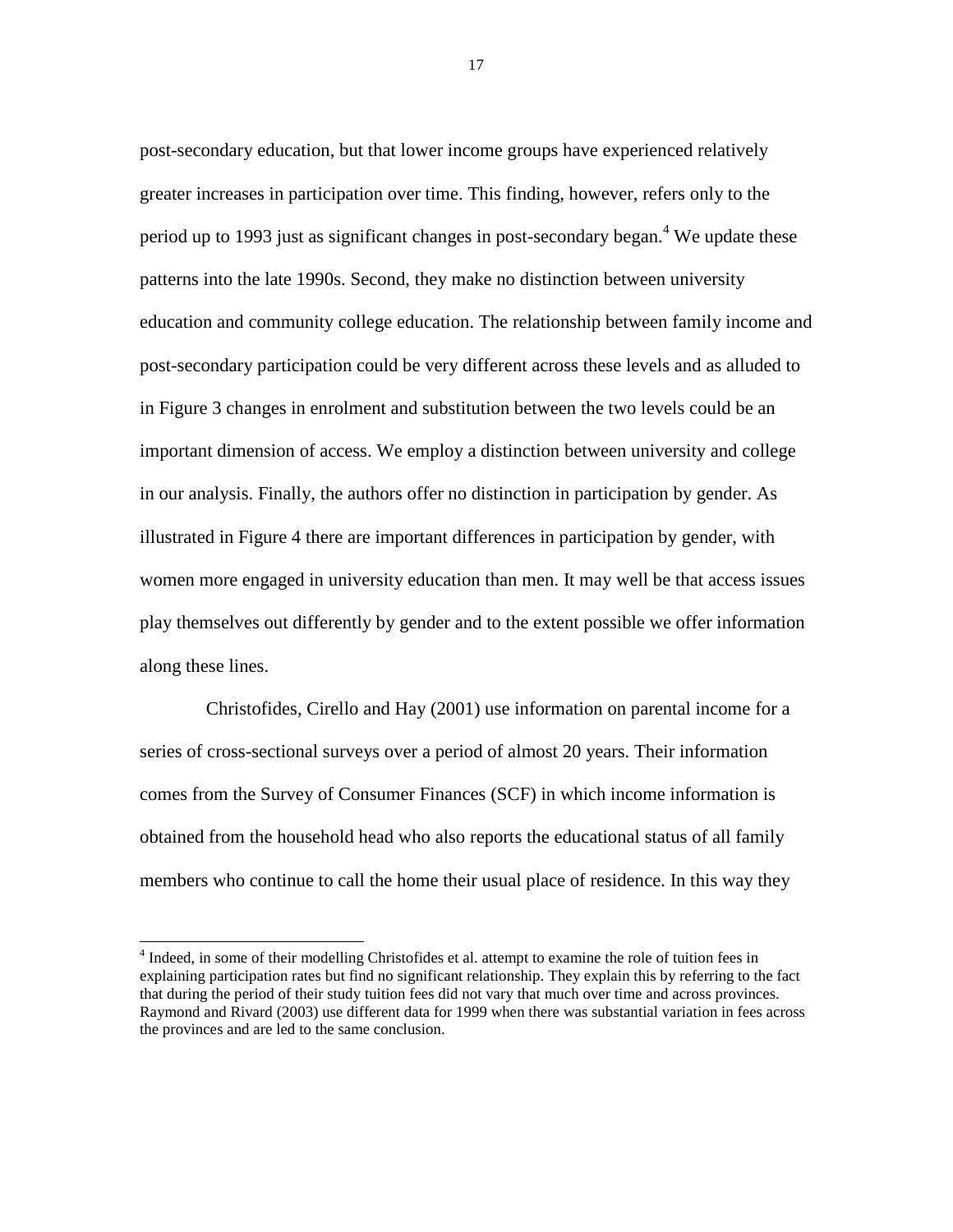obtain a reliable link between family income and post-secondary education of the young for a relatively large sample, but at the price of missing those students who are living independently either on their own, in a partnership with others, or in some other arrangement. We alluded to this issue in discussions of Figure 6. This information suggests that between 70 and 80% of post-secondary students consider their parents' home as their usual place of residence and that this has not changed. If the likelihood of no longer living at home is the same across income levels the fact that parental income information is missing for 20 to 30% of students should not introduce a bias into their work. However if post-secondary students from high income backgrounds are more likely to leave home then the correlation between income and participation may be understated. It would be overstated if the opposite were the case. However given the fact that there have been no significant changes in this proportion over time suggests that the degree of the bias will not be changing.

This still leaves unaddressed the experiences of those who do not attend university or college. In fact, studies of the living arrangements of the young suggest that a slightly different pattern occurs for the entire population of young people (Meunier, Bernard, Boisjoly 1998, Boyd and Norris 1999). This is illustrated in Figure 8 for all 18 to 24 year olds. Between 50 and 60% of this group refer to their parents' home as the usual place of residence, with a tendency for this proportion to be increasing through time particularly after 1990. This suggests that parental income will not be as well reported for those who decide not to attend a post-secondary institution but that the extent of this bias is falling through time. It reflects substantial declines in the fraction of 18 to 24 year olds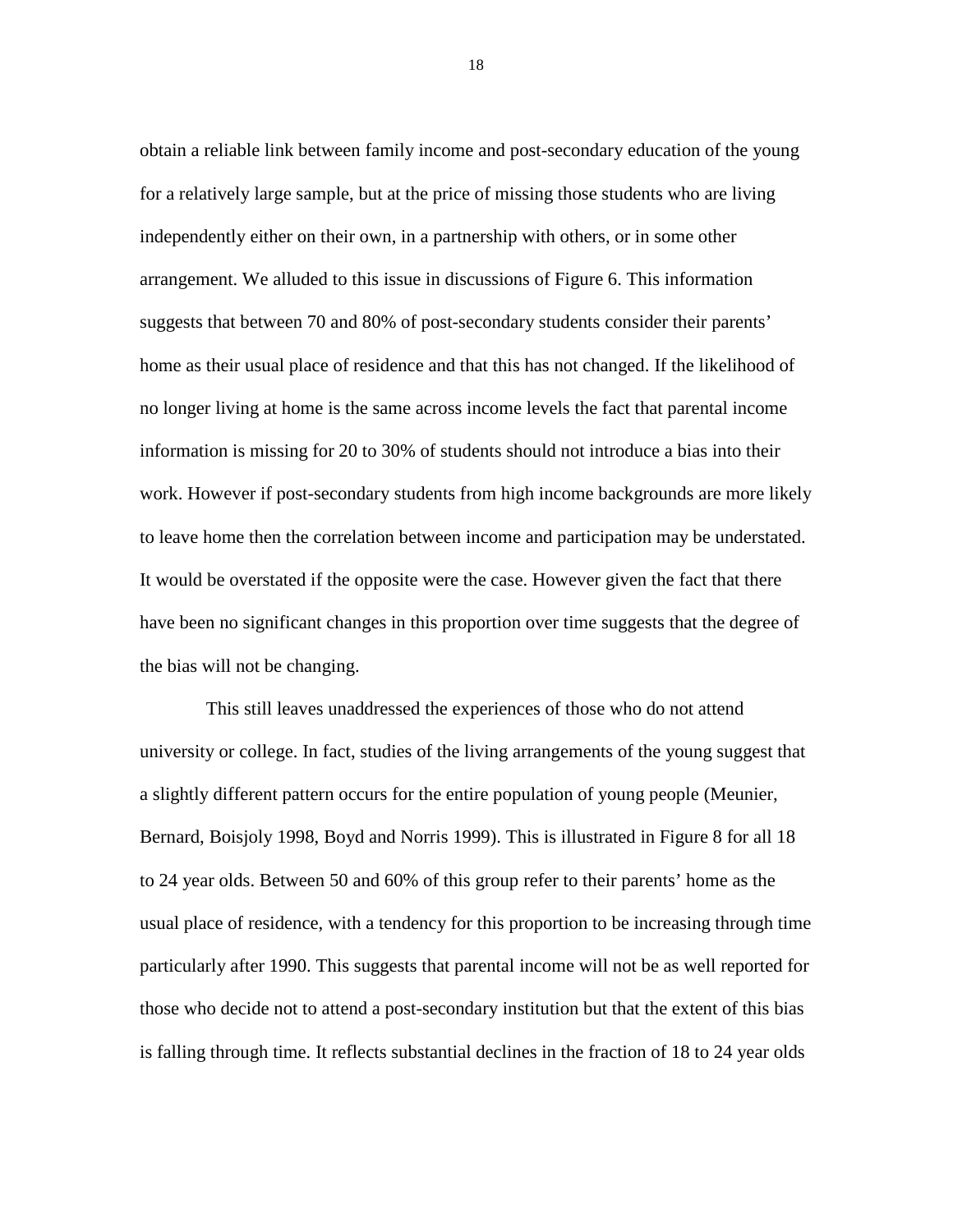who live as a married couple. If children from lower income families are more likely to leave the parental home earlier then the sample of non-attendees actually used in the analysis will be over-represented with higher income groups and the correlation between family income and post-secondary participation will be understated. This bias should be falling with time.

With this in mind we also make use of the SCF to estimate equation (1) since it is the only source of information that directly links parental income with educational status of the young over the time period of interest. However, one further important limitation of this information should also be noted. The income measure provided is annual income for only one year. Annual incomes may fluctuate from year to year and may not reflect at any point in time the true financial resources parents may have to support their children's education. The use of annual income rather than a measure of permanent income will lead the correlation between family income and post-secondary participation to be understated. For example, if we actually observe  $\tilde{X}_i = X_i + v_i$ , where  $v_i$ represents a transitory shock to income, this results in an errors in variables problem leading the estimated coefficient ( ~<br>~  $\beta_1$ ) to be less than the true coefficient according to a factor determined by the ratio of the variance of  $v_i$  to that of  $X_i$ , so that ~<br>~  $\beta_1(1+\sigma_v^2/\sigma_x^2) =$  $\beta_1$  (Greene 1997, pp. 436-38). Further, if the variability of the transitory component of income is increasing through time this bias will become more important. Baker and Solon (2003) report that for 40 to 50 year old men the permanent component accounts for about two thirds of the total variance of income. There has been a tendency for the variability of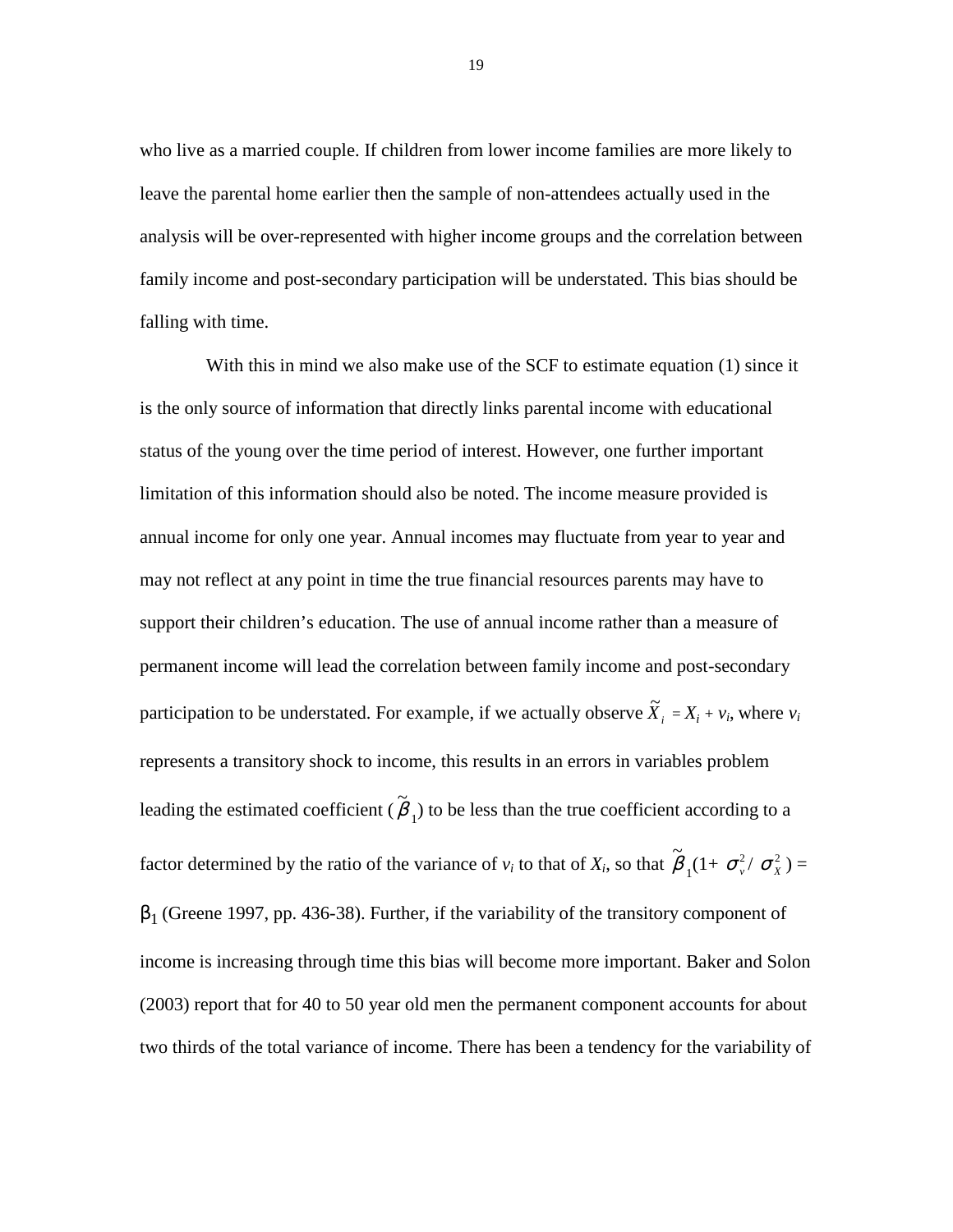income to increase through time, stepping up particularly after business cycle recessions, with the variance in the permanent and transitory components increasing by about the same amount. Their study is based upon data between 1976 and 1992. This would suggest that estimates of  $\beta_1$  resulting from annual income measures should be inflated by about 50%, and that the extent of the bias has not changed much. Beach, Finnie and Gray (2003) offer broadly similar conclusions for 25 to 54 year old men over a period that extends from 1982 to 1997. They suggest that the proportion of variance due to the permanent component may have increased more. On the whole we expect substantial understatement of the true value of  $\beta_1$  using the SCF—possibly in the order of 50%—and while the extent of the bias may have diminished we do not expect it to be the major source of changes through time.

We use a complementary approach to work around these two difficulties with the SCF. Generally, students and young adults tend not to be questioned in cross sectional surveys on the income levels of their parents in large part because they may not be in a position to respond accurately to such questions. But information easier to recall is sometimes collected. In particular many surveys ask about parental education and occupation, variables that are often used to develop indicators of socio-economic status and which are strong predictors of income. Information on self-reported income, education and occupation can be made use of in combination with the parental background information. The methodology is related to a literature that estimates intergenerational income correlations, and is in turn related to instrumental variables (IV) and two-sample split IV methods (Angrist 1999, Angrist and Krueger 1995, Björklund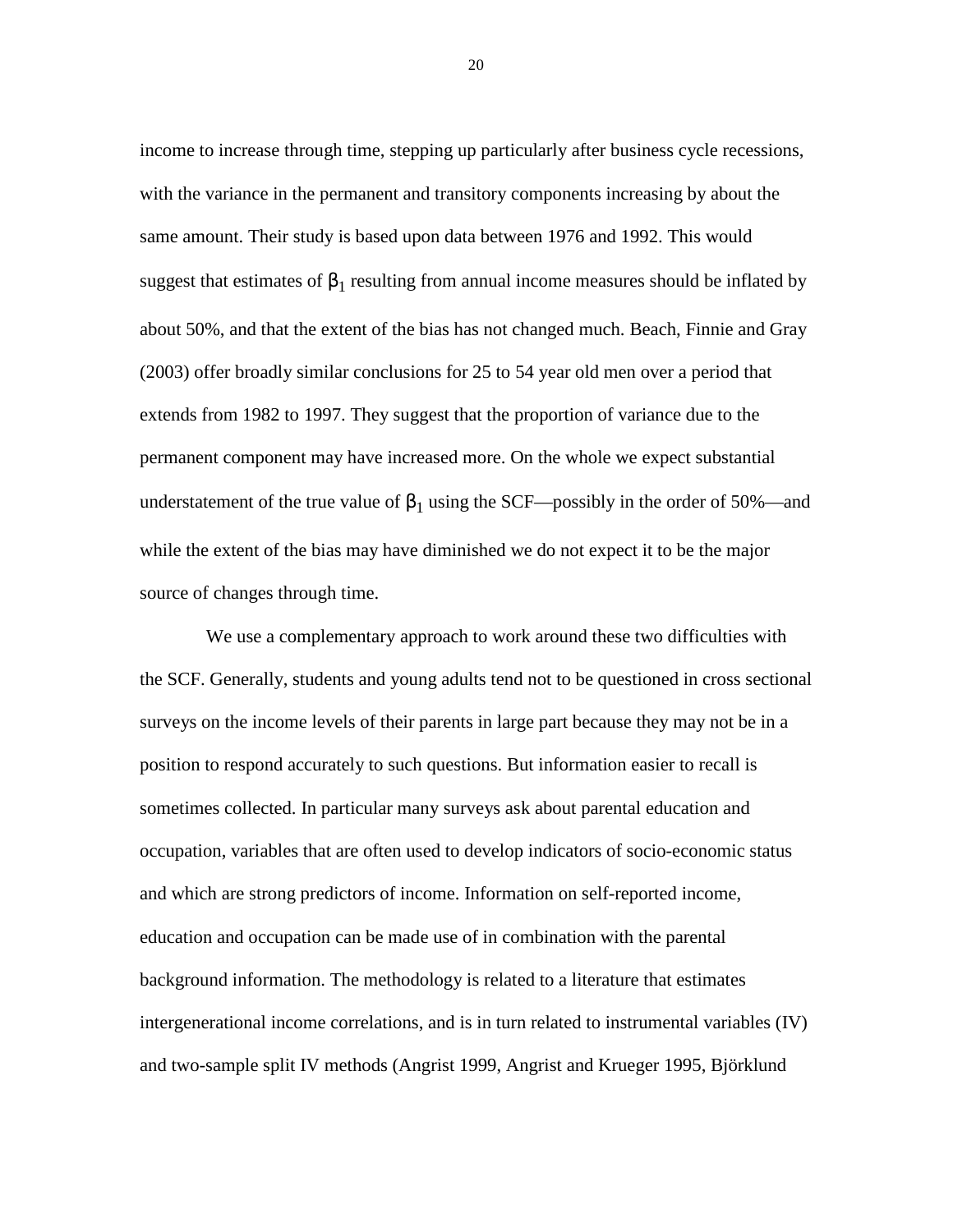and Jäntti 1997, Fortin and Lefebvre 1998, Grawe forthcoming, Zimmerman 1992). The procedure involves two steps. The first is to estimate an income equation for a subset of survey respondents who because of their ages represent the cohort of parents of 18 to 24 year olds. This uses self-reported information on incomes, age, occupation and education. The second stage uses the estimated coefficients from this equation and parental education and occupation information reported by each child to ascribe to each a predicted parental income.

To be more specific we use information from the General Social Surveys (GSS) of 1986, 1994, and 2001. This is a representative survey of the entire population in which all respondents are asked to report, among other things, their incomes, occupations, and education levels. In addition respondents are asked to recall the occupation and education levels of their parents. In the GSS parental occupation refers to the occupation of the parent when the respondent was 15 years of age. For all those male respondents between the ages of 40 and 60—those who can roughly be taken to represent fathers of 18 to 24 year olds—we estimate equation (2), an earnings equation using self-reported information on occupation  $(Z_{1i})$  and education  $(Z_{2i})$ .

$$
X_i = \gamma_0 + \gamma_1 Z_{I_i} + \gamma_2 Z_{2i} + \mu_i \tag{2}
$$

The estimated coefficients  $\hat{\gamma}_0$ ,  $\hat{\gamma}_1$  and  $\hat{\gamma}_2$  can then be used to predict parental permanent incomes for the group of 18 to 24 year olds in the data using the information they provide on the occupation and education of their fathers. These predicted incomes,  $\hat{X}_i$ , are then used as the income measure in an estimation of equation (1).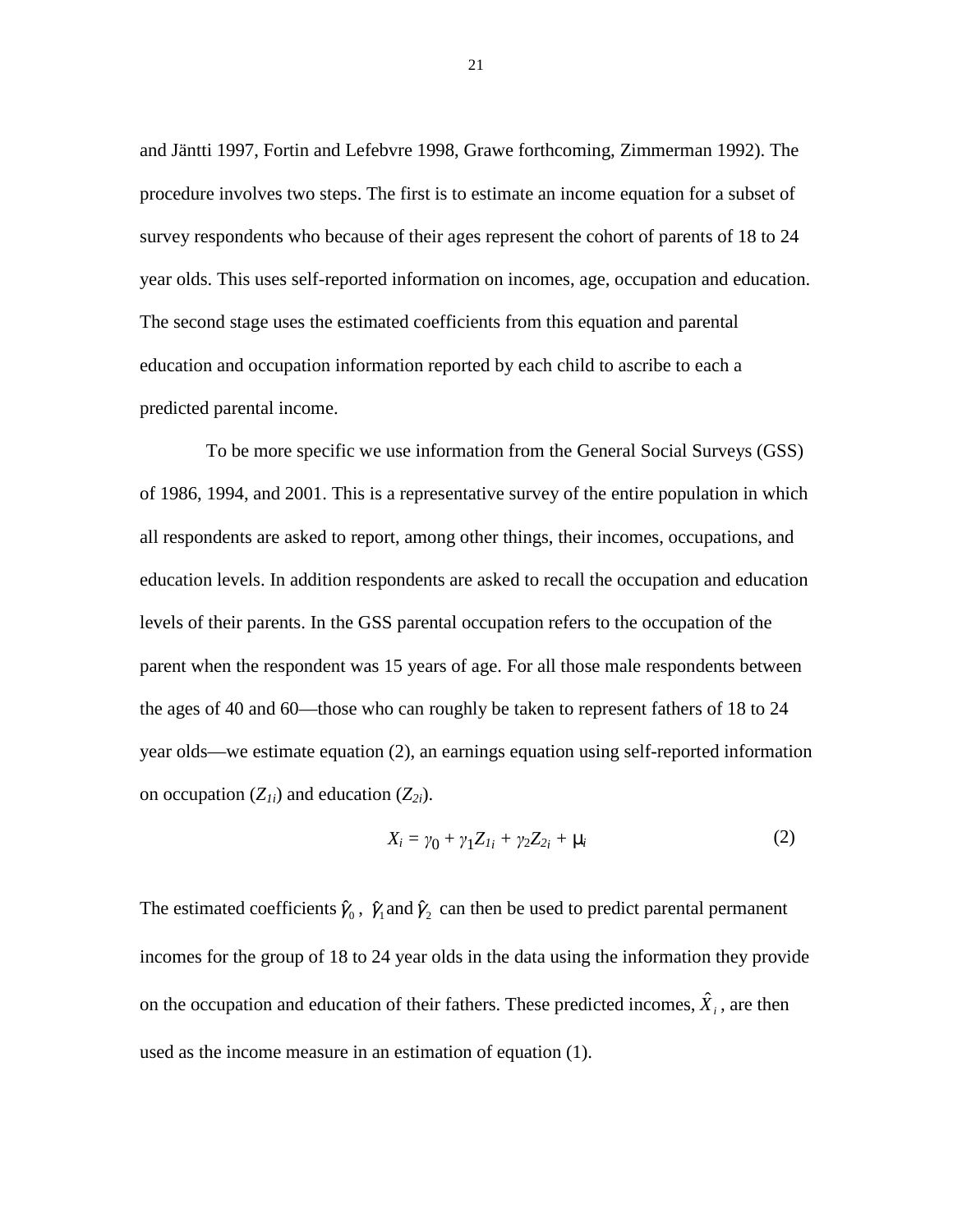In this way all young people are captured regardless of their current living arrangements and by offering a more accurate estimate of permanent income based upon its major determinants the bias associated with transitory income fluctuations is eliminated. At the same time, however, this two-stage approach introduces another sort of bias that will lead to an overstatement of  $\beta_1$ . This occurs because the influence of parental occupation and education on the post-secondary decisions of children is channelled entirely through their relationship with income. If these factors play an independent role in determining higher schooling, as they most surely do, then the influence of income on those decisions will be overstated.

In sum, this implies that our first method using direct information on incomes from the SCF will understate the post-secondary participation – family income relationship, but that our second method using indirect income information from the GSS will overstate it. By relying on both approaches we put an upper and lower bound on the true value of  $\beta_1$ , limit the role of other biases inherent in each of the surveys, and assess the robustness of any changes observed through time.

#### IV. Results

Details of how we create our analytical data sets and the definitions of our key variables of interest are offered in the Appendix. The descriptive statistics associated with the SCF are presented in Table 1. Total income is defined as income from all sources for the household head and the spouse of the household head. The sample sizes range from a low of 4,817 individuals aged 18 to 24 in 1995 to a high of 7,695 in 1982; the sample sizes for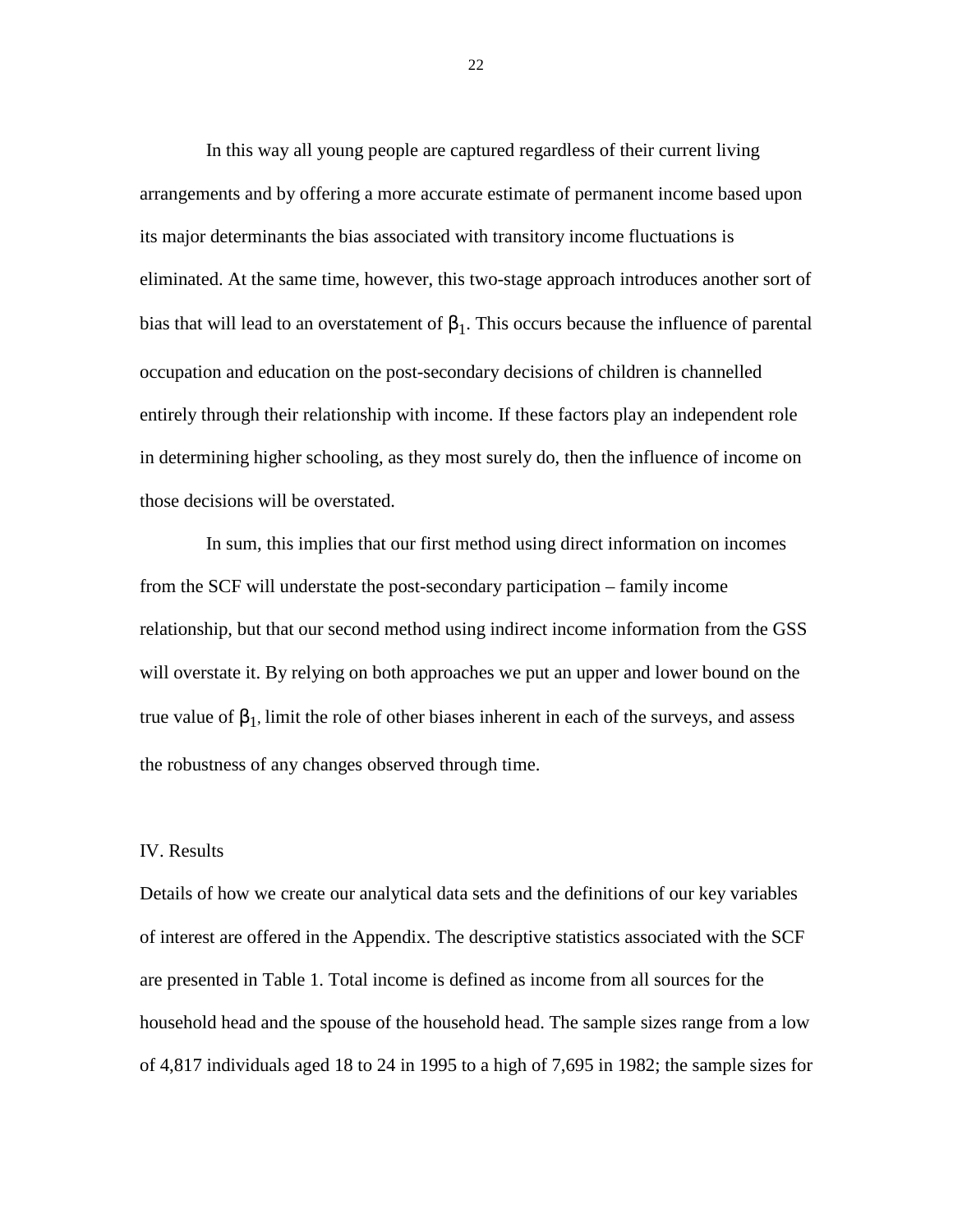economic families range from 3,868 to 5,601.<sup>5</sup> Figure 9 depicts the trends in university participation rates by broad groupings of family income. In the neighbourhood of 40% of 18 to 24 year olds from families with incomes of \$100,000 or more have a university degree or are enrolled in university. This percentage ebbs and flows a bit, but for the most part has not changed since the early to mid 1980s. This is a rate that is substantially and perennially higher than those for lower income groups. The participation rate for 18 to 24 year olds from families with more than \$75,000 to \$100,000 is also notably higher than for lower income groups, ranging between 20 to 30%, but the pattern of change does not vary too much once family income exceeds \$25,000. Participation rates trended up throughout the 1980s and then stopped growing and even declined during the 1990s. The peak in participation rates seems to have occurred in 1991 or 1992. Only in the case of individuals from the lowest income families—\$25,000 or less—has there been a steady progress in participation rates throughout the period under study: starting at less than 10% during the early 1980s and rising to 19% by 1997. Young people with this income background are by 1997 as likely to be attending university as those whose parents had \$25,000 to \$50,000 in income, and not much less likely as those whose parents had up to \$100,000.

Figure 10 offers similar information for college/technical school participation. Here the patterns are very different. The participation rates are much more similar across family income groupings, differing only by about one to three percentage points. Further

<sup>&</sup>lt;sup>5</sup>There were changes in the implementation of the survey in 1980 and 1983 that significantly lowered the sample sizes in these years. Preliminary analysis found these data to not be reliable for our purposes and they are not used in the analysis that follows.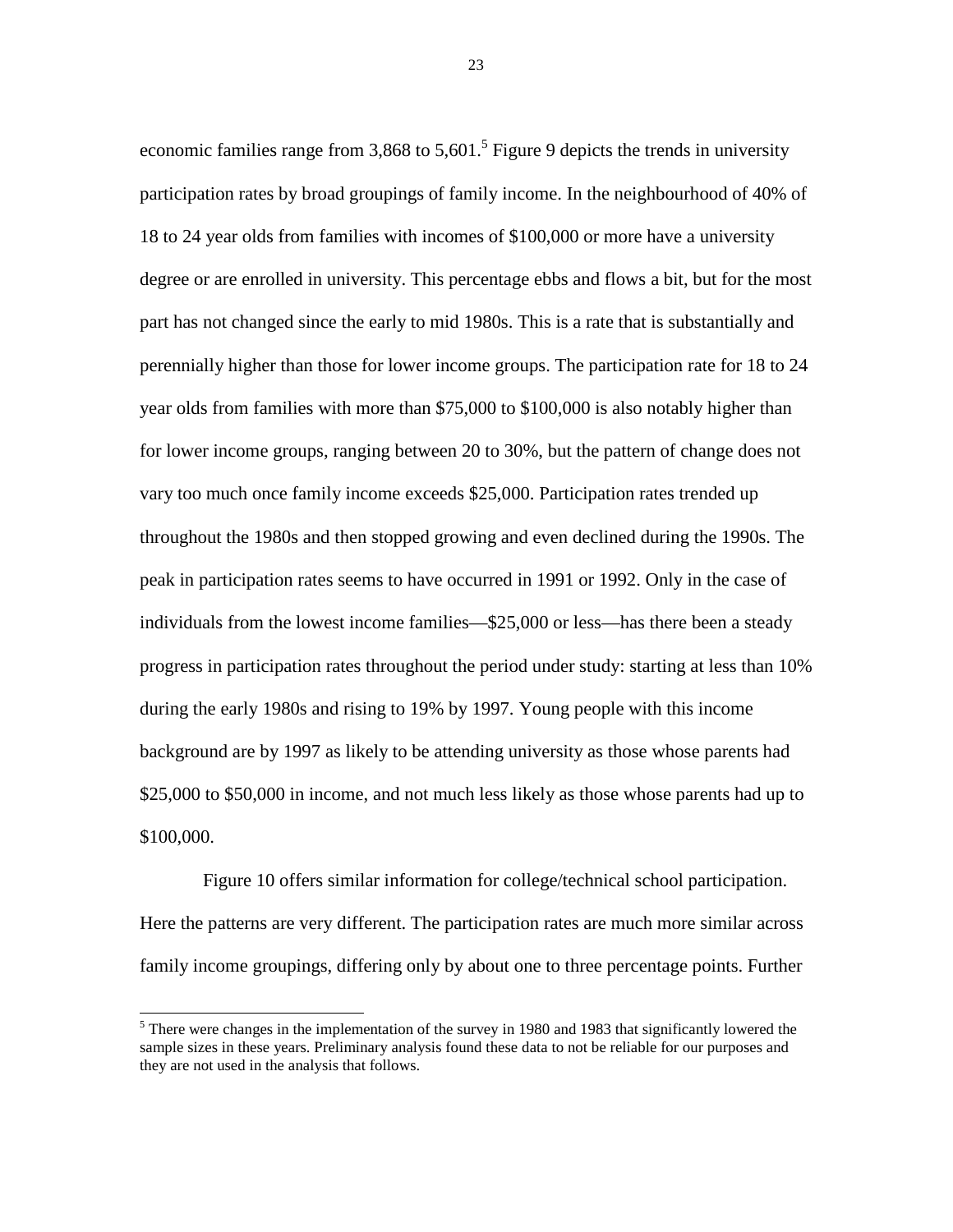there has been steady growth in participation, starting at about 15 to 20% in the early 1980s and rising steadily to about 20 to 25%. While college participation is not at all as closely tied to family income as university participation, it is the case that the lowest income group has once again experienced the most consistent growth. In addition, for middle income groups there has been steady if slight increases through the 1990s.

Table 2 gives more precision to these patterns by offering the results from estimates of equation (1). As mentioned these estimates understate the true parameter because they are based on annual income rather than permanent income. Also the extent of the bias may diminish through time if there have been increases in the fraction of total income variance accounted for by permanent income. There could be other biases associated with changes in living arrangements but it is difficult to determine the direction of these. With this in mind the results reveal that the elasticity between family income and the probability of university participation is quite low, less than 0.1 for most years. Our best guess might be to inflate this value by 50% as a correction for the use of annual income. This would suggest that a 10% increase in parental income raises the chances of university attendance for an 18 to 24 year old by no more than 1.5%. However it is the pattern of change that is particularly relevant to us, and it would appear that the estimated elasticity hovered between 0.08 and 0.1 before 1990, peaked in 1990 and 1991 at between 0.11 and 0.12, then fell substantially, particularly after 1995. Further, there is essentially no correlation between family income and college participation. The highest estimated value is only 0.03, and the coefficients are not statistically different from zero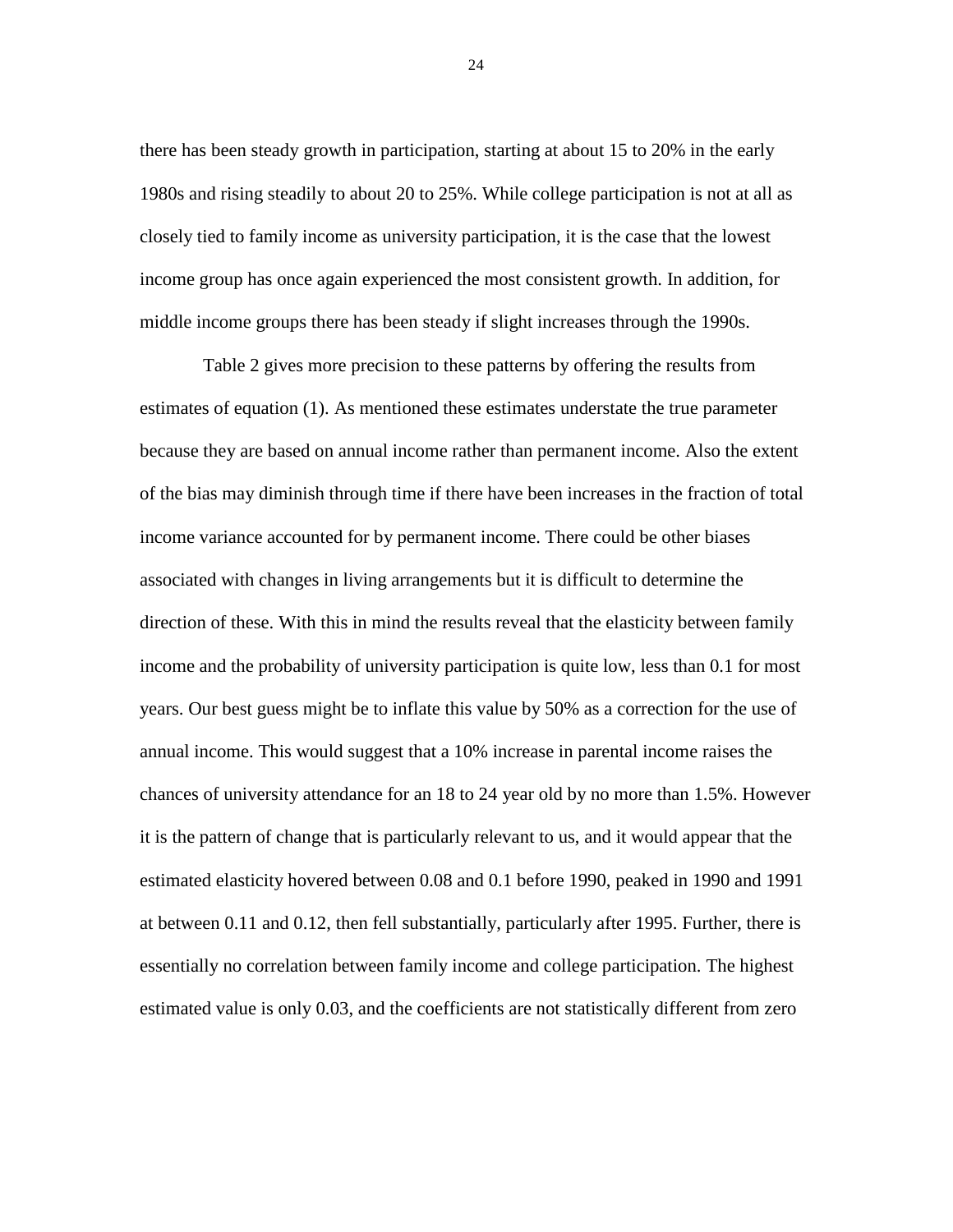in 1989 and all subsequent years. That being said there is a clear drop off in the values in 1990 and after from the range of 0.02 to essentially zero.

Tables 3 and 4 offer similar results by gender. The relationship between university participation and family income tends to be stronger for women, the elasticity being higher than that for men in 11 out of the 15 years under study. The general pattern of change for university participation is also the same for both men and women, a rise in the elasticity during the early 1990s followed by a fall to earlier levels during the latter part of the decade. The run up, however, seems to have been higher for women and to have lasted longer. During the early 1990s the elasticity for women is above 0.1 for three consecutive years and only appears to have clearly fallen and returned to 1980 levels after 1994. For men the elasticity rises sharply in 1990, but falls off immediately and steadily in subsequent years, with this being the only year it is above 0.1.

The GSS does not suffer from any of the possible biases in the SCF, but does differ conceptually in a number of ways. Most notably the GSS analysis is based exclusively on father's income, rather than parental income. We are not able to incorporate maternal information because a large number of young respondents do not report the occupations of their mothers, likely reflecting maternal labour force participation decisions at the time the individual was 15 years of age. The first stage regressions used to develop a measure of predicted income for the analysis and other issues of data construction are described in the Appendix, and are based upon samples of men aged 40 to 60 years. These range from 1,144 in the 1986 data to 2,711 in 2001. Further, for reasons of sample size we do not separately distinguish college participation,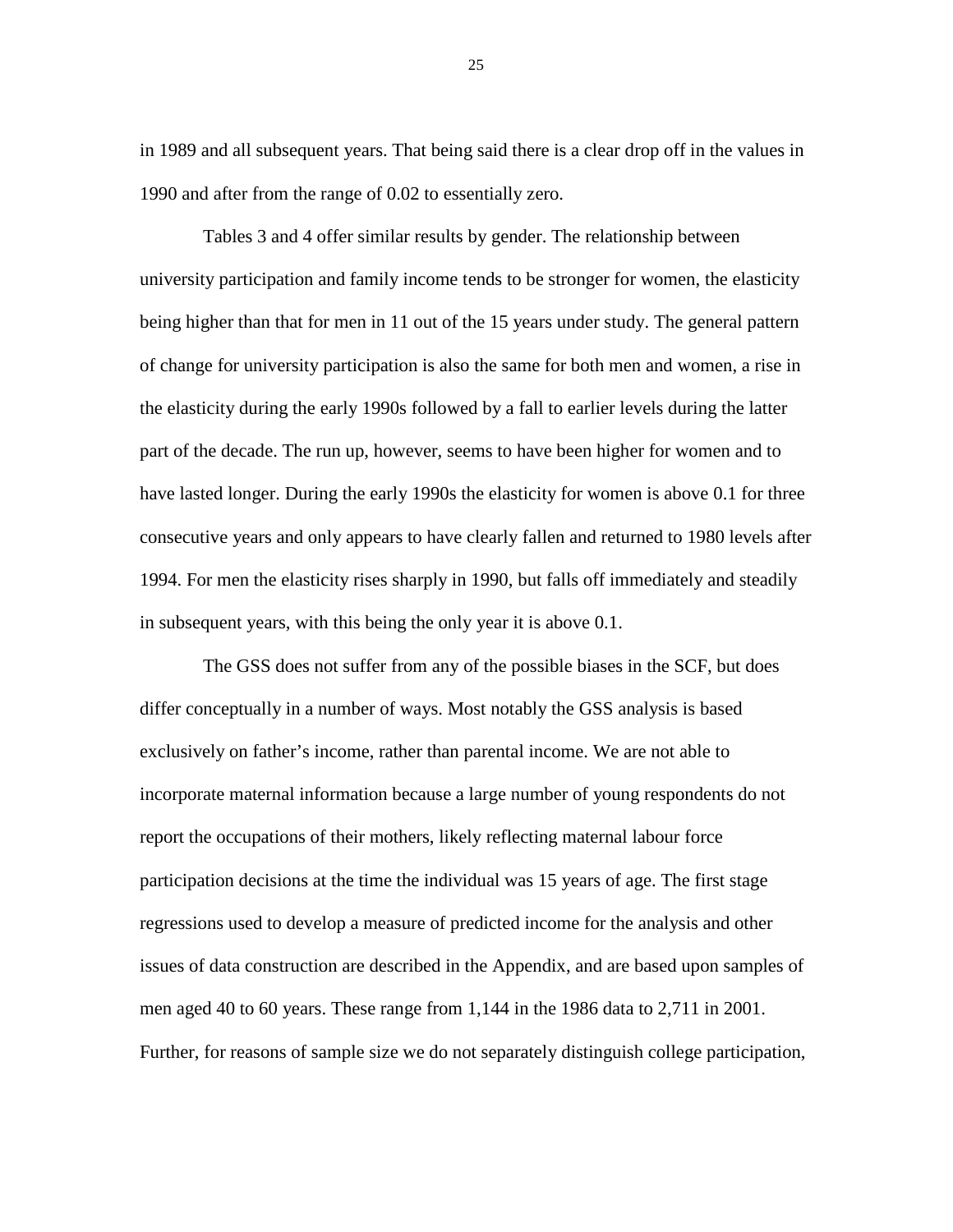using rather university participation and a broader definition that incorporates both university and college and which we simply refer to as post-secondary participation. It should be noted that there are some differences between the three years of the GSS in the way in which occupations and incomes are coded, and our corrections to make the data comparable are also discussed in the appendix. Table 5 presents the data used in estimating equation (1) and in particular the predicted incomes.

Table 6 offers the results from the second stage regressions of equation (1), based upon estimates of father's permanent income from equation (2). As expected, the coefficient estimates of father's income are all higher than those described in Tables 2 to 4 based on annual income measures, by a magnitude of three to four. That being said the pattern of change is roughly similar. For 1986, every percentage point increase in paternal income implies a 0.3 percentage point increase in the probability of university attendance, rising to 0.4 percentage points in 1994, but falling to 0.26 in 2001. When college participation is also included in the definition of participation the magnitudes of the coefficients are muted but the same pattern persists.

Once again there are some differences between men and women. Most notably when the broader definition of participation is used the coefficients for men display successive declines in the value of the estimated elasticity. These are the only results that do not rise between the 1980s and early 1990s, and then fall afterward. This may reflect the observation in Figure 4 that men may have had more of a tendency to opt for community college over university, particularly if this were so for those from upper income families. As such the results suggest that for men participation in the post-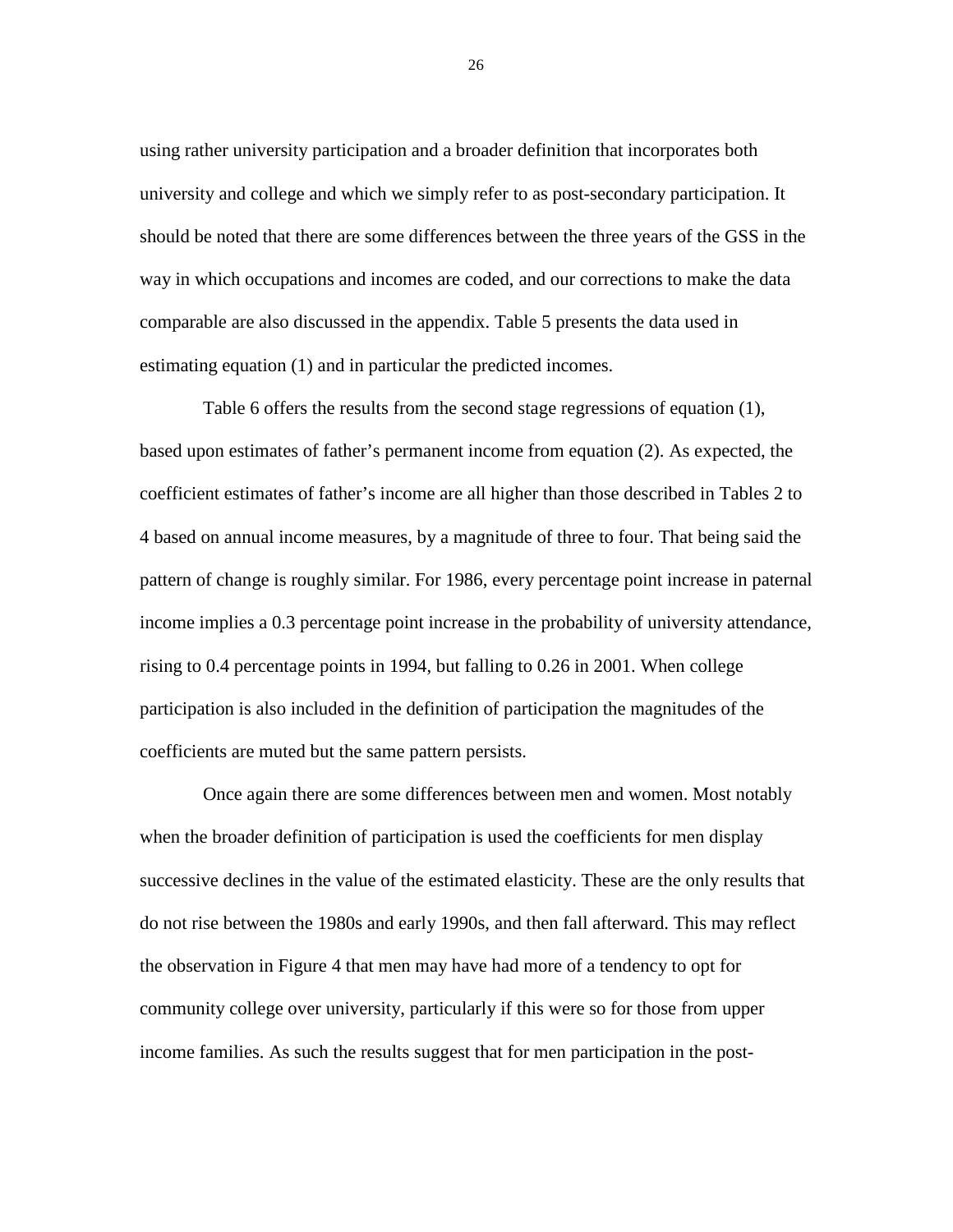secondary system as a whole—university and colleges together—has become more loosely tied to family background in large part because of the option to pursue studies in community colleges.

The estimated elasticities tend to be lower for women, with the exception of 1994 when they are substantially higher. This difference relative to the analysis based on the SCF may reflect the fact that only the father's income (as opposed to income from both parents) is being used in the GSS analysis. It may be that father-son intergenerational correlations are stronger than father-daughter, and likewise that motherdaughter correlations are stronger than mother-son. If this is the case then the exclusive use of paternal income in the GSS analysis would lead to higher father-son correlations and lower father-daughter correlations than if paternal and maternal income were combined. That said, the only estimate in Table 6 greater than 0.4 is for university participation by women in 1994. This reflects a substantial increase from 0.27 in 1986 and is well above the 0.37 estimate for men. A similar pattern is observed when college participation is included. In this sense the results also accord with the SCF findings that the post-secondary participation decisions of women are more closely tied to family income than for men.

#### V. Conclusion

The post-secondary climate has changed significantly for Canadian students during the 1990s. On the one hand both the returns to higher education and the perception of these returns have increased. A very high proportion of Canadians from all income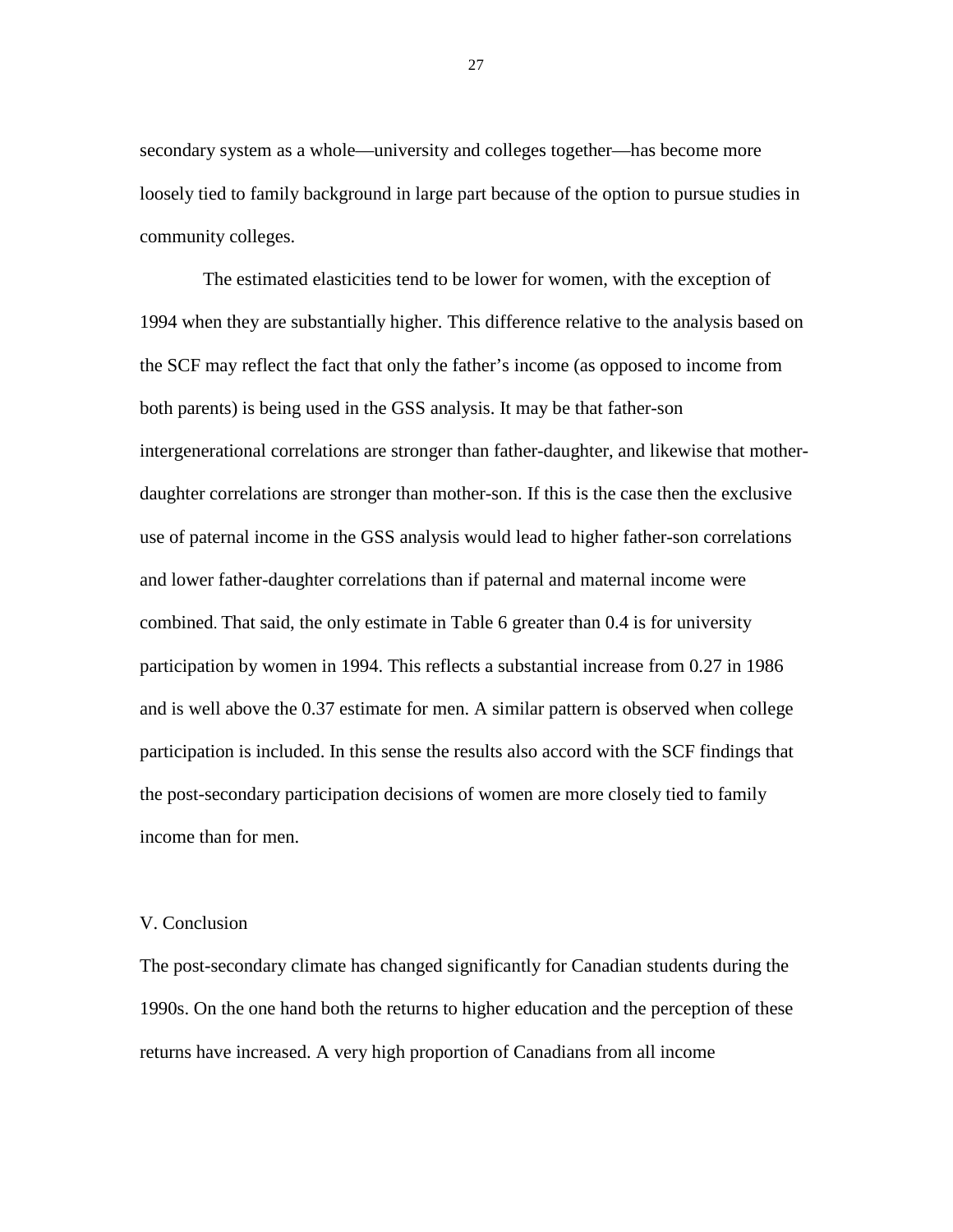backgrounds view higher education as the pathway to higher earnings and over four-fifths of families expect their children to attend a post-secondary institution. On the other hand the costs of higher education have also increased substantially, with for example the average annual undergraduate arts tuition rising by more than 85% and fees in some disciplines and institutions rising even more. In this context "access" to post-secondary education has become an important public policy concern. As important and obvious the concern there is surprisingly little information available to directly answer the question as to whether the Canadian post-secondary system is increasingly becoming the domain of those from relatively higher income backgrounds. In order to speak to this concern our analysis uses two different data sources in a novel way in order to examine changes in the relationship between post-secondary participation and family income over the course of the last two decades.

 At the most general level we find that post-secondary education at the end of the 1990s was no more the domain of the relatively better off than it was during the 1980s. It is certainly the case that children from higher income families are more likely to attend university, but this has not changed dramatically during the 1990s with the introduction of higher tuition fees. But behind this overall finding lie a number of developments that shed light on how young people have adapted to the changed financial environment, and how the institutional structure of post-secondary education and other aspects of public policy have influenced their decisions. Post-secondary participation is at historic highs, and we find no strong evidence that drop-out rates have increased. That said, it is true that the rate of growth in participation stalled during the 1990s, but this is more clearly the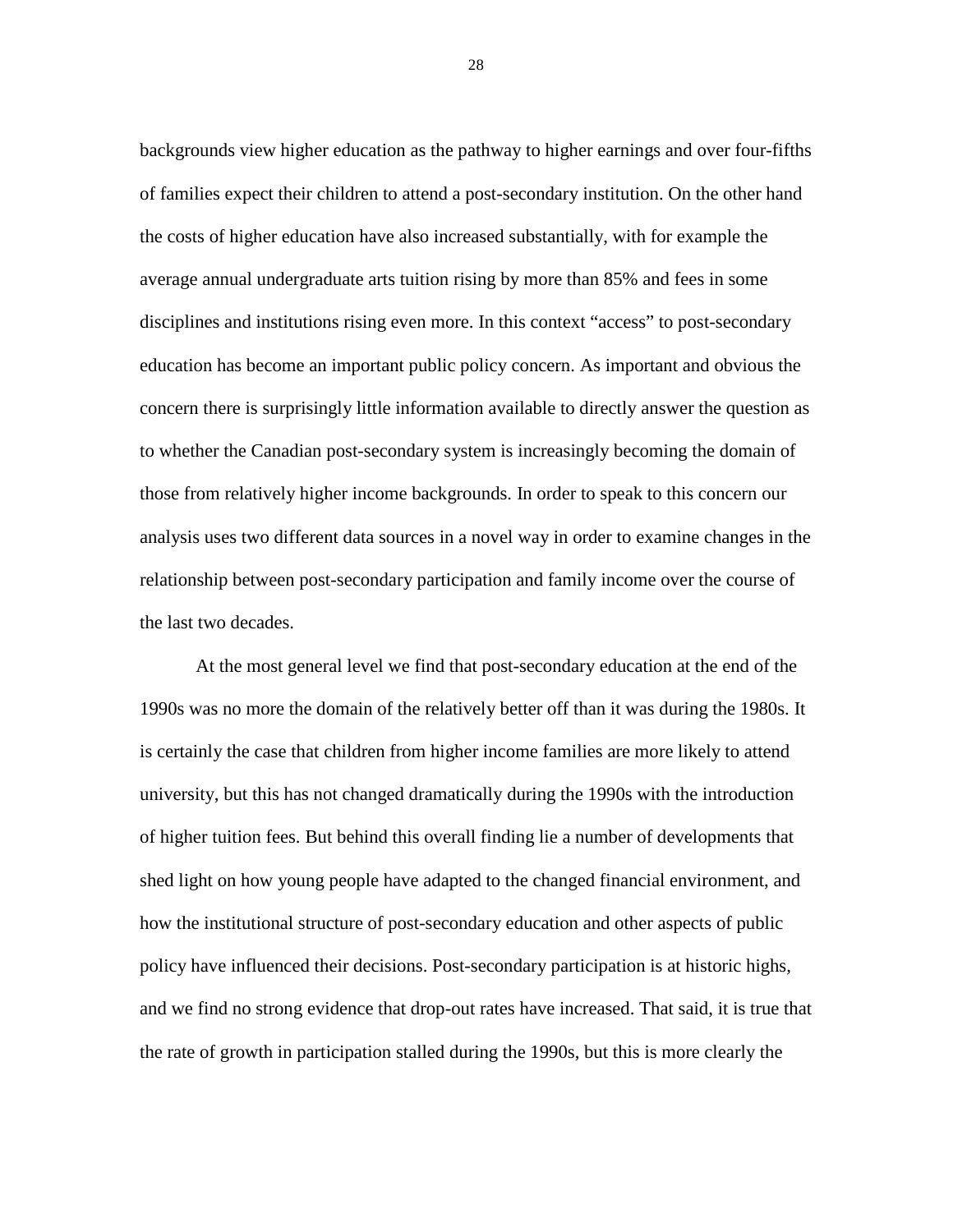case for university participation than it is for college. There has been a tendency for some students, particularly male students, to increasingly choose community college over university. But the other more notable change in behaviour has been higher borrowing. The 1990s witnessed a significant increase in the average amount of a student loan. This reflects policy changes in the mid 1990s that increased the maximum permissible loan under the Canada Student Loan Program, and which in turn signalled increases in other forms of student loans and financial support.

 The option to choose lower cost community colleges and in particular to borrow more are probably the two most important factors that have influenced the relationship between family income and post-secondary participation. College participation is not related in any significant way to family income. Our estimates suggest a very small positive correlation before the 1990s, and essentially zero correlation afterwards. Young men have shown a strong tendency to choose community college over university beginning in the early 1990s and throughout the remainder of the decade. Young women displayed a tendency of this sort but only for two or three years when tuition fees first started increasing. By the mid 1990s college participation rates of women fell and remained flat for the rest of the decade; participation rates in university on the other hand increased and returned to earlier rates of growth. There is a clear positive correlation between parental income and university attendance, and this correlation in fact became stronger during the early to mid 1990s when tuition fees began increasing significantly. This change reflected declines in participation rates of youth from middle income families, those with incomes ranging from \$25,000 to \$100,000. The correlation,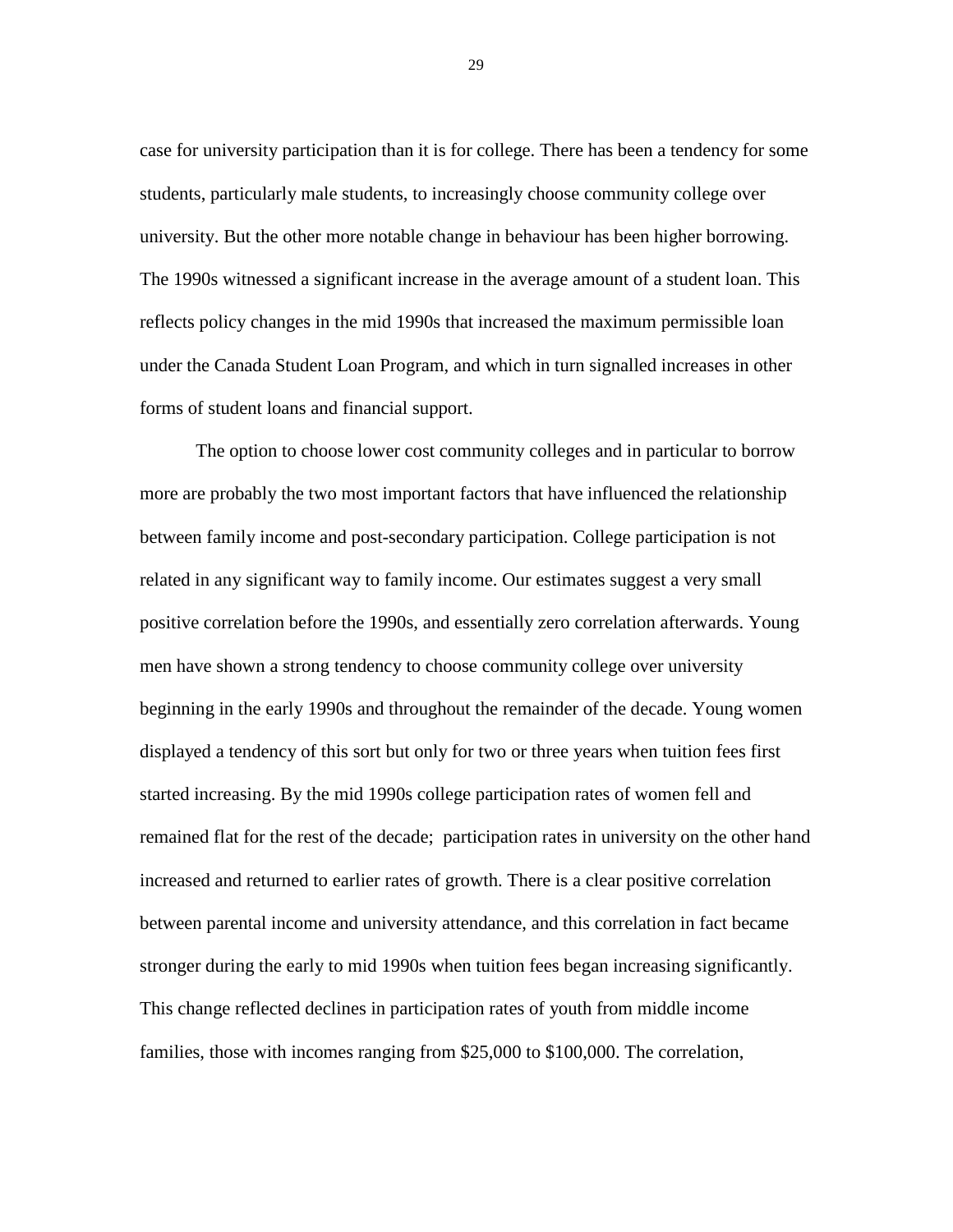however, declined during the latter half of the decade reflecting rises in participation of those from the lowest income groups. This pattern is consistent with the fact that the changes in the Canada Student Loan Program raising the maximum amount of a loan occurred only after tuition fees had already begun to rise.

 In sum our analysis offers no evidence that the correlation between family income and post-secondary participation is higher at the end of the 1990s than it was at the beginning. That said, the costs of higher education have certainly increased and in part these costs have been shifted onto students, as reflected in much higher levels of borrowing and the decline in university participation rates of those from middle income families. At the same time it should be noted that the costs of post-secondary education have also become more differentiated. There is greater variation of fees across provinces, disciplines, and even institutions. Our analysis refers to a very broad notion of "access" to higher education, whether students are less likely to attend according to their family background. It may well be that students and other stakeholders will increasingly be concerned with "access" in a more narrowly defined sense, access to particular institutions or fields of study. Some of our results hint at this possibility, particularly the suggestion that men have been increasingly more inclined to choose community college over university. If there has been a switch in attendance between these broad categories of the post-secondary system then it may also be important to document the extent to which there have been changes at more detailed levels within the university system. Future research relating family background to the more specific choices students make in deciding upon an institution and a field of study may shed light on aspects of "access" not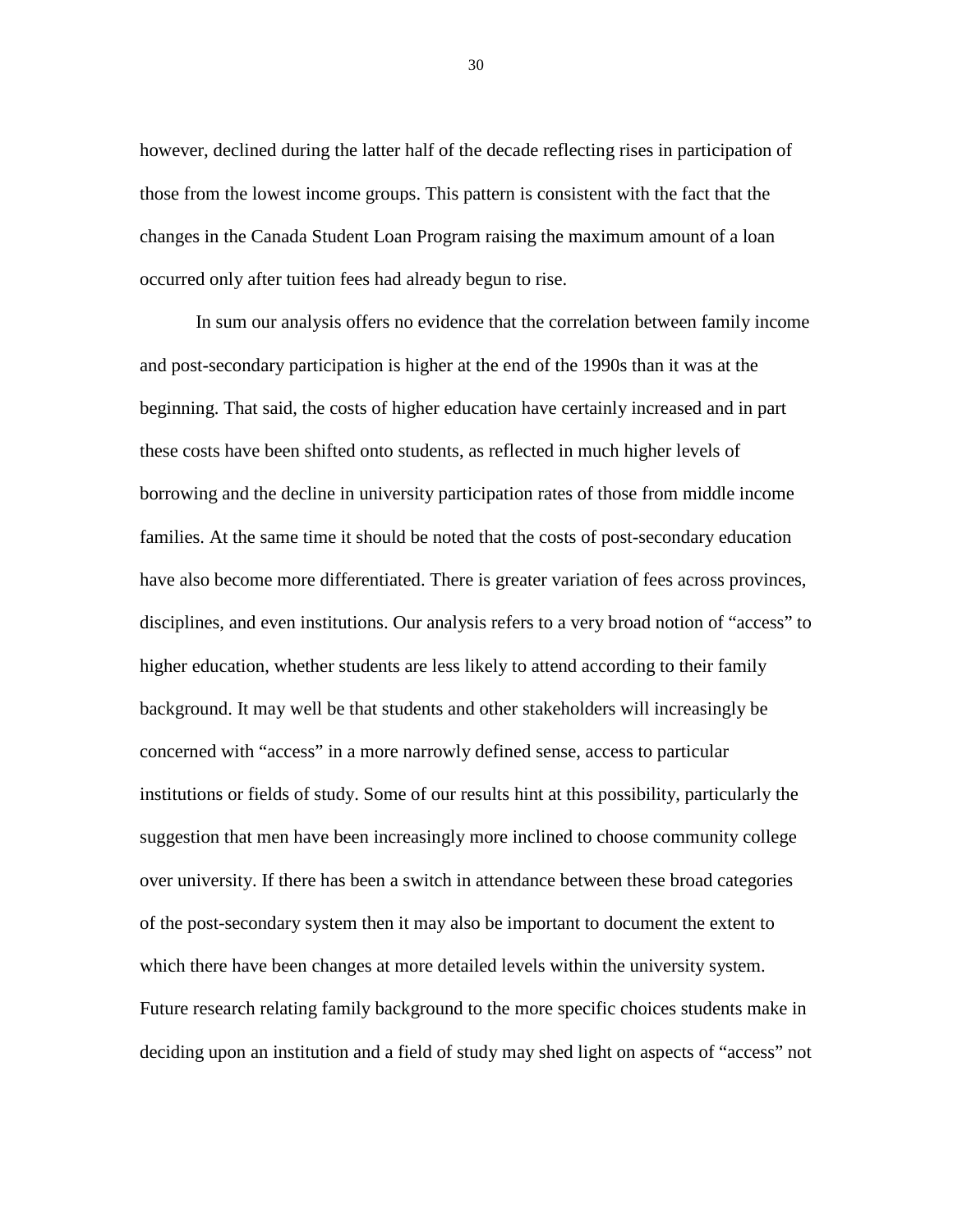addressed in our research. In particular, our work sheds no specific light on the rules universities use in making their acceptance decisions. Research in this area may also be important in understanding the issue of access. Our findings are consistent with other work finding that tuition fees have had little impact on post-secondary attendance, but we also suggest that the reason for this may have to do concomitant—albeit lagging increases in the level of financial support available to students. The impact of higher tuition feels cannot be judged in isolation of changes in the level of support available to students from governments and other institutions. In the 1990s both tuition fees and financial support have gone up. In this context it may be that the most important factor determining access are changes in admission requirements. A rise in admission standards would lead to stronger links between family background and post-secondary participation in particular institutions or fields of study if children from higher income families are more likely to have the skills to fulfill the requirements. This might play a role in understanding the gender differences highlighted in our analysis, and also suggests one further area for future research. It might be fruitful to in general examine non-financial barriers to accessing higher education, particularly the circumstances earlier in the lives of young people that place them in the fortunate situation of choosing to continue their education after high school graduation.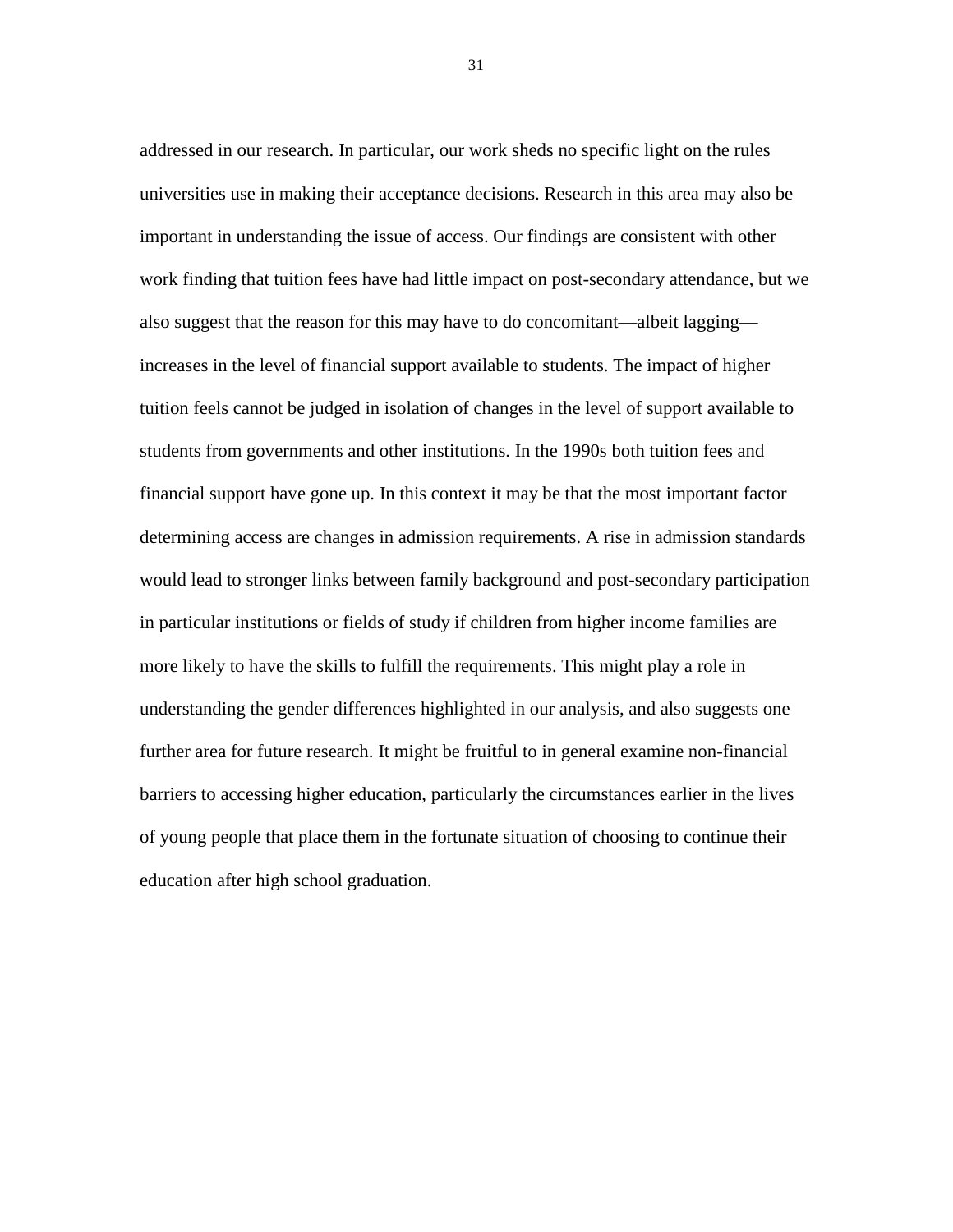#### Appendix

-

#### Data Sources

#### 1. Survey of Consumer Finances

The Survey of Consumer Finances is a Statistics Canada survey administered as an annual supplement to the April Labour Force Survey (LFS). The SCF provides crosssectional data on the income of Canadians and information on the labour market activities of all individuals 15 years of age or older in the economic household. The SCF identifies all individuals in the economic household, and maps out their relationship to the head of the economic family.<sup>6</sup> Following completion of the regular LFS, persons who are 15 years of age or older are asked to provide information on their sources of income during the previous year. Due to the absence of data on several key fields we limit the analyses to the period between 1979 and 1997. The SCF was discontinued after the 1997 reference year. In our analysis information on the labour market activities of household members 15 years of age or older is derived from the April LFS and appended to the SCF Master file.

 We use data from the master files of these surveys. In developing our analytical files we create two parallel data sets for each year between 1979 and 1997: an individual

<sup>&</sup>lt;sup>6</sup> An "economic family" consists of individuals related by blood, marriage or adoption. "Households" (all persons in a sampled dwelling) may contain more than one economic family. One individual in each economic family is identified by Statistics Canada as the head according to the following rules: (1) if the household is a married couple, either with or without children, the male is considered the head; (2) if the household is a lone parent family with unmarried children then the parent is considered the head; (3) if the household is a lone parent family with married children, then the household member who is mainly responsible for the maintenance of the family, as identified in a survey question, is considered the head; and (4) if the household is a family where the relationships are other than husband/wife or parent/child then the eldest person is considered the head.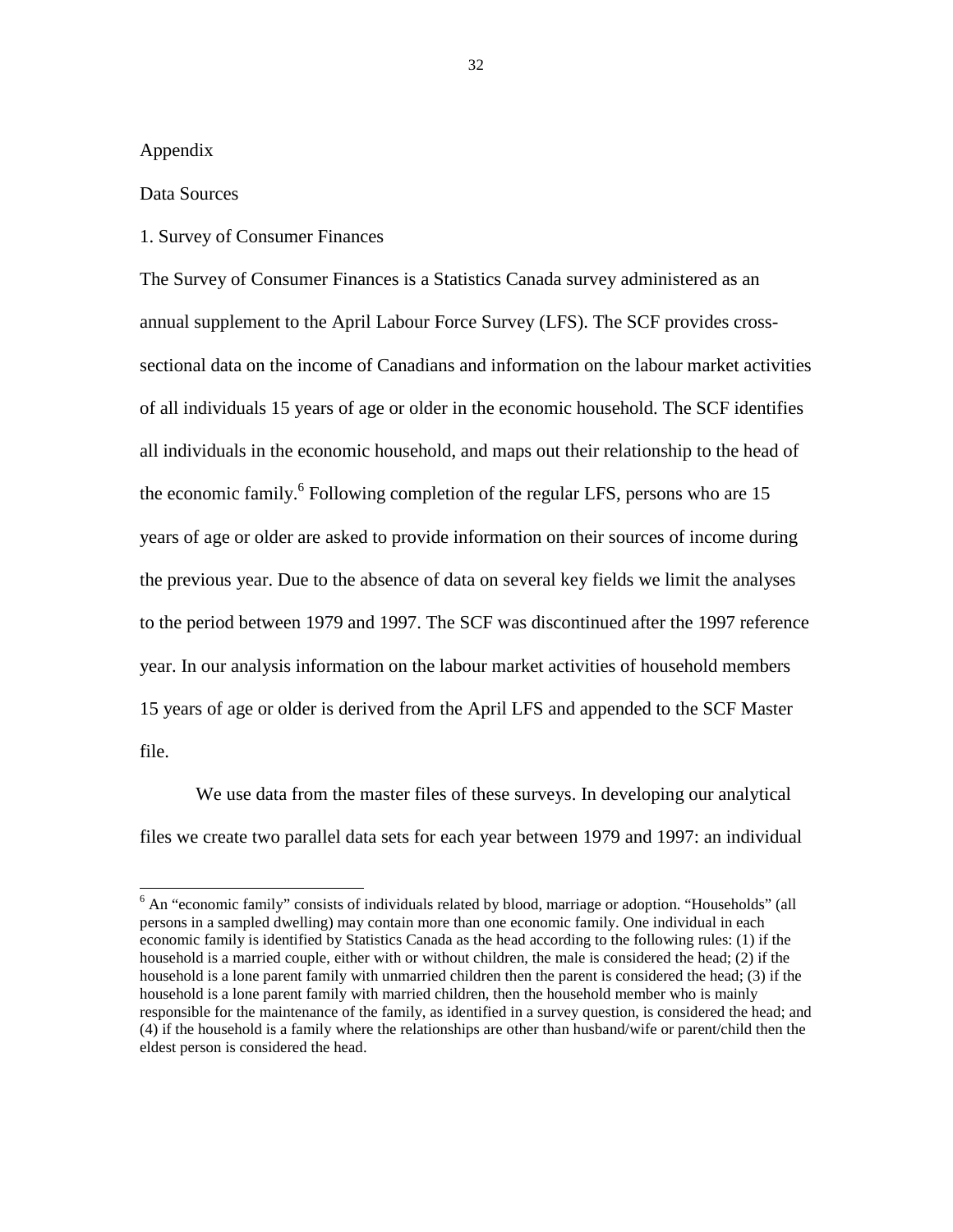file of those 18 to 24 years of age, and an economic family file consisting of only those families with an 18 to 24 year old who are the children or relatives of the household head. We recognize a number of anomalies in the coding of the data from the Labour Force Survey. First, there was a change in how school attendance was coded. Respondents to the LFS questionnaire are asked several questions regarding their current attendance in school. In April 1984 the ordering of codes to represent the four types of schools respondents could report changed. Prior to 1984 the coding was: 1 Primary or Secondary School; 2 University; 3 Community College, Junior College or CEGEP; 0 Other. In April 1984 the codes (for Question 82) were reversed so that Community College was assigned a code of 2 and University a code of 3. This was done to better reflect the hierarchy of educational attainments.

 Second, in January 1990 the LFS revised both the flow of questions on highest level of education and the questions. This was done to better reflect the range of postsecondary qualifications and to remove the presumption that all forms of post-secondary education require high school graduation.

 Using these data we were able, with some minor deviations, to replicate Tables 1 and 4 in Christofides et al. (2001), those tables dealing with the relationship between family income and post-secondary participation. Their measure of post-secondary attendance includes those currently attending college or university but also elementarysecondary schools. We refine this in three ways. First, we exclude youth who are currently attending elementary or secondary schools. Depending upon the survey year between six to 13% of all youth 18 to 24 year olds fall into this category. Second, we add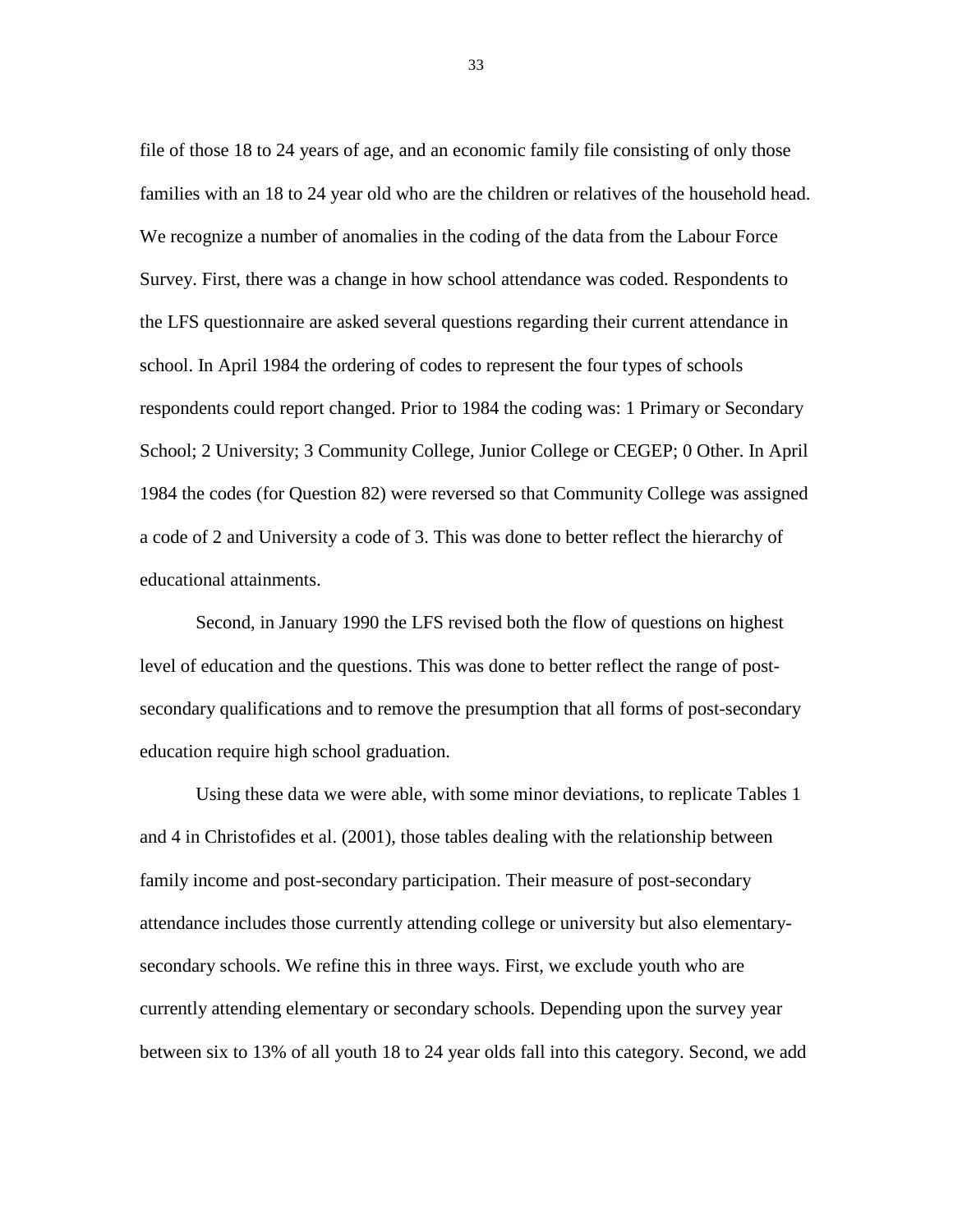individuals who completed a post-secondary degree. Third, we distinguish between university participation and other forms of post-secondary education.

 Post-secondary participation in our analysis is defined by combining information on highest level of post-secondary education attained and current attendance in school. University participation refers to youth (18 to 24 years of age) who have completed a university degree or certificate, or who are currently enrolled in university. College participation refers to those who have obtained a community college, CEGEP or trade diploma/certificate, or who are currently attending a community college, CEGEP or trade school. This classification gives primary weight to highest educational attainment and only secondary weight to current school attendance. The reason for this is to more accurately reflect access to post-secondary institutions for those individuals who may have completed a university degree but returned to school to attend a community college.

 We define parental income as the income from all sources of the household head and his or her spouse. Total income from all sources for the household head and the spouse are extracted from the individual SCF master files and merged with the Economic Family master files. This information is then ascribed to each data file on individuals 18 to 24 years of age who are children of a household head. Parental income is measured in constant 2001 dollars using the Consumer Price Index.

 The SCF defines a "child" by each household member's relationship to the household head. Young adults 18 to 24 years of age who are either the son or daughter (natural or adopted), grandchild, foster child, son or daughter-in-law, brother or sister, or "other relative" of the household head are considered to be a child living in the economic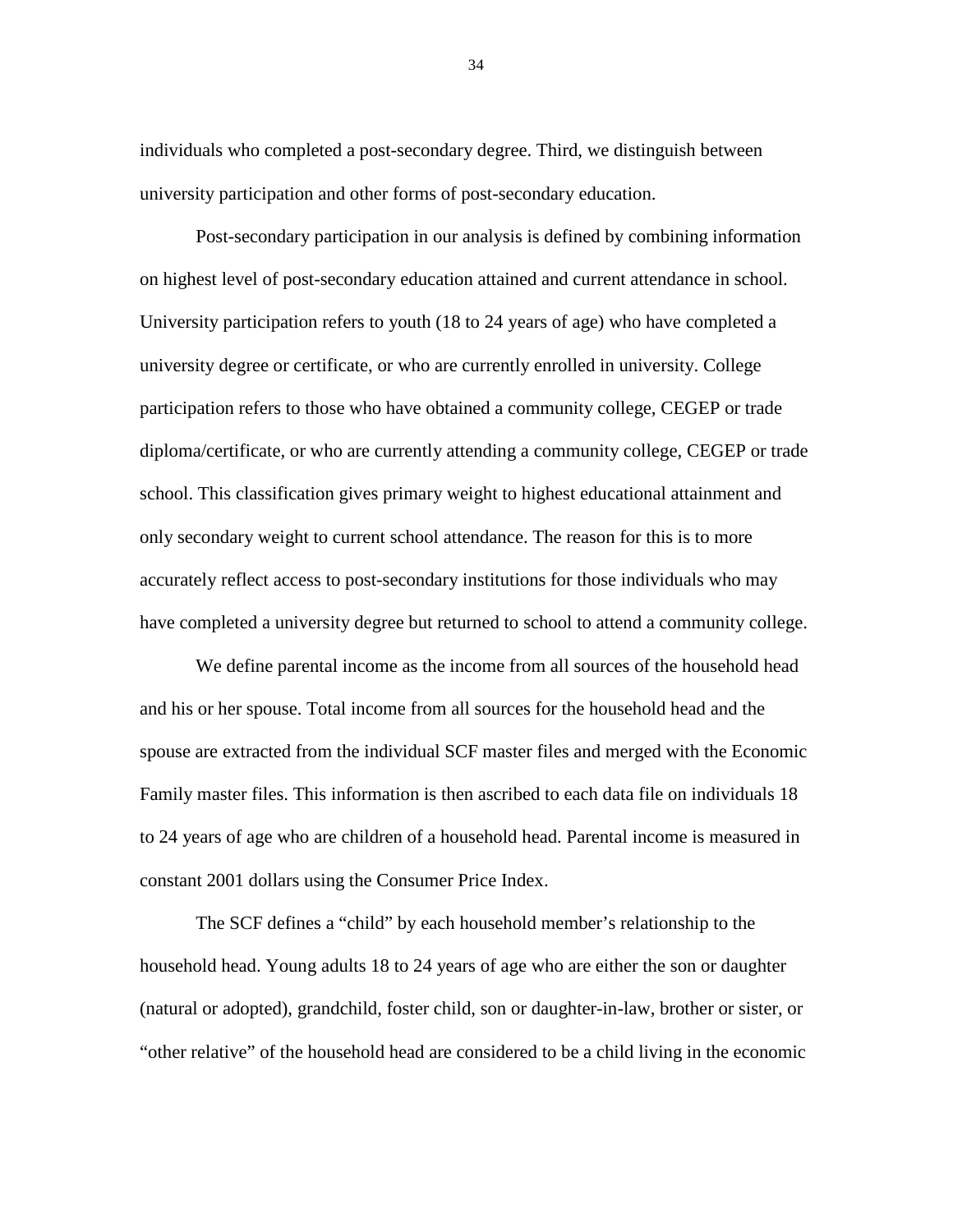family. Youth who are temporarily away from home attending a post-secondary institution but whose usual or permanent residence is with the economic household are part of our analysis. Young adults 18 to 24 year old who are not related in any of the above ways to the household head and who are not the spouse of the household head are considered to be the head of their own household. These individuals either live alone in a dwelling or share a dwelling with others not related to them through blood or marriage. This dwelling is their permanent or usual place of residence. As such we are not able to ascribe a parental income to them and they are not part of the analysis.

#### 2. General Social Survey

The General Social Survey is conducted annually by Statistics Canada. The two primary objectives of the GSS are to gather data on social trends in order to monitor changes in the living conditions and well-being of Canadians over time and to provide immediate information on specific policy issues of current or emerging interest. To meet these objectives the core content of the GSS changes from year to year, with some key subjects repeated on a regular basis. Both the 1986 and 1994 GSS focus on education and work, while the 2001 GSS focuses on the family. These are the only three cycles of the survey with information on family background, particularly the occupations of the respondent's parents when the respondent was growing up (specifically at age 15). Furthermore, just like all other cycles of the GSS they also include information on the current education of respondent's parents. In addition respondents are also asked questions about their current education, occupation, and incomes.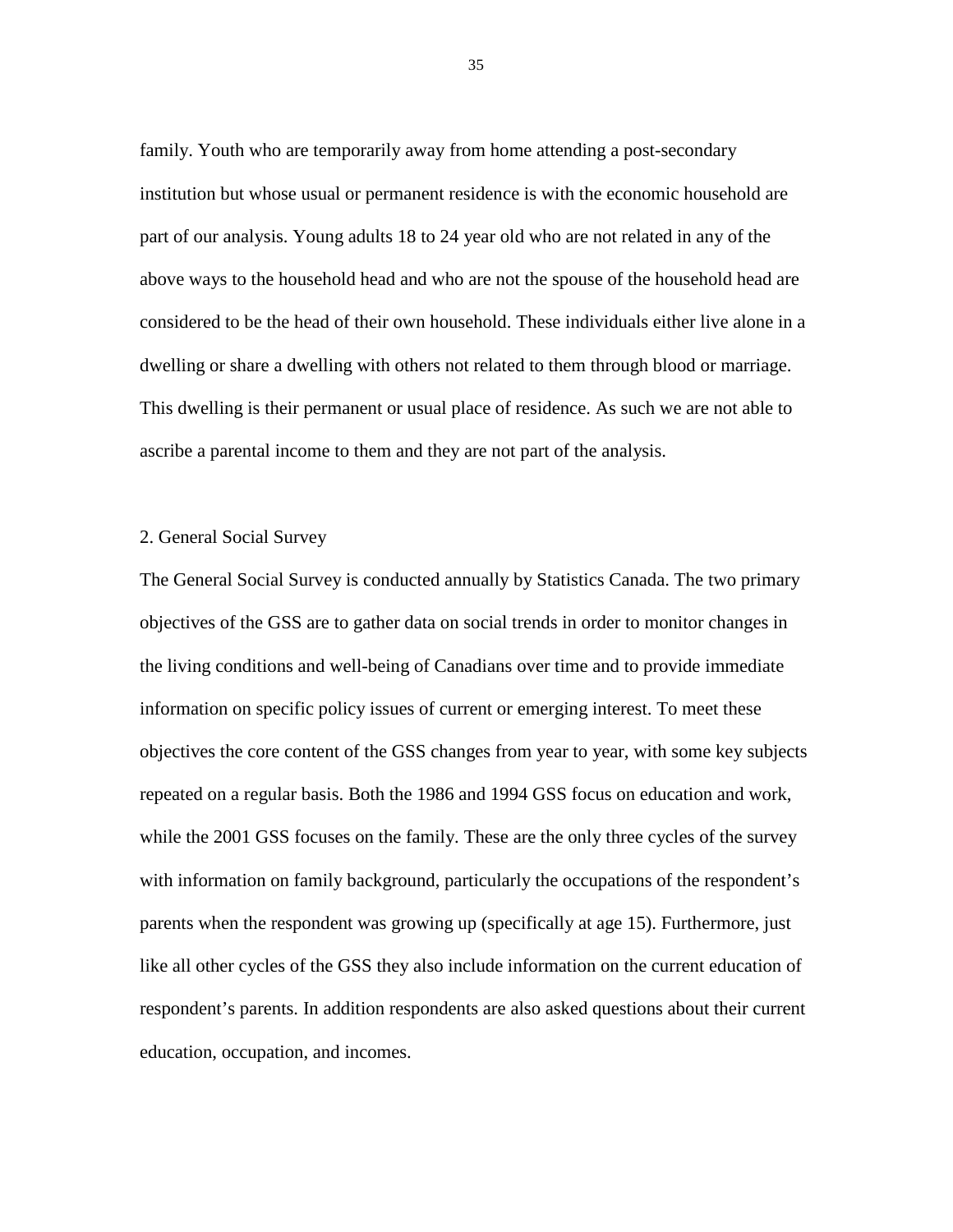We classify individuals 18 to 24 years of age as being post-secondary participants if they have ever had some post-secondary education. Likewise university participation refers to those who have ever had any university education. Parental education refers to the education level of the parent as reported by the respondent. Our regression analysis is restricted to father's education, which is grouped into three categories: high school diploma or less, more than high school but less than a university degree, and finally at least a Bachelor's degree. In the regression analysis high school diploma or less is treated as the reference category. These definitions are consistent across the three versions of the GSS.

 Parental occupation is categorized in the 1986 and 1994 GSS at the two digit level using the 1980 Standard Occupational Classification. These are used in our model of parental income, with "managerial, administrative and related occupations" serving as the omitted category. There is one small difference between the 1986 and 1994 cycles of the GSS. The 1986 version of the survey includes a category called "occupations not elsewhere included" that is not present in the 1994 version. Since less than 1% of individuals in our sample of fathers fall into this category we feel that this slight difference between the two surveys will have minimal impact on the comparability of our results. Parental occupation in the 2001 GSS is based on the 1990 Standard Occupational Classification. This is fundamentally different from the 1980 SOC since it attempts to incorporate the skill level required for each occupation. The 1980 SOC is in large part based on industrial sectors without explicit attention paid to skill levels.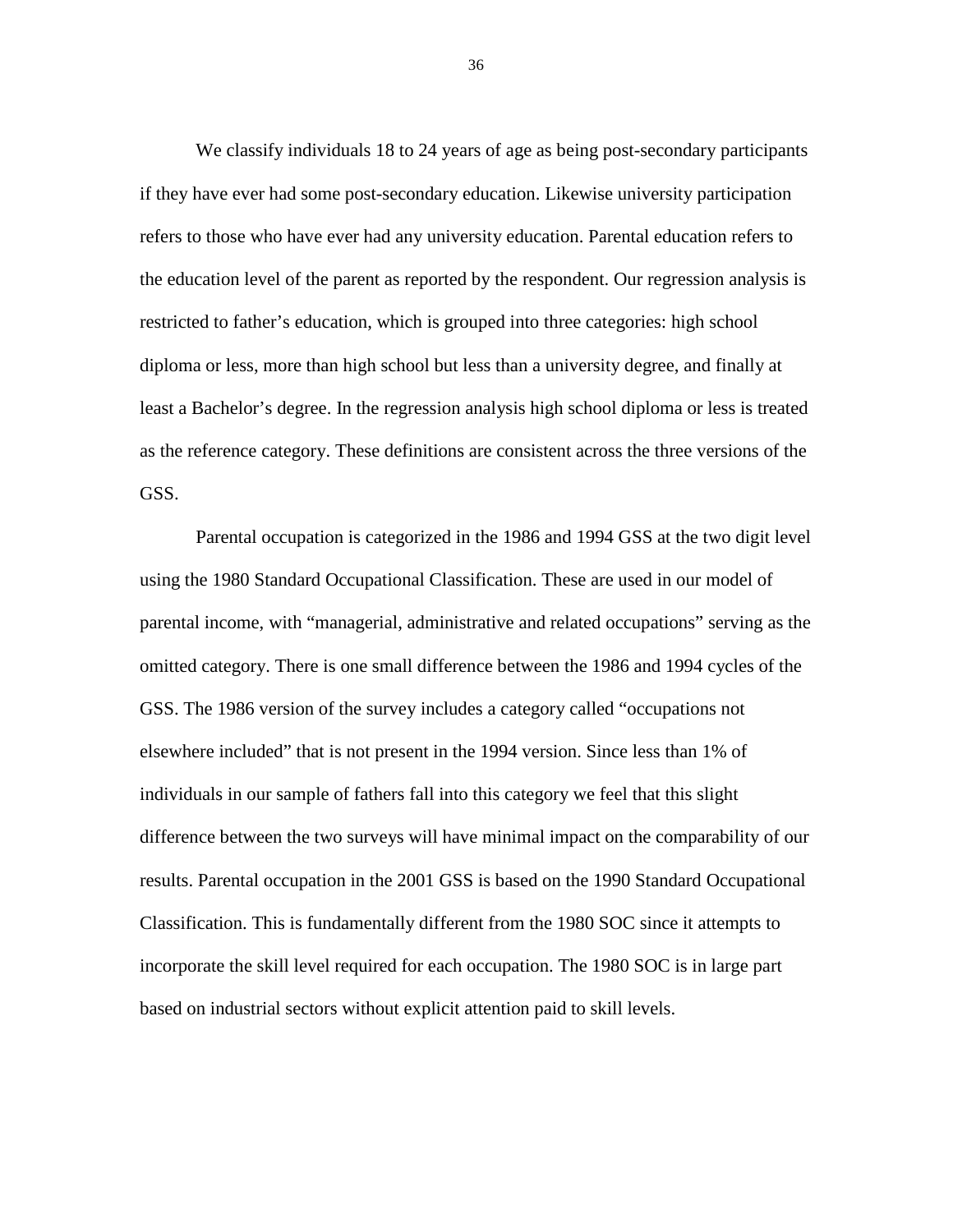There are some differences in the way personal income is captured across the years in the GSS. Income is provided as a continuous variable in the 1986 data, but capped at \$60,000 dollars. In 1994 it is reported as a grouped variable with ranges varying from \$5,000 increments to \$20,000 increments. In addition it is capped at \$100,000. In 2001 it is reported as a continuous variable without top coding. Further, in 1986 and 2001 it is possible to separate out zero or negative income, but in 1994 these incomes are lumped into the less than \$5,000 category. We adjusted incomes in all cycles of the GSS to account for inflation by expressing them in 1994 dollars using the Canada wide Consumer Price Index. We also recoded incomes according to the categorization of the 1994 GSS, assigning each individual the mid-point income of the appropriate range. For those earning \$60,000 or more in 1994 dollars we assigned the weighted average income of males aged between 40 and 60 from the 1986 and 1994 SCF and the 2001 GSS for each of the years under study.

We in fact conducted many more estimations of equations (1) and (2) than reported in the text in order to assess the robustness of our results. At one level this involved using interactions of parental occupation and education as an additional set of regressors in equation (2). The results did not differ substantively. Furthermore we repeated the analysis for each survey year to assess the impact of restructuring the income information and categories for the sake of comparability. These results are available upon request.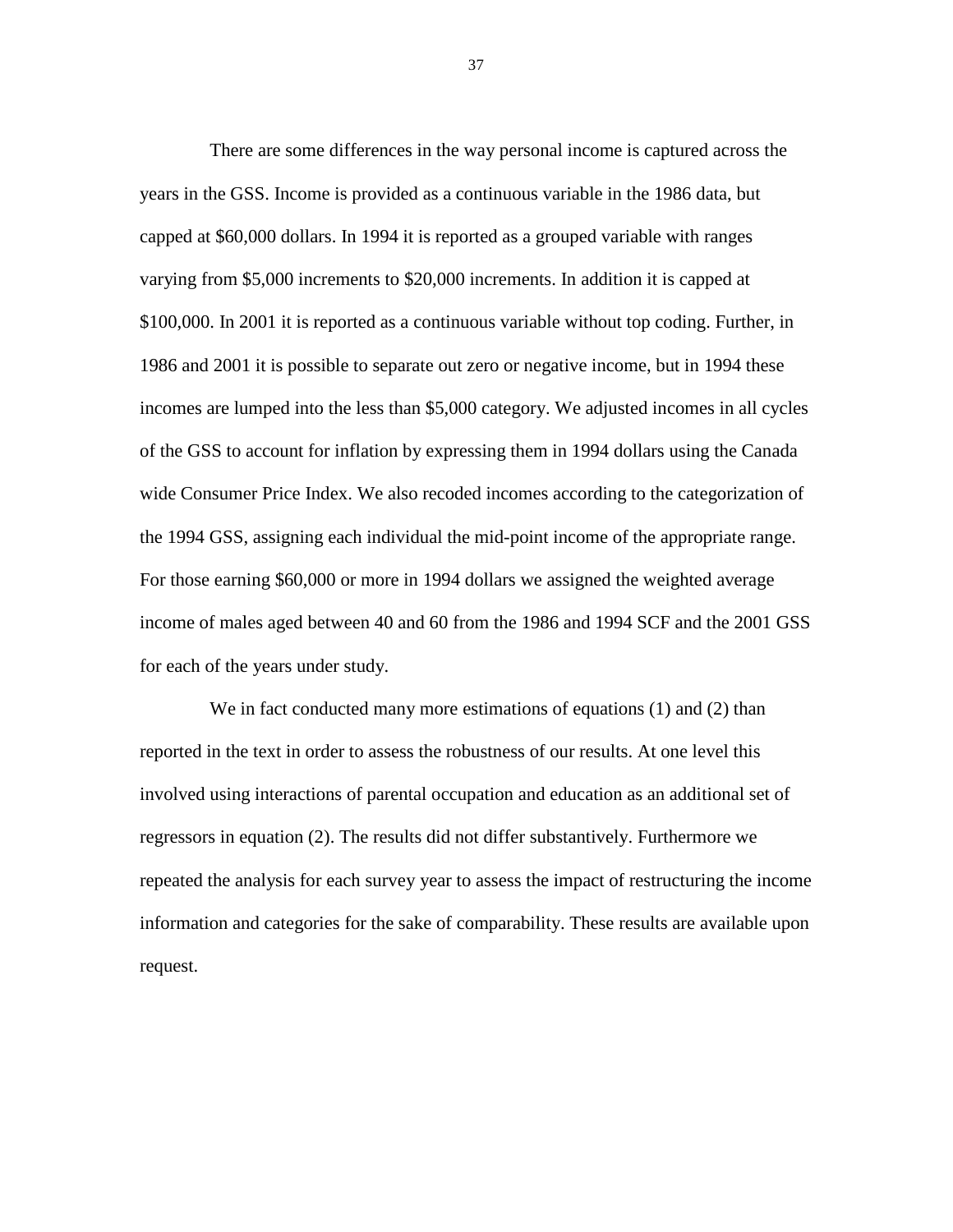#### Bibliography

- Angrist, Joshua D. (1999). "Estimation of Limited Dependent Variable Models with Dummy Endogenous Regressors: Simple Strategies for Empirical Practice." *Journal of Business and Economic Statistics*. Vol. 19 No.1, 2-16.
- Angrist, Joshua D. and Alan B. Krueger (1995). "Split-Sample Instrumental Variables Estimates of the Return to Schooling." *Journal of Business and Economic Statistics*. Vol. 13 No.2, 225-35.
- Baker, Michael and Gary Solon (2003). "Earnings Dynamics and Inequality among Canadian Men, 1976-1992: Evidence from Longitudinal Income Tax Records." *Journal of Labor Economics*. Vol. 21 No. 2. 289-322.
- Beach, Charles M., Ross Finnie, and David Gray (2003). "Earnings Variability and Earnings Instability of Women and Men in Canada: How Do the 1990s Compare to the 1980s." *Canadian Public Policy*. Vol. 29, Supplement S41-S63.
- Bouchard, Brigitte and John Zhao (2000). "University Education: Recent Trends in Participation, Accessibility and Returns." *Education Quarterly Review*. Ottawa: Statistics Canada, Catalogue No. 81-003, Vol. 6 no. 4.
- Bowlby, Jeffrey and Kathryn McMullen (2002). *At the Crossroads: First Results for the 18 to 20 year-old cohort of the Youth in Transition Survey*. Ottawa: Statistics Canada, Catalogue No. 81-591.
- Boyd, Monica and Douglas Norris (1999). "The Crowded Nest: Young Adults Living at Home." *Canadian Social Trends*. Ottawa: Statistics Canada, Catalogue No. 11-008- XPE, Spring, No. 52.
- Björklund, Anders and Markus Jäntti (1997). "Intergenerational Income Mobility in Sweden Compared to the United States." *American Economic Review*. Vol. 87 No. 5, 1009-18.
- Canada (2002). *Knowledge Matters: Skills and Learning for Canadians*. Ottawa: Human Resources Development Canada.
- Christofides, L.N., J. Cirello and M. Hoy (2001). "Family Income and Post-Secondary Education in Canada." *Canadian Journal of Higher Education*. Vol. 31 no. 1, 177- 208.
- Fortin, Nicole M. and Sophie Lefebvre (1998). "Intergenerational Income Mobility in Canada." In Miles Corak (editor). *Labour Markets, Social Institutions, and the Future of Canada's Children*. Ottawa: Statistics Canada, Catalogue No 89-553.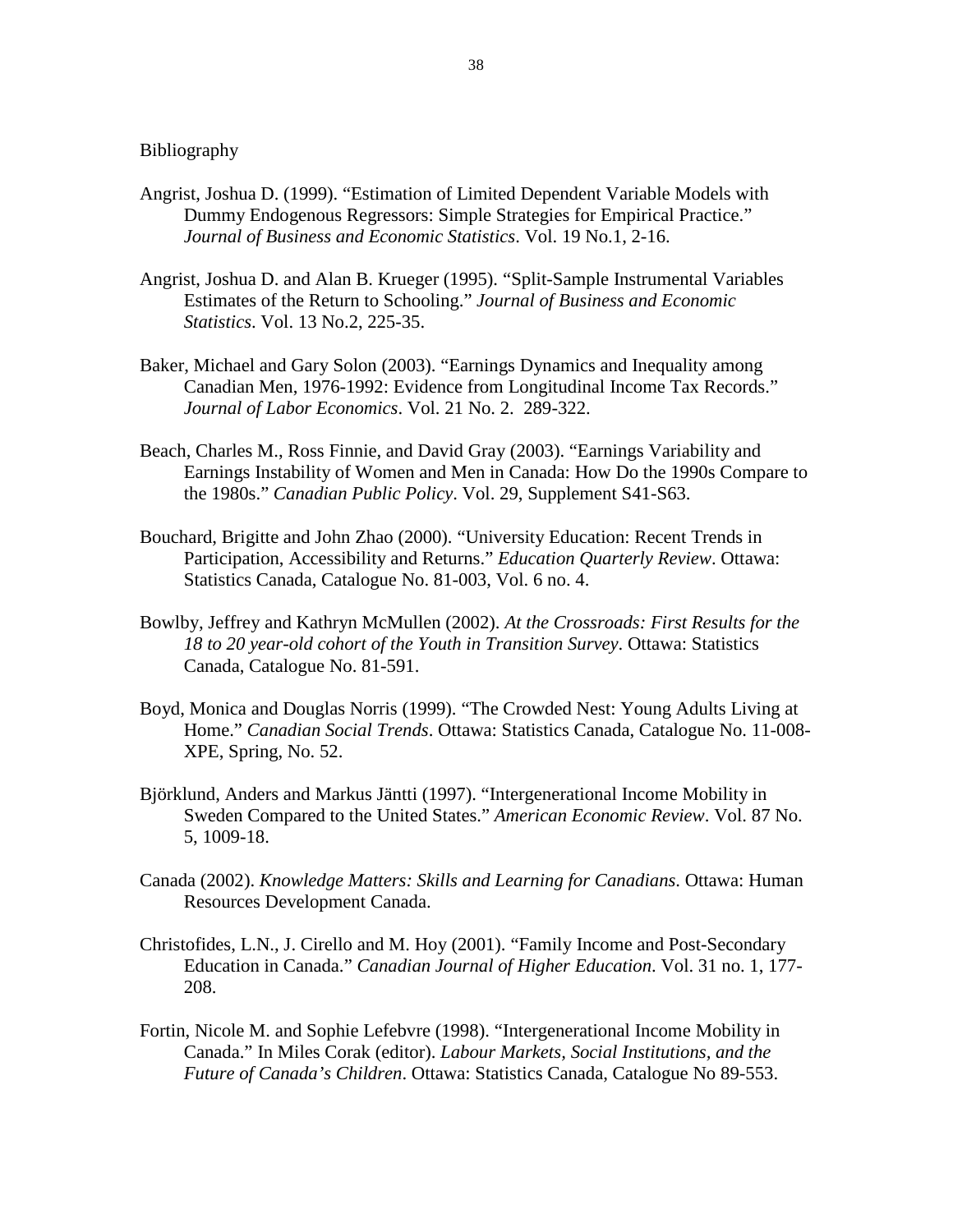- Grawe, Nathan (forthcoming). "Intergenerational Mobility for Whom? The Experience of High and Low Earnings Sons in International Perspective." In Miles Corak (editor). *Generational Income Mobility in North America and Europe*. Cambridge: Cambridge University Press.
- Greene, William H. (1997). *Econometric Analysis*. Third Edition. Upper Saddle River, New Jersey: Prentice Hall.
- Junor, Sean and Alexander Usher (2002). *The Price of Knowledge: Access and Student Finance in Canada*. Montreal: Canada Millennium Scholarship Foundation.
- Knighton, Tamara and Sheba Mirza (2002). "Post-Secondary Participation: The Effects of Parents' Education and Household Income. *Education Quarterly Review*. Ottawa: Statistics Canada, Catalogue No. 81-003, Vol. 8 no. 3.
- Meunier, Domnique, Paul Bernard, and Johanne Boisjoly (1998). "Eternal Youth? Changes in the Living Arrangements of Young People." In Miles Corak (editor). *Labour Markets, Social Institutions, and the Future of Canada's Children*. Ottawa: Statistics Canada, Catalogue No 89-553.
- Moffitt, Robert A. (1999). "New Developments in Econometric Methods for Labor Market Analysis." In Orley Ashenfelter and David Card (editors). *Handbook of Labor Economics*. Vol. 3A. Amsterdam: North-Holland Elsevier.
- Raymond, Mélanie and Maud Rivard (2003). "Have Tuition Fees in the Late 1990s Undermined Access to Post-Secondary Education in Canada? Paper presented to the Canadian Employment Research Forum conference on Education, Schooling and the Labour Market, Carleton University, Ottawa.
- Statistics Canada (2001a). "Survey of Approaches to Educational Planning, 1999." *The Daily*. Ottawa: Statistics Canada, April 10.
- Statistics Canada (2001b). *2001 Census Dictionary*. Ottawa: Statistics Canada, Catalogue No. 92-378.
- Zhao, John and Patrice de Broucker (2001). "Participation in Post Secondary Education and Family Income. *The Daily*. Ottawa: Statistics Canada, December 7.

\_\_\_\_\_\_\_\_\_ (2002). "Participation in Post Secondary Education and Family Income. *The Daily*. Ottawa: Statistics Canada, January 9.

Zimmerman, David J. (1992). "Regression Toward Mediocrity in Economic Stature." *American Economic Review*. Vol. 82, 409-29.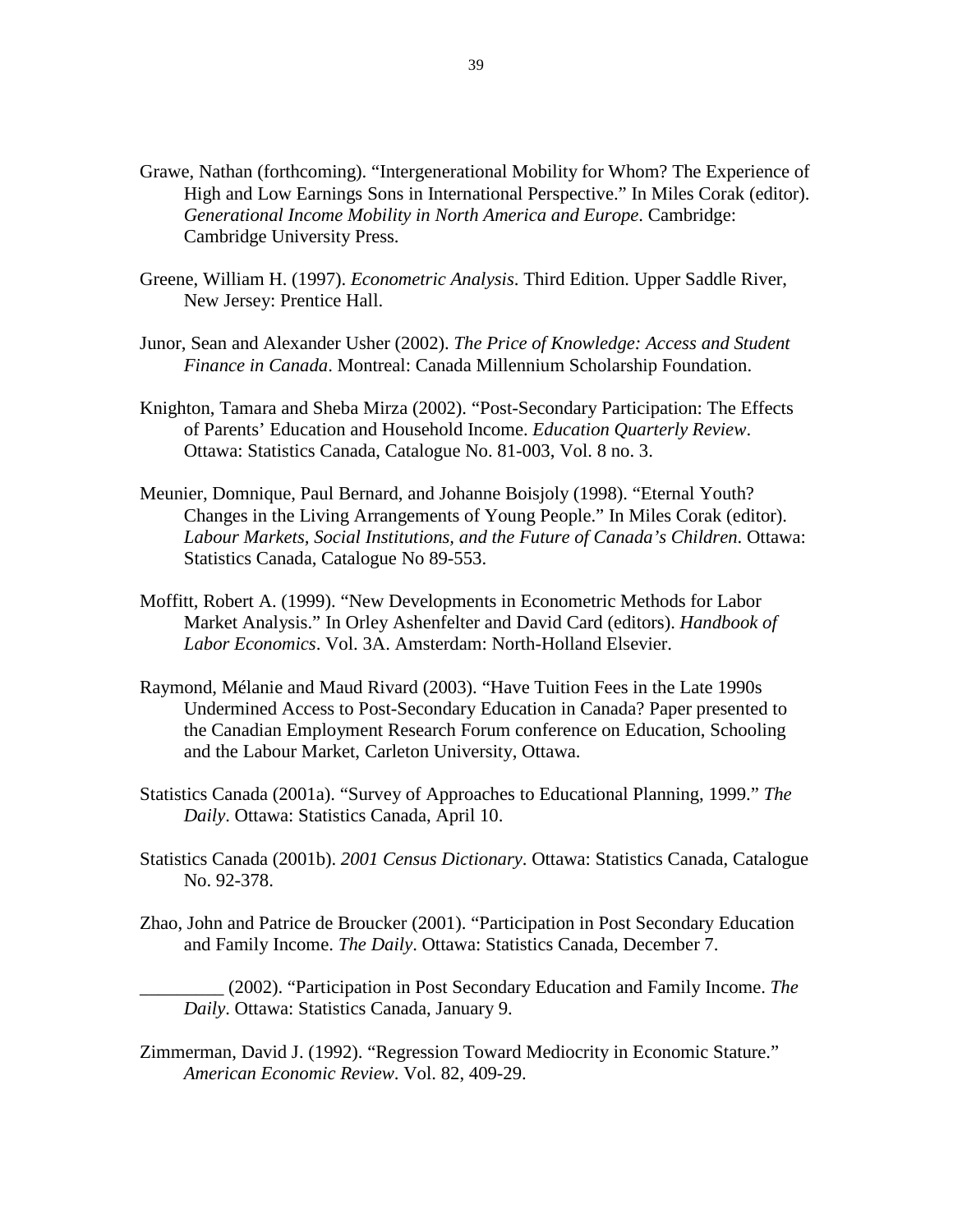| Year | Number of<br>Households | Number of<br>Individuals | University<br>Participation | College<br>Participation | Average<br>Parental<br>Income |
|------|-------------------------|--------------------------|-----------------------------|--------------------------|-------------------------------|
|      |                         |                          | (proportion of individuals) |                          | Average                       |
| 1979 | 5,216                   | 7,055                    | 0.13                        | 0.13                     | 50,117                        |
| 1981 | 5,438                   | 7,354                    | 0.15                        | 0.15                     | 52,413                        |
| 1982 | 5,601                   | 7,695                    | 0.15                        | 0.15                     | 51,920                        |
| 1984 | 5,063                   | 6,759                    | 0.16                        | 0.17                     | 50,786                        |
| 1985 | 4.801                   | 6,213                    | 0.16                        | 0.19                     | 52,932                        |
| 1986 | 4,131                   | 5,286                    | 0.16                        | 0.20                     | 52,511                        |
| 1987 | 5,405                   | 6,919                    | 0.17                        | 0.20                     | 52,035                        |
| 1988 | 4,427                   | 5,554                    | 0.18                        | 0.21                     | 54,389                        |
| 1989 | 4,819                   | 5,992                    | 0.21                        | 0.22                     | 58,002                        |
| 1990 | 5,275                   | 6,653                    | 0.21                        | 0.21                     | 56,582                        |
| 1991 | 4,846                   | 6,025                    | 0.22                        | 0.24                     | 57,529                        |
| 1992 | 4,348                   | 5,418                    | 0.24                        | 0.24                     | 58,203                        |
| 1993 | 4,412                   | 5,524                    | 0.25                        | 0.24                     | 58,098                        |
| 1994 | 4,519                   | 5,674                    | 0.25                        | 0.24                     | 60,541                        |
| 1995 | 3,882                   | 4,817                    | 0.23                        | 0.25                     | 60,411                        |
| 1996 | 3,931                   | 4,883                    | 0.24                        | 0.25                     | 62,531                        |
| 1997 | 3,868                   | 4,828                    | 0.23                        | 0.24                     | 59,825                        |

Table 1 Descriptive Statistics, Survey of Consumer Finance 1979 to 1997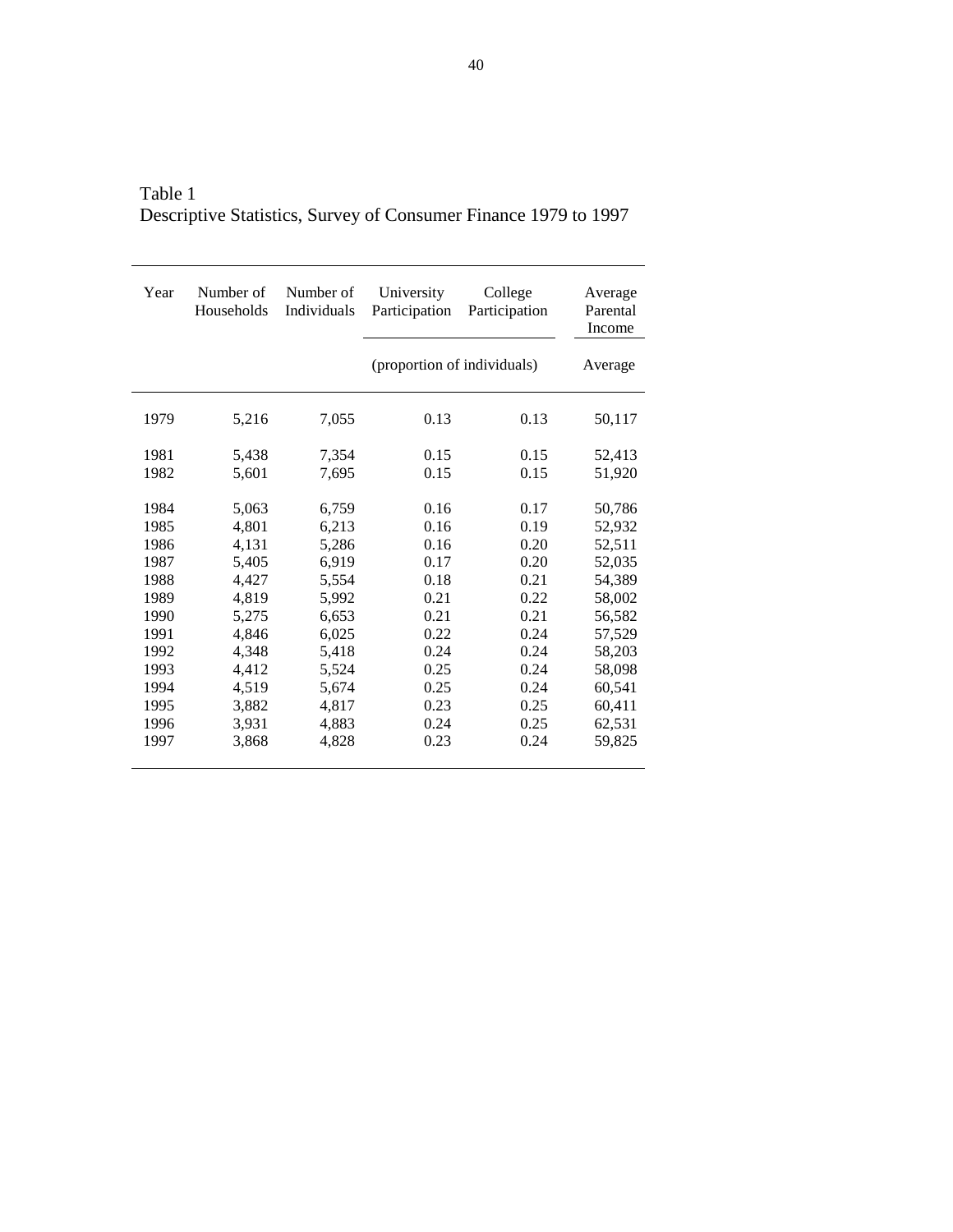|      | University |                                   |       | College   |                                   |       | Sample |
|------|------------|-----------------------------------|-------|-----------|-----------------------------------|-------|--------|
|      | Intercept  | <i>ln</i><br>(Parental<br>Income) | $R^2$ | Intercept | <i>ln</i><br>(Parental<br>Income) | $R^2$ | Size   |
| 1979 | $-0.515$   | 0.062                             | 0.020 | $-0.030$  | 0.018                             | 0.002 | 7,055  |
| 1981 | $-0.640$   | 0.075                             | 0.025 | $-0.009$  | 0.018                             | 0.001 | 7,354  |
| 1982 | $-0.686$   | 0.079                             | 0.027 | $-0.157$  | 0.032                             | 0.004 | 7,684  |
| 1984 | $-0.784$   | 0.089                             | 0.038 | $-0.118$  | 0.030                             | 0.004 | 6,759  |
| 1985 | $-0.647$   | 0.076                             | 0.028 | 0.025     | 0.023                             | 0.002 | 6,213  |
| 1986 | $-0.770$   | 0.087                             | 0.030 | 0.003     | 0.023                             | 0.002 | 5,286  |
| 1987 | $-0.672$   | 0.079                             | 0.025 | $-0.060$  | 0.029                             | 0.003 | 6,919  |
| 1988 | $-0.655$   | 0.078                             | 0.023 | $-0.083$  | 0.031                             | 0.003 | 5,554  |
| 1989 | $-0.869$   | 0.101                             | 0.032 | 0.118     | 0.011                             | 0.000 | 5,992  |
| 1990 | $-1.020$   | 0.116                             | 0.043 | 0.298     | $-0.005$                          | 0.000 | 6,653  |
| 1991 | $-0.961$   | 0.112                             | 0.034 | 0.274     | $-0.002$                          | 0.000 | 6,025  |
| 1992 | $-0.542$   | 0.075                             | 0.019 | 0.101     | 0.015                             | 0.001 | 5,418  |
| 1993 | $-0.728$   | 0.092                             | 0.024 | 0.280     | $-0.003$                          | 0.000 | 5,524  |
| 1994 | $-0.714$   | 0.089                             | 0.026 | 0.215     | 0.004                             | 0.000 | 5,674  |
| 1995 | $-0.642$   | 0.082                             | 0.023 | 0.312     | $-0.004$                          | 0.000 | 4,817  |
| 1996 | $-0.405$   | 0.060                             | 0.014 | 0.289     | $-0.002$                          | 0.000 | 4,882  |
| 1997 | $-0.225$   | 0.043                             | 0.007 | 0.161     | 0.010                             | 0.000 | 4,828  |

Least Squares Regression Results of the Elasticity between Post-secondary Participation and Family Income for 18 to 24 year olds

Note: Table entries are least squares estimation results from equation (1) described in the text using Survey of Consumer Finance Data, Statistics Canada. The coefficients on *ln* Income for University participation are all statistically significant with t-statistics ranging from 5.74 in 1997 to 17.3 in 1990. Those for College participation are not statistically different from zero for 1989 and all subsequent years.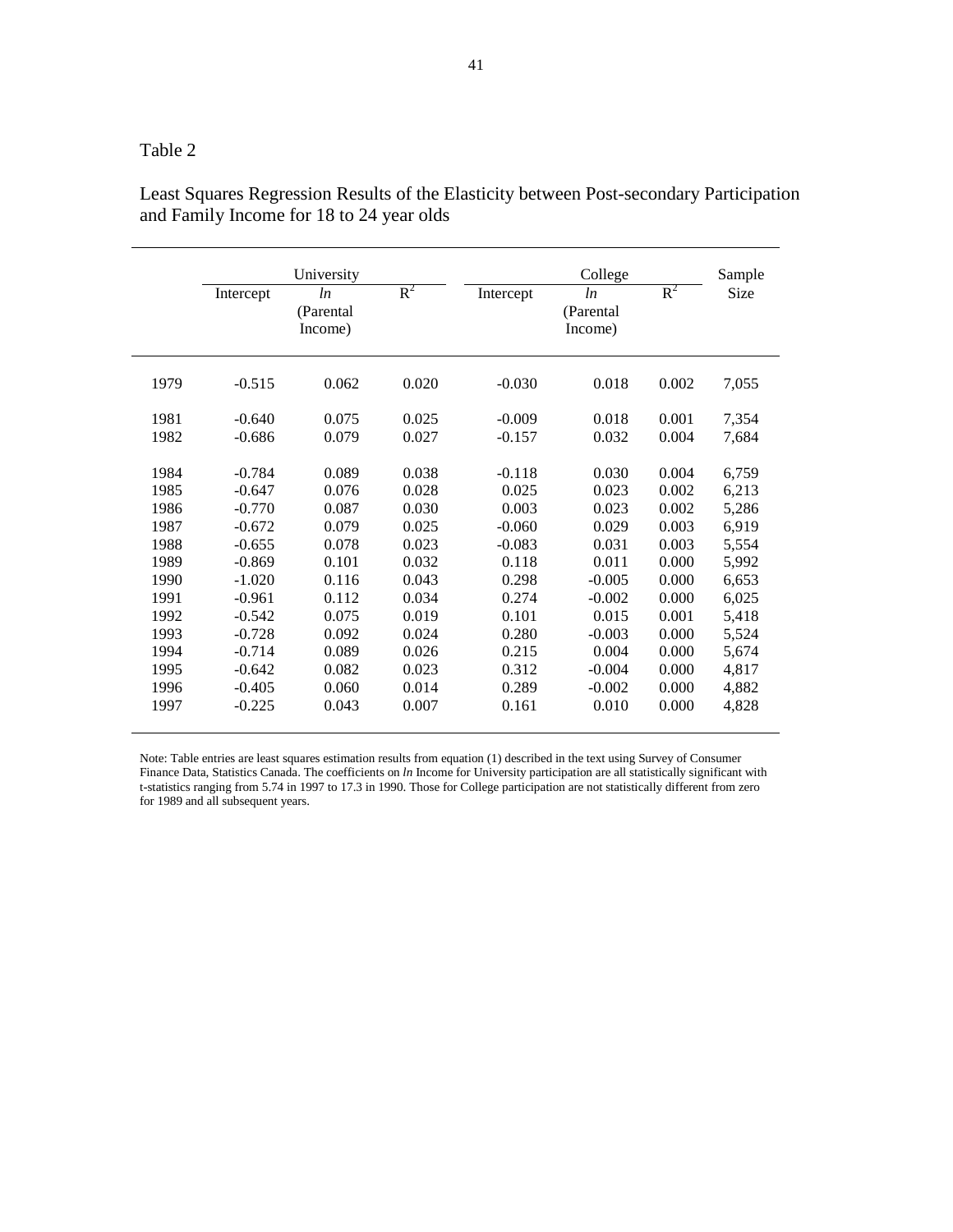|      | University |                             |       | College   |                             |       | Sample |
|------|------------|-----------------------------|-------|-----------|-----------------------------|-------|--------|
|      | Intercept  | ln<br>(Parental)<br>Income) | $R^2$ | Intercept | ln<br>(Parental)<br>Income) | $R^2$ | Size   |
| 1979 | $-0.562$   | 0.065                       | 0.024 | $-0.017$  | 0.015                       | 0.001 | 4,178  |
| 1981 | $-0.616$   | 0.072                       | 0.025 | $-0.043$  | 0.020                       | 0.002 | 4,298  |
| 1982 | $-0.609$   | 0.071                       | 0.024 | $-0.136$  | 0.028                       | 0.003 | 4,513  |
| 1984 | $-0.770$   | 0.086                       | 0.038 | $-0.096$  | 0.026                       | 0.003 | 3,984  |
| 1985 | $-0.682$   | 0.072                       | 0.030 | 0.018     | 0.017                       | 0.001 | 3,587  |
| 1986 | $-0.727$   | 0.080                       | 0.034 | $-0.079$  | 0.028                       | 0.003 | 3,065  |
| 1987 | $-0.707$   | 0.081                       | 0.028 | $-0.127$  | 0.033                       | 0.004 | 3,956  |
| 1988 | $-0.659$   | 0.078                       | 0.022 | $-0.021$  | 0.022                       | 0.002 | 3,182  |
| 1989 | $-0.729$   | 0.085                       | 0.025 | 0.094     | 0.011                       | 0.000 | 3,399  |
| 1990 | $-1.144$   | 0.125                       | 0.056 | 0.104     | 0.010                       | 0.000 | 3,804  |
| 1991 | $-0.789$   | 0.093                       | 0.026 | 0.073     | 0.014                       | 0.001 | 3,469  |
| 1992 | $-0.676$   | 0.084                       | 0.026 | $-0.188$  | 0.040                       | 0.006 | 3,038  |
| 1993 | $-0.749$   | 0.090                       | 0.026 | 0.168     | 0.006                       | 0.001 | 3,138  |
| 1994 | $-0.516$   | 0.067                       | 0.016 | 0.032     | 0.019                       | 0.001 | 3,146  |
| 1995 | $-0.644$   | 0.079                       | 0.026 | 0.201     | 0.003                       | 0.000 | 2,713  |
| 1996 | $-0.522$   | 0.067                       | 0.020 | 0.256     | 0.000                       | 0.000 | 2,617  |
| 1997 | $-0.186$   | 0.037                       | 0.005 | 0.135     | 0.011                       | 0.000 | 2,712  |

Least Squares Regression Results of the Elasticity between Post-secondary Participation and Family Income for 18 to 24 year old Men

Note: Table entries are least squares estimation results from equation (1) described in the text using Survey of Consumer Finance Data, Statistics Canada. The coefficients on *ln* Income for University participation are all statistically significant with t-statistics ranging from 5.17 in 1997 to 13.8 in 1990. Those for College participation are not statistically different from zero for 1989 and all subsequent years with the exception of 1992.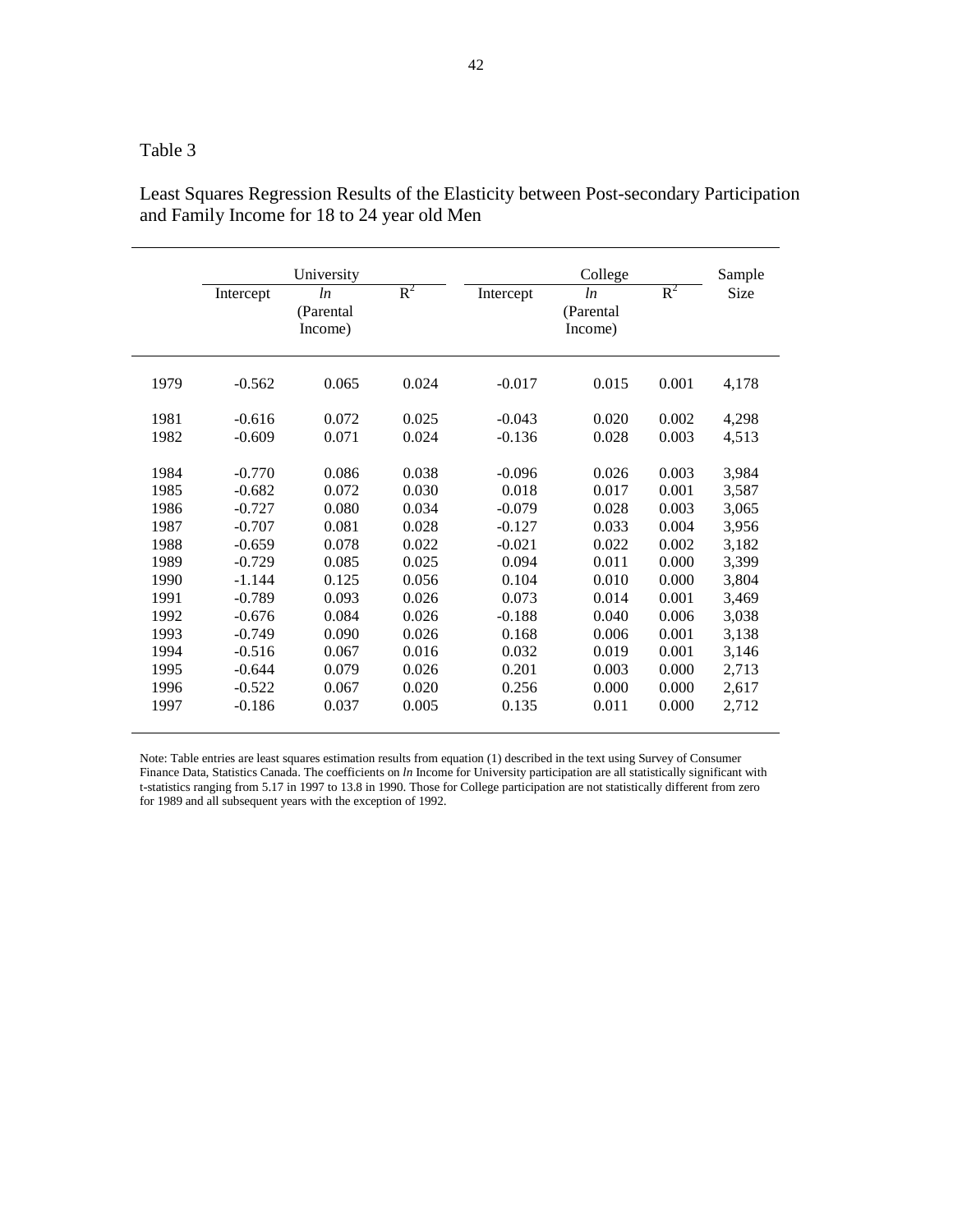|      |           | University                  |       |           | College                    |       | Sample |
|------|-----------|-----------------------------|-------|-----------|----------------------------|-------|--------|
|      | Intercept | ln<br>(Parental)<br>Income) | $R^2$ | Intercept | ln<br>(Parental<br>Income) | $R^2$ | Size   |
| 1979 | $-0.446$  | 0.057                       | 0.016 | $-0.031$  | 0.021                      | 0.001 | 2,877  |
| 1981 | $-0.671$  | 0.079                       | 0.024 | 0.068     | 0.013                      | 0.001 | 3,056  |
| 1982 | $-0.793$  | 0.091                       | 0.030 | $-0.170$  | 0.036                      | 0.004 | 3,171  |
| 1984 | $-0.795$  | 0.092                       | 0.038 | $-0.137$  | 0.034                      | 0.005 | 2,775  |
| 1985 | $-0.675$  | 0.081                       | 0.027 | 0.090     | 0.032                      | 0.004 | 2,626  |
| 1986 | $-0.788$  | 0.091                       | 0.031 | 0.139     | 0.013                      | 0.001 | 2,221  |
| 1987 | $-0.597$  | 0.075                       | 0.020 | 0.062     | 0.020                      | 0.001 | 2,963  |
| 1988 | $-0.651$  | 0.079                       | 0.024 | $-0.154$  | 0.041                      | 0.005 | 2,372  |
| 1989 | $-1.018$  | 0.119                       | 0.040 | 0.164     | 0.009                      | 0.000 | 2,593  |
| 1990 | $-0.881$  | 0.107                       | 0.032 | 0.532     | $-0.023$                   | 0.002 | 2,849  |
| 1991 | $-1.123$  | 0.131                       | 0.042 | 0.589     | $-0.027$                   | 0.002 | 2,555  |
| 1992 | $-0.338$  | 0.060                       | 0.011 | 0.489     | $-0.020$                   | 0.001 | 2,380  |
| 1993 | $-0.728$  | 0.098                       | 0.024 | 0.413     | $-0.013$                   | 0.001 | 2,386  |
| 1994 | $-0.944$  | 0.115                       | 0.038 | 0.446     | $-0.014$                   | 0.001 | 2,528  |
| 1995 | $-0.607$  | 0.083                       | 0.019 | 0.518     | $-0.018$                   | 0.001 | 2,104  |
| 1996 | $-0.267$  | 0.052                       | 0.009 | 0.328     | $-0.004$                   | 0.001 | 2,266  |
| 1997 | $-0.235$  | 0.048                       | 0.008 | 0.205     | 0.007                      | 0.000 | 2,116  |

Least Squares Regression Results of the Elasticity between Post-secondary Participation and Family Income for 18 to 24 year old Women

Note: Table entries are least squares estimation results from equation (1) described in the text using Survey of Consumer Finance Data, Statistics Canada. The coefficients on *ln* Income for University participation are all statistically significant with t-statistics ranging from 4.02 in 1997 to 10.6 in 1991. Those for College participation are statistically different from zero for 1979, 1982, 1984, 1985, 1988, 1990, 1991.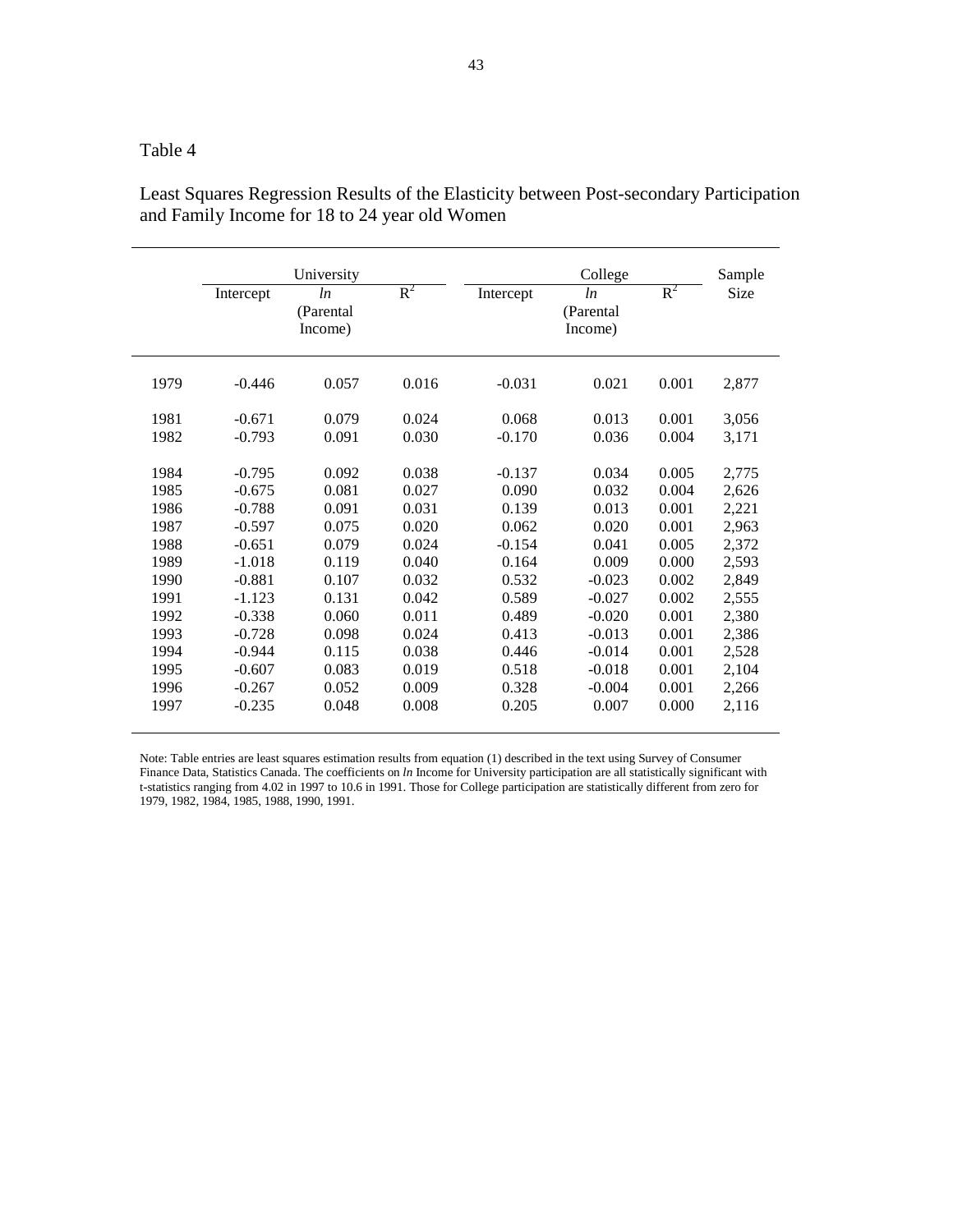Descriptive Statistics, Data from the General Social Survey for the Estimation of the Elasticity between Post-secondary Participation and Family Income for 18 to 24 year olds

|                                 | Mean   | Standard<br>Deviation | Minimum | Maximum |
|---------------------------------|--------|-----------------------|---------|---------|
| 1.1986                          |        |                       |         |         |
| (a) All Children, $N = 1,423$   |        |                       |         |         |
| Participation in University     | 0.27   |                       |         |         |
| Participation in Post-Secondary | 0.62   |                       |         |         |
| Father's Predicted Income       | 36,509 | 12,359                | 15,580  | 70,257  |
| In (Father's Predicted Income)  | 10.5   | 0.33                  | 9.65    | 11.2    |
| Age                             | 21.4   | 1.93                  | 18      | 24      |
| (b) Sons, $N = 669$             |        |                       |         |         |
| Participation in University     | 0.28   |                       |         |         |
| Participation in Post-Secondary | 0.62   |                       |         |         |
| Father's Predicted Income       | 36,783 | 12,514                | 15,580  | 70,257  |
| In (Father's Predicted Income)  | 10.5   | 0.33                  | 9.65    | 11.2    |
| Age                             | 21.4   | 1.96                  | 18      | 24      |
| (c) Daughters, $N = 754$        |        |                       |         |         |
| Participation in University     | 0.25   |                       |         |         |
| Participation in Post-Secondary | 0.62   |                       |         |         |
| Father's Predicted Income       | 36,265 | 12,222                | 15,580  | 70,257  |
| In (Father's Predicted Income)  | 10.4   | 0.34                  | 9.65    | 11.2    |
| Age                             | 21.4   | 1.91                  | 18      | 24      |
| 2.1994                          |        |                       |         |         |
| (a) All Children, $N = 750$     |        |                       |         |         |
| Participation in University     | 0.35   |                       |         |         |
| Participation in Post-Secondary | 0.65   |                       |         |         |
| Father's Predicted Income       | 39,500 | 12,283                | 18,597  | 65,263  |
| In (Father's Predicted Income)  | 10.5   | 0.32                  | 9.83    | 11.1    |
| Age                             | 21.3   | 2.03                  | 18      | 24      |
| (b) Sons, $N = 344$             |        |                       |         |         |
| Participation in University     | 0.30   |                       |         |         |
| Participation in Post-Secondary | 0.62   |                       |         |         |
| Father's Predicted Income       | 40,095 | 12,558                | 18,597  | 65,263  |
| In (Father's Predicted Income)  | 10.5   | 0.33                  | 9.83    | 11.1    |
| Age                             | 21.2   | 2.00                  | 18      | 24      |
| (c) Daughters, $N = 406$        |        |                       |         |         |
| Participation in University     | 0.39   |                       |         |         |
| Participation in Post-Secondary | 0.67   |                       |         |         |
| Father's Predicted Income       | 38,995 | 12,037                | 18,597  | 65,263  |
| In (Father's Predicted Income)  | 10.5   | 0.32                  | 9.83    | 11.1    |
| Age                             | 21.3   | 2.06                  | 18      | 24      |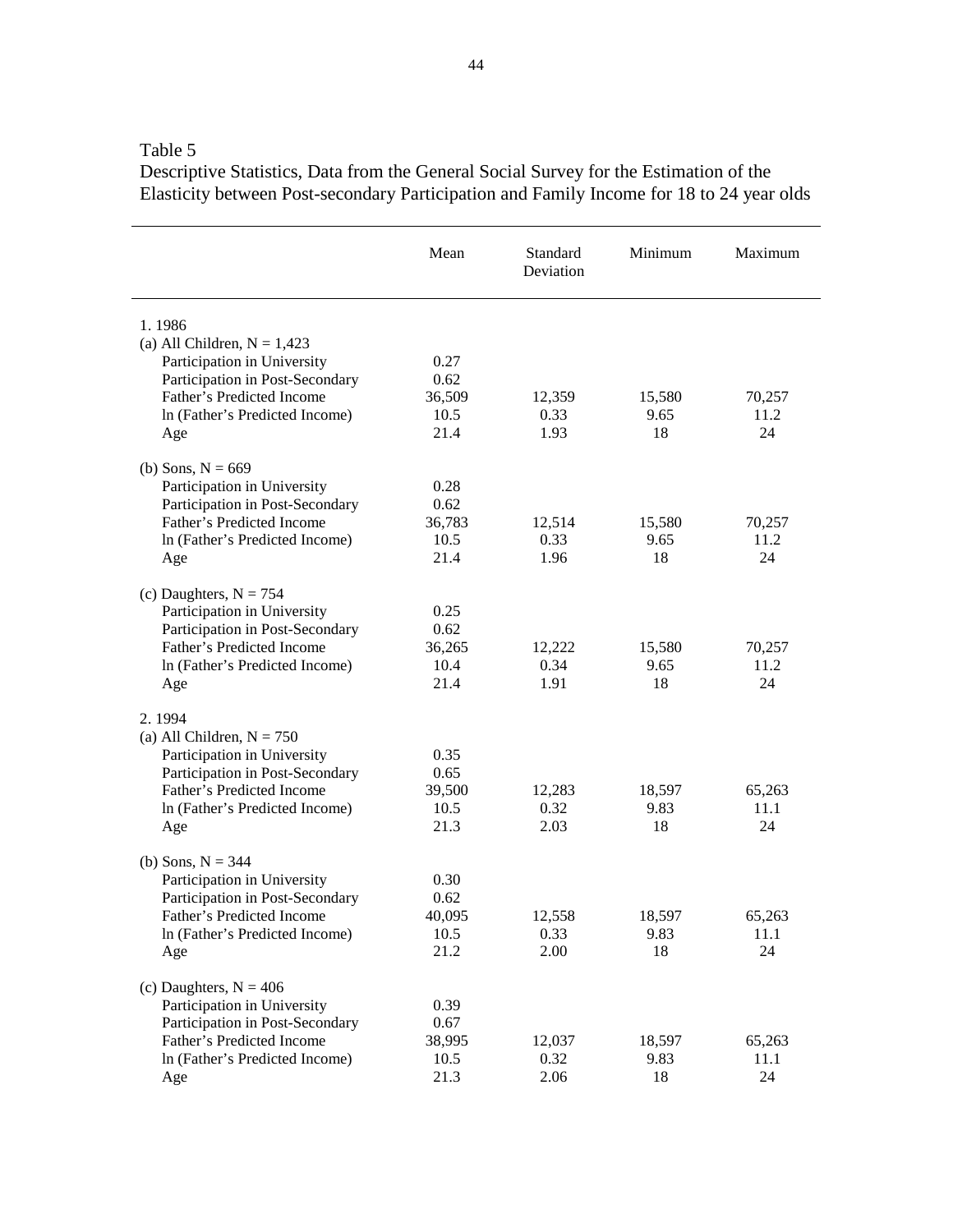| 3.2001<br>(a) All Children, $N = 1,677$<br>Participation in University<br>Participation in Post-Secondary<br>Father's Predicted Income<br>In (Father's Predicted Income)<br>Age | 0.31<br>0.62<br>42,984<br>10.6<br>21.1 | 11,817<br>0.28<br>2.01 | 18,969<br>9.85<br>18 | 77,369<br>11.3<br>24 |
|---------------------------------------------------------------------------------------------------------------------------------------------------------------------------------|----------------------------------------|------------------------|----------------------|----------------------|
| (b) Sons, $N = 735$<br>Participation in University<br>Participation in Post-Secondary<br>Father's Predicted Income<br>In (Father's Predicted Income)<br>Age                     | 0.27<br>0.56<br>43,679<br>10.6<br>21.0 | 11,981<br>0.27<br>2.02 | 18,969<br>9.85<br>18 | 77,369<br>11.3<br>24 |
| (c) Daughters, $N = 942$<br>Participation in University<br>Participation in Post-Secondary<br>Father's Predicted Income<br>In (Father's Predicted Income)<br>Age                | 0.34<br>0.67<br>42,442<br>10.6<br>21.2 | 11,666<br>0.28<br>1.99 | 18,969<br>9.85<br>18 | 77,369<br>11.3<br>24 |

Note: All income figures are expressed in constant 1994 dollars and are derived from equation (2) in the text using the specifications and information outlined in Appendix 2.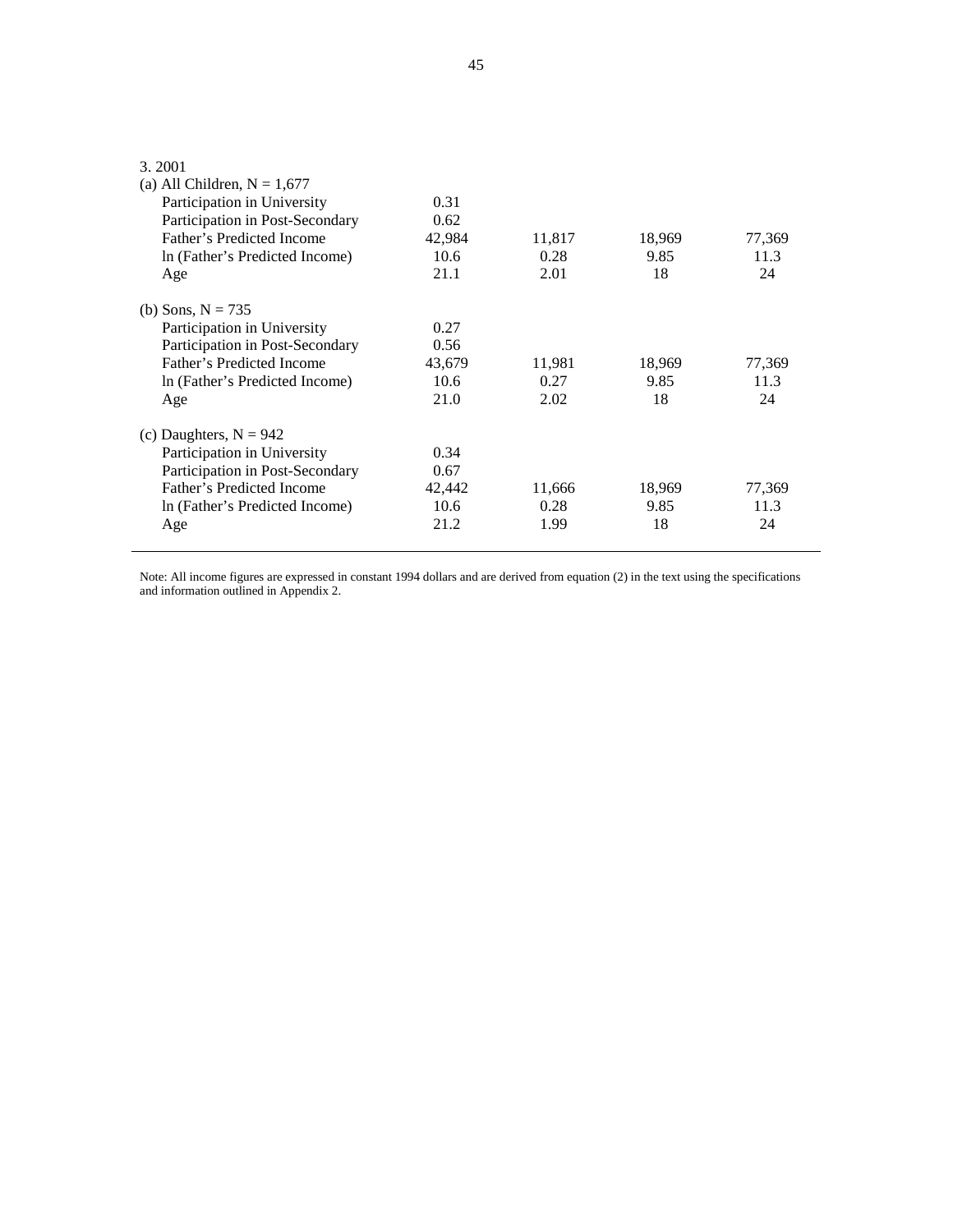|          | Intercept | University<br><i>ln</i> (Father's<br>Income) | $R^2$ | Intercept | Post Secondary<br><i>ln</i> (Father's<br>Income) | $R^2$ | Sample<br><b>Size</b> |
|----------|-----------|----------------------------------------------|-------|-----------|--------------------------------------------------|-------|-----------------------|
| 1. Total |           |                                              |       |           |                                                  |       |                       |
| 1986     | $-2.85$   | 0.296                                        | 0.053 | $-2.43$   | 0.290                                            | 0.040 | 1,423                 |
| 1994     | $-3.85$   | 0.396                                        | 0.068 | $-2.54$   | 0.302                                            | 0.038 | 750                   |
| 2001     | $-2.42$   | 0.255                                        | 0.025 | $-0.67$   | 0.121                                            | 0.005 | 1,677                 |
| 2. Men   |           |                                              |       |           |                                                  |       |                       |
| 1986     | $-3.07$   | 0.319                                        | 0.055 | $-2.84$   | 0.329                                            | 0.048 | 669                   |
| 1994     | $-3.60$   | 0.369                                        | 0.064 | $-1.86$   | 0.234                                            | 0.023 | 344                   |
| 2001     | $-2.67$   | 0.275                                        | 0.031 | $-0.94$   | 0.141                                            | 0.006 | 735                   |
| 3. Women |           |                                              |       |           |                                                  |       |                       |
| 1986     | $-2.61$   | 0.272                                        | 0.050 | $-2.04$   | 0.253                                            | 0.032 | 754                   |
| 1994     | $-4.15$   | 0.427                                        | 0.072 | $-3.33$   | 0.380                                            | 0.062 | 406                   |
| 2001     | $-2.27$   | 0.245                                        | 0.021 | $-0.51$   | 0.110                                            | 0.004 | 942                   |

Two Stage Least Squares Regression Results of the Elasticity between Post-secondary Participation and Family Income for 18 to 24 year olds

Note: Table entries are least squares estimation results from equation (1) described in the text using General Social Survey, Statistics Canada and relying on predicted parental income as estimated from equation (2). The coefficients on ln Father's Income for University participation are all statistically significant at the 0.99 level with t-statistics ranging from 3.51 in 1986 to 5.88 in 1994. The coefficients on ln Father's Income for overall post-secondary education participation are all statistically significant at the 0.95 level, except in 2001 analyses for men and women when the significance level is 0.90. The t-statistics for overall postsecondary education participation range from 1.66 in 2001 to 5.28 in 1986.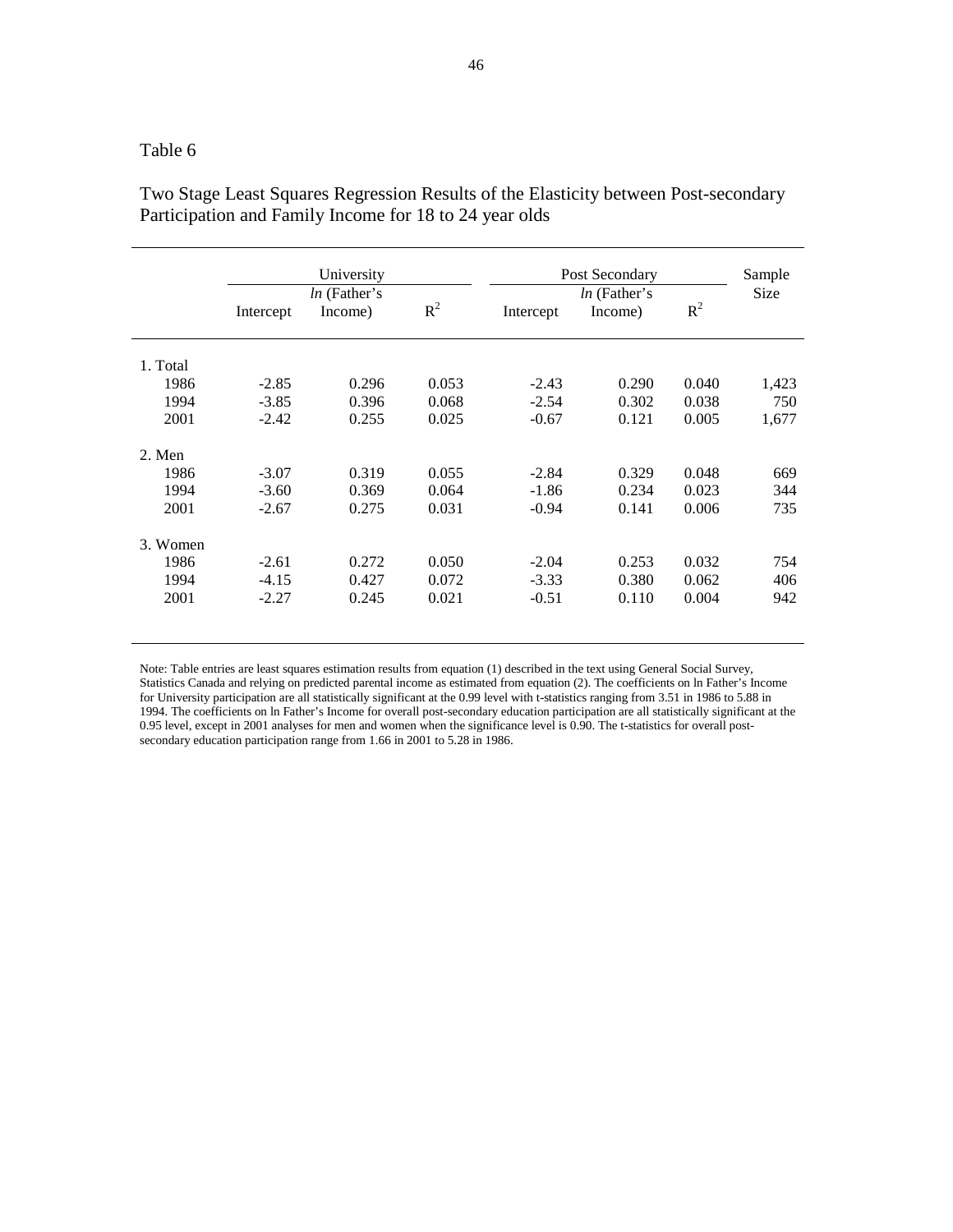University Revenues from Provincial Grants and Contracts, 1972/73 to 1998/99

University Revenues from Provincial Grants(millions of \$2001) $$4,000$   $\overline{ }$  1973/74 1977/78 1981/82 1985/86 1989/90 1993/94 1997/98\$5,000\$6,000\$7,000\$8,000University Revenue from Provincial Grants(per student) $$5,000 +$  1973/74 1977/78 1981/82 1985/86 1989/90 1993/94 1997/98\$10,000\$15,000\$20,000\$25,000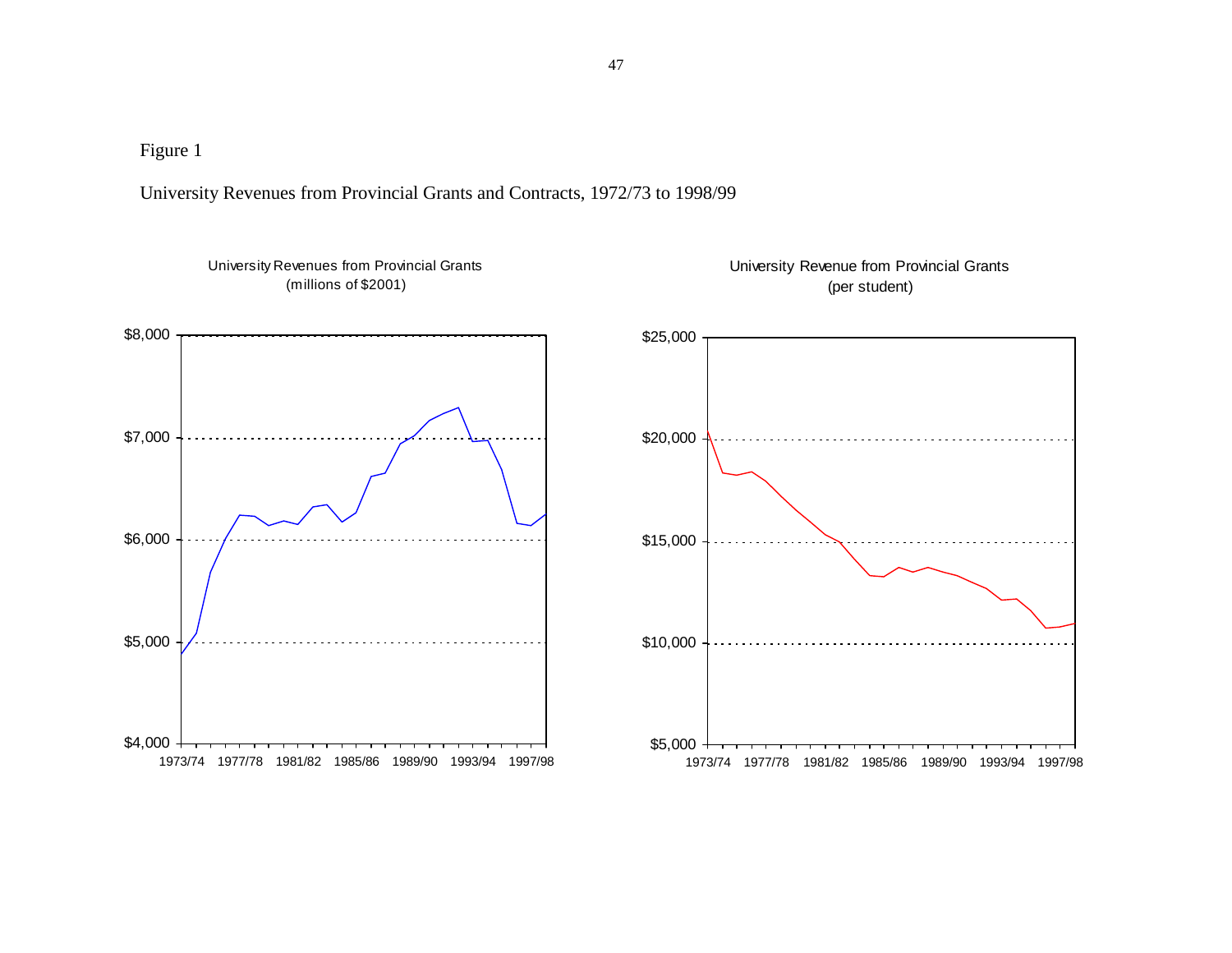Average Arts Tuition Fees, Canada and Provinces, 1972/73 to 2001/02 (Weighted and expressed in \$2001)

 $$0<sub>1</sub>$  1973/74 1977/78 1981/82 1985/86 1989/90 1993/94 1997/98 2001/02\$1,000\$2,000\$3,000\$4,000\$5,000

Average Arts Tuition, Canada (\$2001)

\$0 1973/74 1977/78 1981/82 1985/86 1989/90 1993/94 1997/98 2001/02\$1,000\$2,000\$3,000\$4,000\$5,000**Nova ScotiaQuebec**

Average Arts Tuition, by Province (\$2001)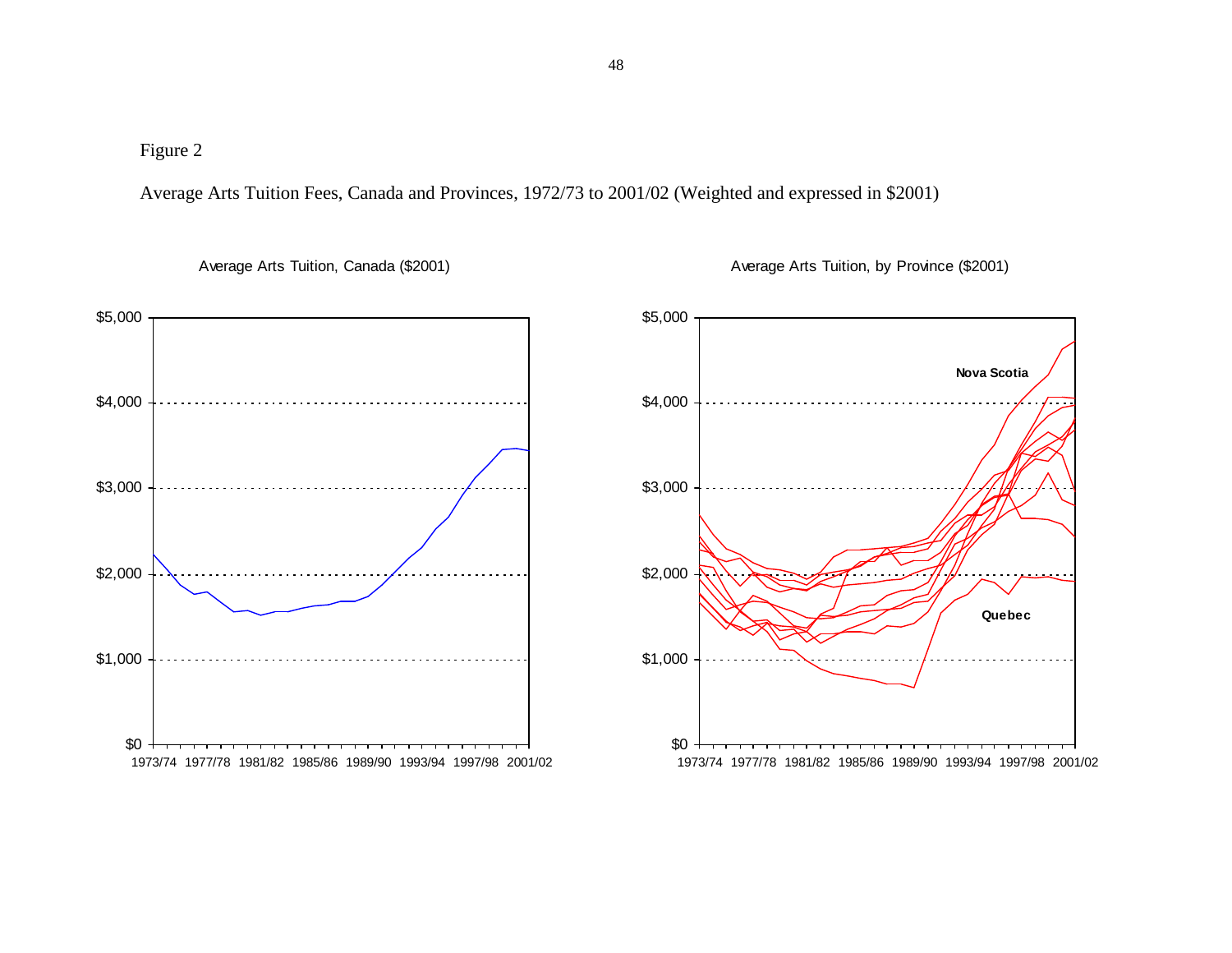Participation Rates in Higher Education for 18 to 24 year olds

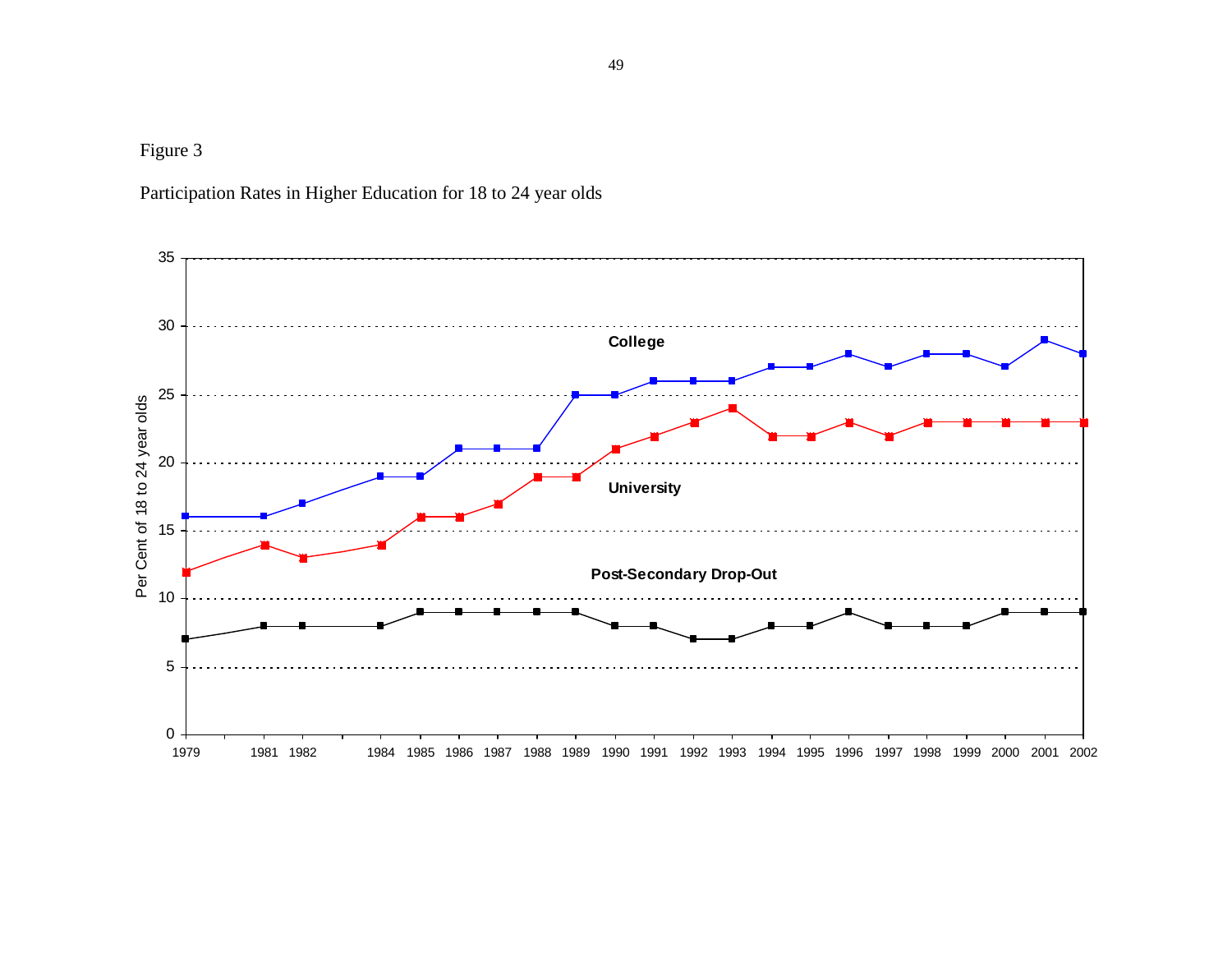

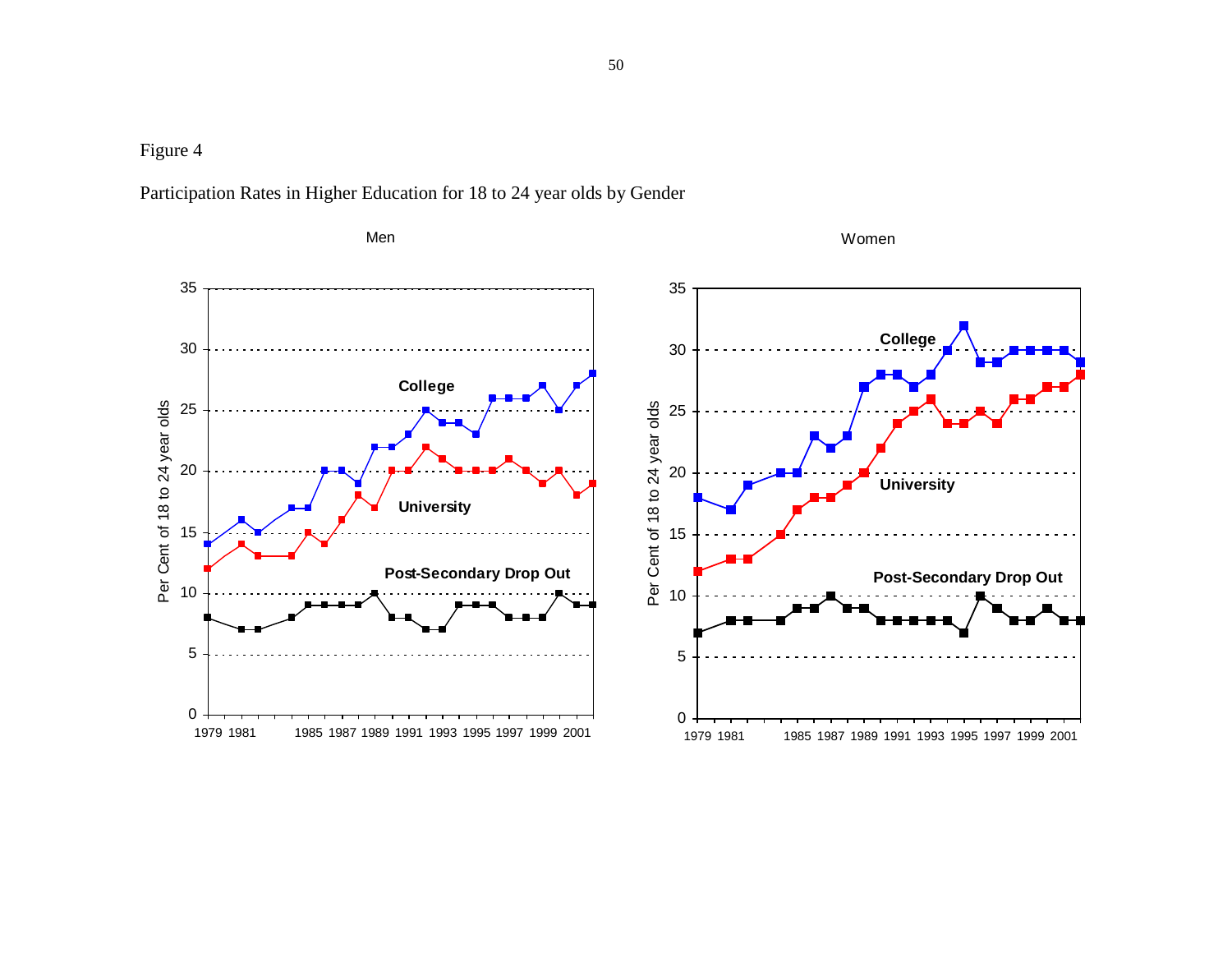Proportion of Students working while Studying (for those 18 to 24 years of age)

University Students Working During Studies



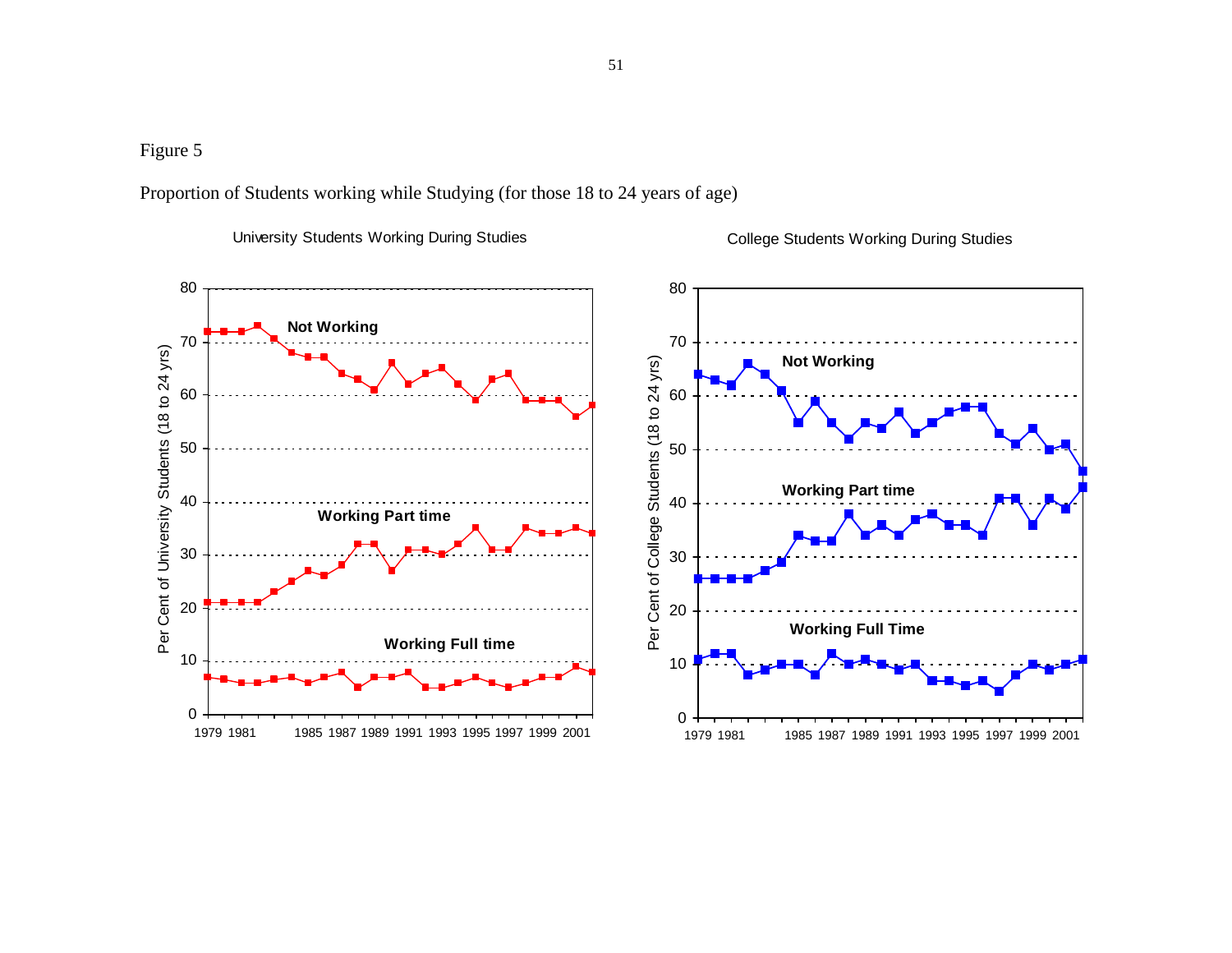Living Arrangements of Students (for those 18 to 24 years of age)

Living Arrangements of University Students

Living Arrangements of College Students



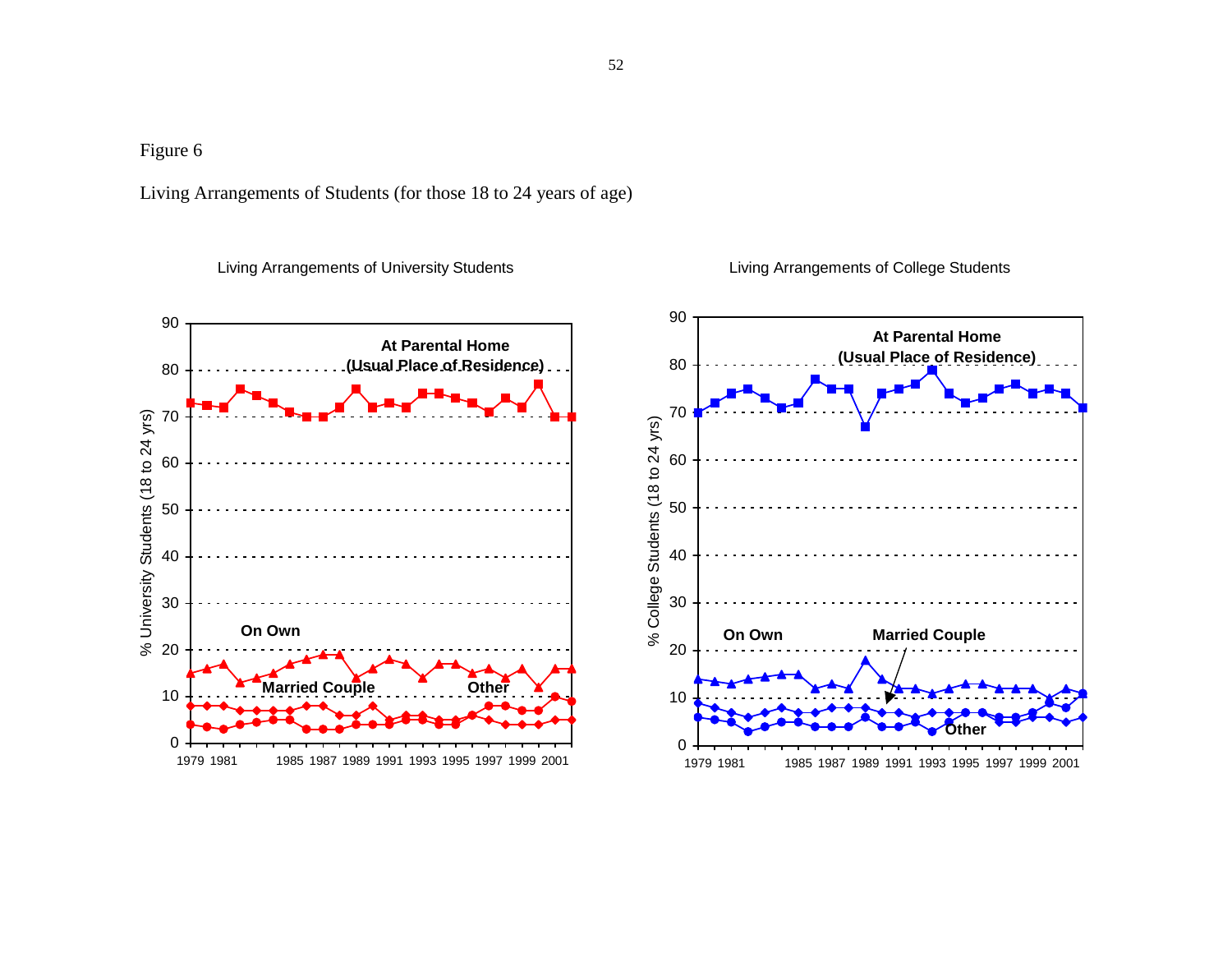Average amount of student loans by Region

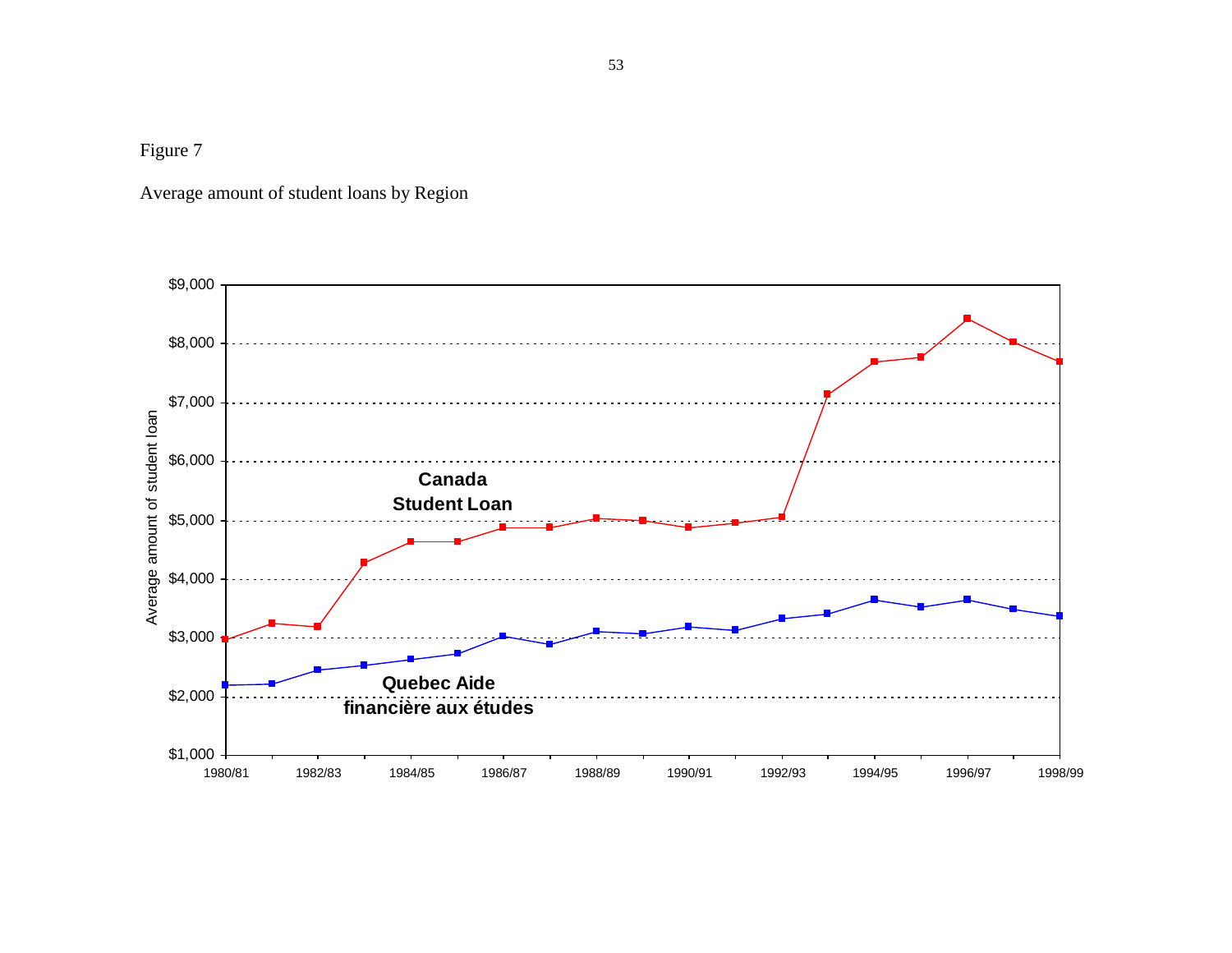Living Arrangements of all 18 to 24 year olds: 1979 to 2002

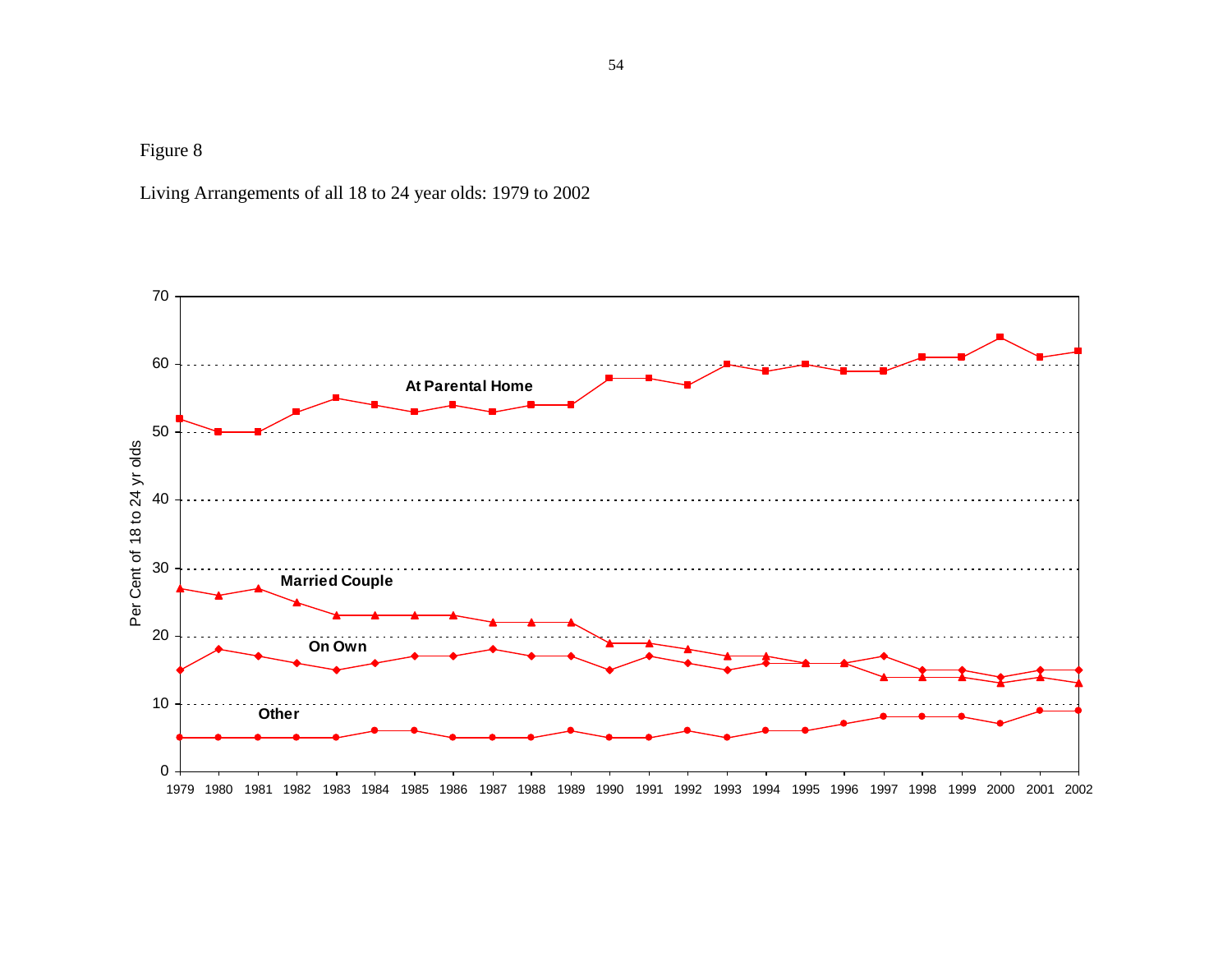University Participation Rates of 18 to 24 year olds by Parental Income

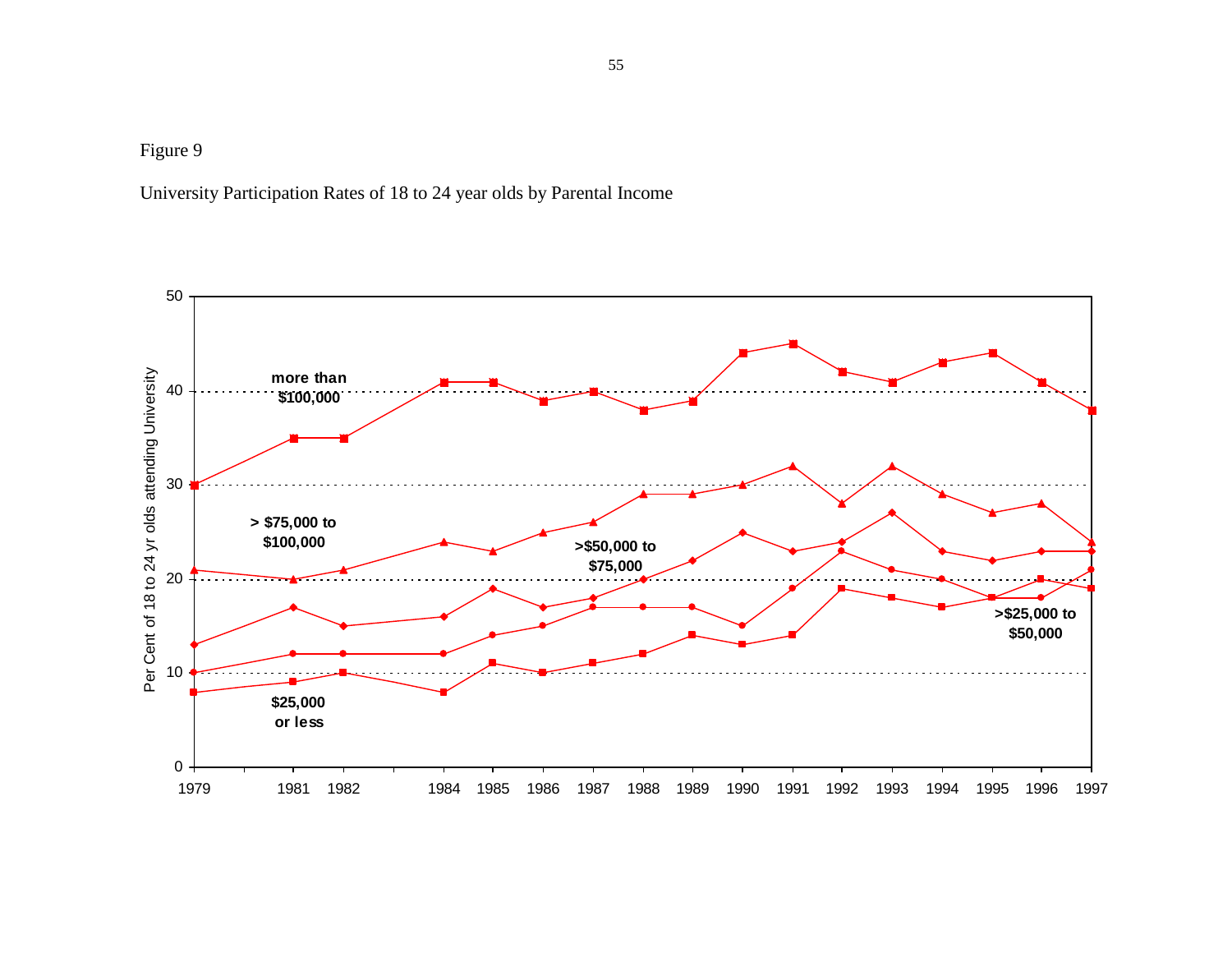College Participation Rates of 18 to 24 year olds by Parental Income